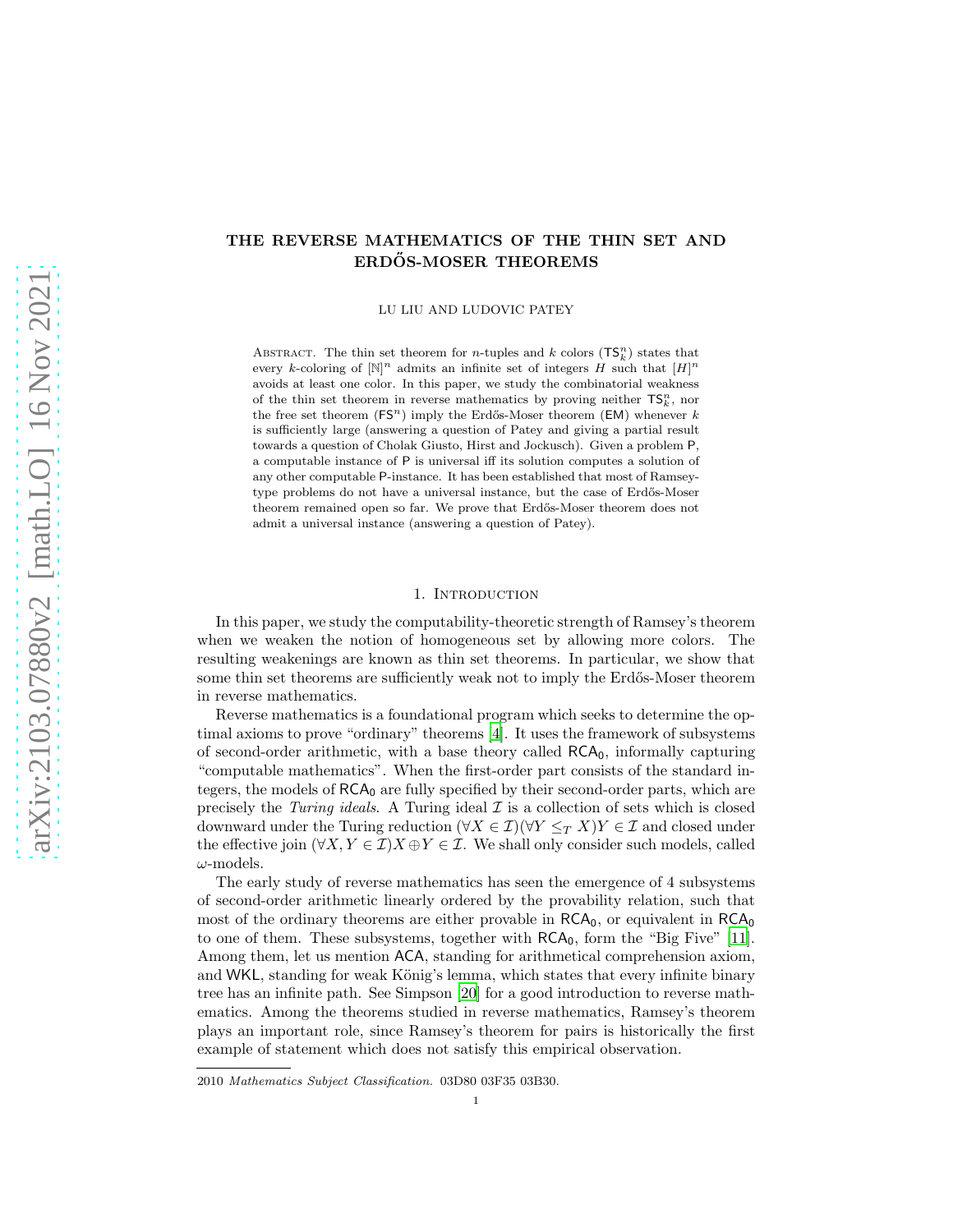**Definition 1.1** (Ramsey's theorem). A subset H of  $\omega$  is homogeneous for a coloring  $f : [\omega]^n \to k$  (or f-homogeneous) if each n-tuple over H is given the same color by f.  $\mathsf{RT}_k^n$  is the statement "Every coloring  $f : [\omega]^n \to k$  has an infinite  $f$ -homogeneous set".

 $RT_k^1$  is nothing but the infinite pigeonhole principle which is provable in RCA<sub>0</sub>. Jockusch [\[6](#page-32-3)] (see Simpson [\[20\]](#page-32-2)) proved that  $\mathsf{RT}_{k}^{n}$  is equivalent to ACA over  $\mathsf{RCA}_{0}$ whenever  $n \geq 3$ , and that WKL does not imply  $R\overline{T}_2^2$  over RCA<sub>0</sub>. The computabilitytheoretic strength of Ramsey's theorem for pairs was unknown for a long time, until Seetapun [\[19\]](#page-32-4) proved that  $\overline{RT}_2^2$  does not imply ACA over RCA<sub>0</sub>, and that the first author [\[9\]](#page-32-5) proved that  $RT_2^2$  does not imply WKL over RCA<sub>0</sub>, thereby showing that  $RT_2^2$  is not even linearly ordered with the Big Five.

This analysis of Ramsey's theorem naturally started new research axis, among which the search for weakenings of Ramsey's theorem for arbitrary  $n$ -tuples which would not imply ACA. Ramsey's theorem can be seen as a problem, whose *instances* are k-colorings of  $[\omega]^n$ , and whose *solutions* are infinite homogeneous sets. This problem has two explicit parameters, namely, the size  $n$  of the *n*-tuples, and the number k of colors of the coloring. There is one implicit parameter which is the number of colors  $\ell$  allowed in the solution. In the case of a homogeneous set,  $\ell = 1$ . In this paper, we give a partial answer to the following question.

• How does the number of colors allowed in a solution impact the computability-theoretic strength of Ramsey's theorem?

We are in particular interested in the case where  $\ell = k - 1$ . This yields the notion of thin set.

**Definition 1.2** (Thin set theorem). Given a coloring  $f : [\omega]^n \to k$  (resp.  $f : [\omega]^n \to$  $ω$ ), a set H is thin for f (or f-thin) if  $|f([H]^n)| ≤ k - 1$  (resp.  $f([H]^n) ≠ ω$ ). For every  $n \geq 1$  and  $k \geq 2$ ,  $\mathsf{TS}_k^n$  is the statement "Every coloring  $f : [\omega]^n \to k$  has an infinite f-thin set" and  $TS_{\omega}^n$  is the statement "Every coloring  $f : [\omega]^n \to \omega$  has an infinite f-thin set".

In particular,  $TS_2^n$  is Ramsey's theorem for *n*-tuples and 2 colors. The thin set theorem  $\mathsf{TS}^n_\omega$  was introduced in reverse mathematics by Friedman [\[3\]](#page-32-6) and studied by Cholak, Giusto, Hirst and Jockusch [\[2\]](#page-31-0). Wang [\[21\]](#page-32-7) proved the surprising result that for every  $n \geq 1$  and every sufficiently large k (with an explicit upper bound on k),  $\mathsf{TS}_{k}^{n}$  does not imply ACA, thereby showing that allowing more colors in the solutions yields a strict weakening of Ramsey's theorem, which is already reflected in reverse mathematics. The second author refined Wang's analysis by proving that for every  $n, m, \ell \in \omega$  with  $m > 1$  and every sufficiently large k,  $\mathsf{TS}_k^n$  implies neither WKL [\[13](#page-32-8)], nor  $\mathsf{TS}_{\ell}^m$  [\[18](#page-32-9)]. In particular, the statement  $(\forall n)(\exists k)\mathsf{TS}_{k}^n$  does not imply  $RT_2^2$  over RCA<sub>0</sub>. In this paper, we partially answer the following sub-question.

• What consequences of Ramsey's theorem for pairs are already consequences of the various thin set theorems in reverse mathematics?

The thin set theorem for pairs with  $\omega$  colors  $(\mathsf{TS}_{\omega}^2)$  seems combinatorially very weak, however, it has a diagonalization power similar to Ramsey's theorem for pairs. For example, there is a computable instance of  $\mathsf{TS}_{\omega}^2$  with no  $\Sigma_2^0$  solution [\[2\]](#page-31-0), and given any low<sub>2</sub> set X, there is a computable instance of  $\mathsf{TS}_{\omega}^2$  with no X-computable solution [\[14](#page-32-10)]. One can strengthen the thin set theorem by asking, given a coloring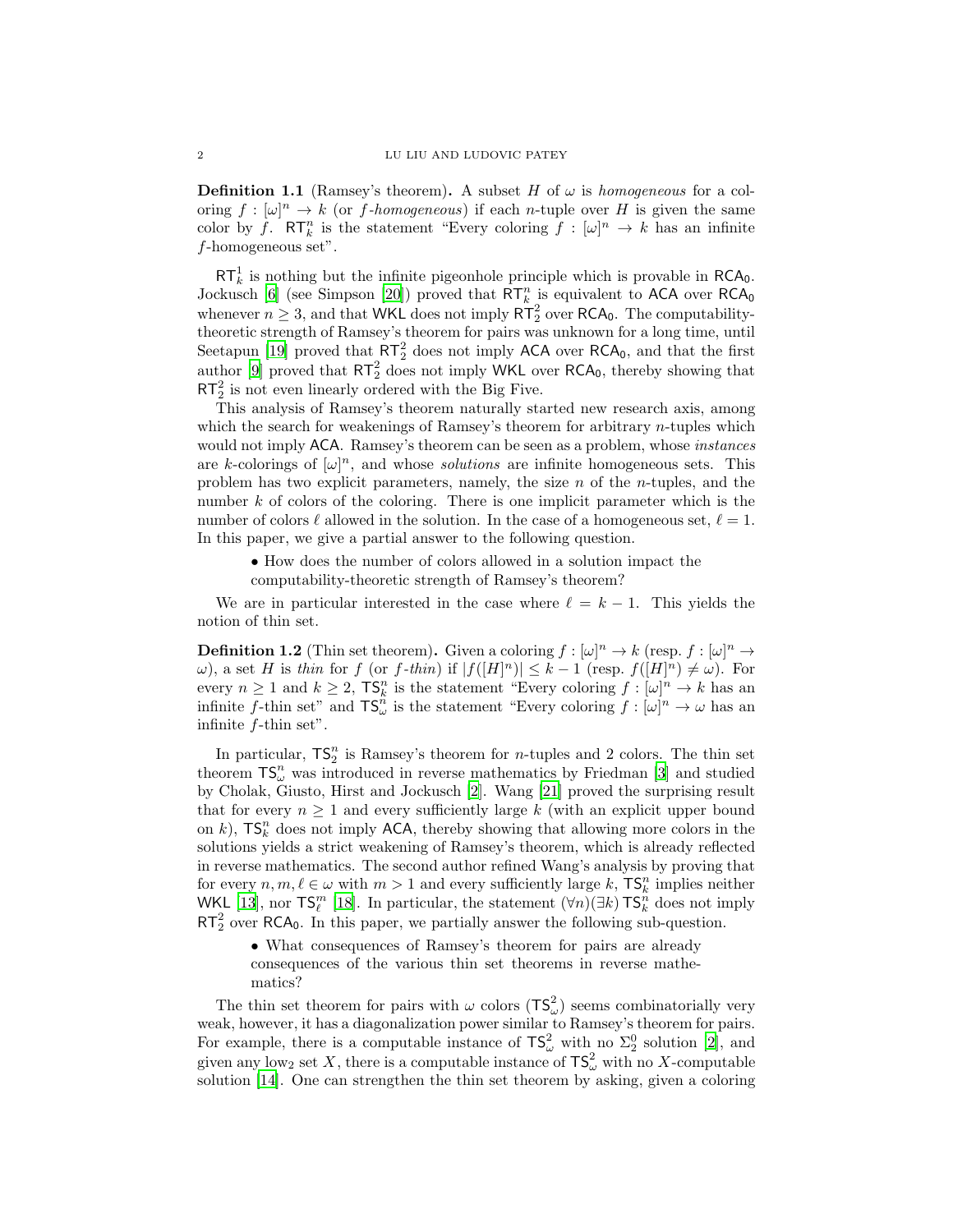$f : [\omega]^n \to \omega$ , for an infinite set H such that  $H \setminus \{x\}$  is f-thin for every  $x \in H$ . This yields the notion of free set.

**Definition 1.3** (Free set theorem). Given a coloring  $f : [\omega]^n \to \omega$ , a set H is free for f (or f-free) if for every  $\sigma \in [H]^n$ ,  $f(\sigma) \in H \to f(\sigma) \in \sigma$ . For every  $n \geq 1$ , FS<sup>n</sup> is the statement "Every coloring  $f : [\omega]^n \to \omega$  has an infinite f-free set".

The free set theorem is usually studied together with the thin set theorem, as they are combinatorially very close. The standard proof of  $FS<sup>n</sup>$  involves the statement  $(\exists k)$  TS<sup>n</sup><sub>k</sub> in a way that propagates most of the computability-theoretic properties of the thin set theorem to the free set theorem. This is why any known proof that  $(\exists k)$ TS<sup>n</sup> does not imply another statement P over RCA<sub>0</sub> empirically yields a proof that  $\mathsf{FS}^n$  does not imply P [\[2,](#page-31-0) [21,](#page-32-7) [18,](#page-32-9) [13](#page-32-8)]. This will again be the case in our paper.

1.1. Main results. Ramsey's theorem for pairs admits various decompositions into conjunctions of strictly weaker statements. Among them, the decomposition into the Erdős-Moser theorem and the Ascending Descending sequence principle is particularly interesting for various technical reasons.

**Definition 1.4** (Erdős-Moser theorem). A tournament  $T$  is an irreflexive binary relation such that for all  $x, y \in \omega$  with  $x \neq y$ , exactly one of  $T(x, y)$  or  $T(y, x)$ holds. A set  $H$  is  $T$ -transitive if the relation  $T$  over  $H$  is transitive in the usual sense. EM is the statement "Every infinite tournament  $T$  has an infinite transitive subtournament."

**Definition 1.5** (Ascending descending sequence). Given a linear order  $(L, \lt_L)$ , an ascending (descending) sequence is a set S such that for every  $x \leq_N y \in S$ ,  $x \leq_L y$   $(x >_L y)$ . ADS is the statement "Every infinite linear order admits an infinite ascending or descending sequence".

Bovykin and Weiermann [\[1](#page-31-1)] proved Ramsey's theorem for pairs as follows: Given a coloring  $f: [\mathbb{N}]^2 \to \mathbb{N}$ , we can see f as a tournament T such that whenever  $x \leq_{\mathbb{N}} y$ ,  $T(x, y)$  holds if and only if  $f(x, y) = 1$ . Any T-transitive set H can be seen as a linear order  $(H, \prec)$  such that for every  $x \leq_N y: x \prec y$  if and only if  $f(x, y) = 1$ . Any infinite ascending or descending sequence is f-homogeneous. It is therefore natural to study the ascending descending sequence principle together with the Erdős-Moser theorem. Lerman, Solomon and Towsner [\[8](#page-32-11)] proved that EM does not imply  $ADS$  over  $RCA<sub>0</sub>$ , while Hirschfeldt and Shore [\[5\]](#page-32-12) proved that  $ADS$  does not imply EM. The second author asked [\[18\]](#page-32-9) whether any of  $\text{FS}^2$ ,  $\text{TS}^2_{\omega}$ , or  $\text{TS}^2_3$  implies  $EM$  over  $RCA<sub>0</sub>$ . We answer this question negatively, even for stable restrictions of the Erdős-Moser theorem.

<span id="page-2-0"></span>**Theorem 1.6.** Over RCA<sub>0</sub>, WKL + COH +  $TS_4^2 + (\forall n)(\exists k) TS_k^n + (\forall n) FS^n$  implies none of SEM,  $STS_3^2$  and SADS.

In Theorem [1.6,](#page-2-0)  $STS_k^2$ , SEM and SADS denote the restriction of  $TS_k^2$ , EM and ADS to stable colorings, respectively. A coloring  $f : [\omega]^2 \to k$  is *stable* if for every  $x \in \omega$ , lim<sub>s</sub>  $f(x, s)$  exists. In the case of **SADS**, this yields the statement "Every" linear order of type  $\omega + \omega^*$  has an infinite ascending or descending sequence." COH is the statement "For every sequence of sets  $\vec{R} = (R_0, R_1, \ldots)$ , there is an infinite set C such that  $C \subseteq^* R_i$  or  $C \subseteq^* \overline{R}_i$  for every  $i \in \omega$ ." Such set C is called  $\vec{R}$ -cohesive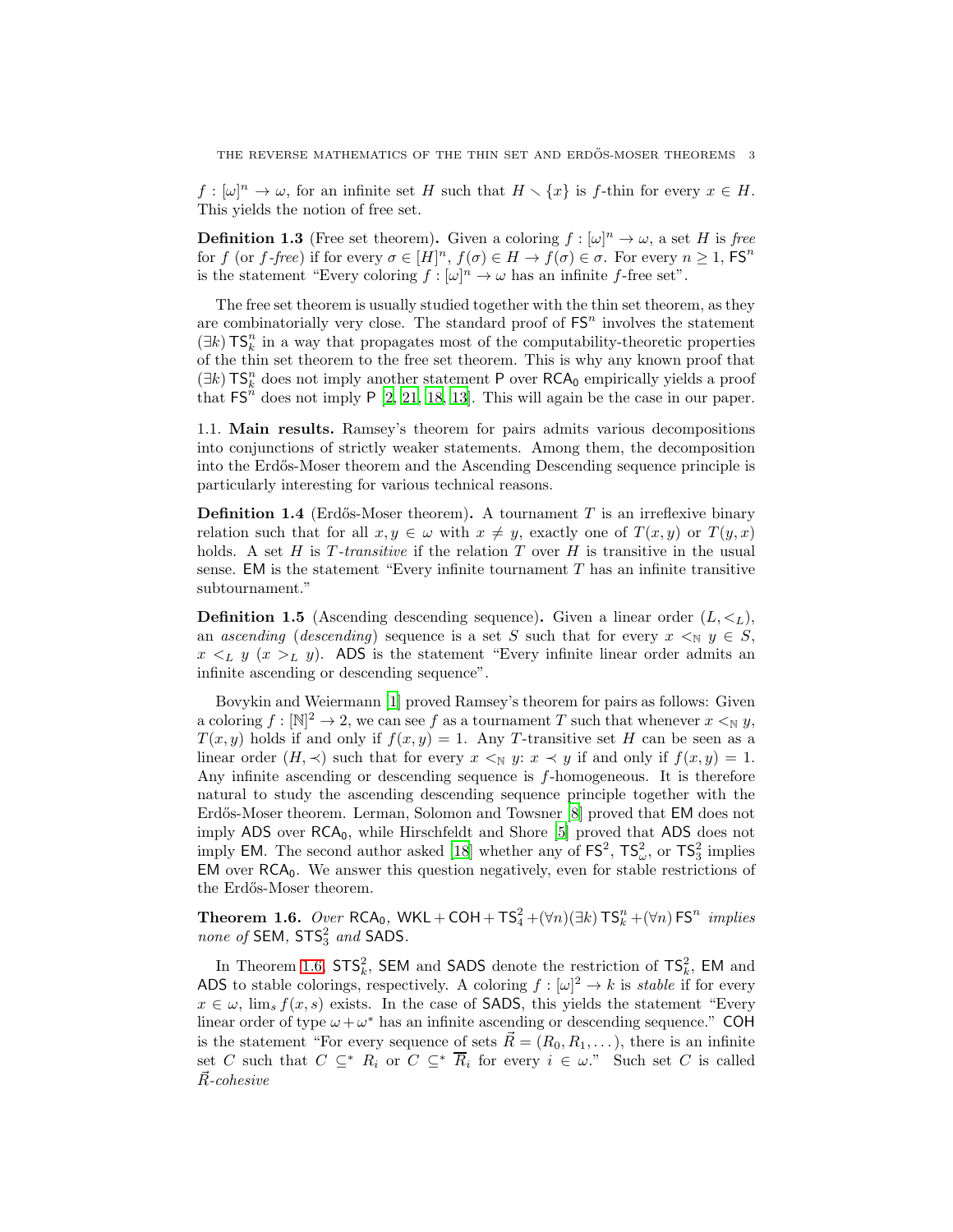The separation result, Theorem [1.6,](#page-2-0) shows that although the thin set theorem shares many lower bounds with Ramsey's theorem, allowing more colors in the solutions yields a statement with strictly weaker computability-theoretic properties. Cholak, Giusto, Hirst and Jockusch [\[2](#page-31-0)] Question 7.4 asked whether  $FS^2 + CAC$ implies  $RT_2^2$ . Bovykin and Weiermann [\[1](#page-31-1)] proved that  $RT_2^2$  is equivalent to EM + ADS. It's well known CAC implies ADS. Thus Theorem [1.6](#page-2-0)  $(FS^2$  does not imply EM) is a partial result towards a negative answer to Cholak, Giusto, Hirst and Jockusch's question.

For a problem  $P$ , a computable  $P$ -instance  $I^*$  is *universal* iff for every computable P-instance  $I$ , every solution of  $I^*$  computes a solution of  $I$ . The most well known example of a universal instance is for WKL, there is a computable tree  $T^* \subseteq 2^{<\omega}$ so that every infinite path through  $T^*$  is of PA degree. Thus every infinite path through  $T^*$  computes an infinite path of a given computable infinite tree  $T$ . Patey [\[14\]](#page-32-10) systematically studied which Ramsey type problem admits universal instance. Many Ramsey type problems do not admit a universal instance. Often, if a problem admits a universal instance, it is relatively easy to construct one. The coding is not hard when it exists. For several problems, the question remains. The second author asked in [\[15](#page-32-13)] that whether EM admits a universal instance. We answer this question negatively.

# <span id="page-3-0"></span>Theorem 1.7. EM does not have universal instance.

The first author asked a similar question with respect to an arbitrary instance of  $RT<sub>2</sub><sup>1</sup>$ . Clearly, when an instance is universal, it encodes information about every other computable instance. For a problem P, we consider the mass problem generated by instances of P. For P-instances  $I, \hat{I}$  (not necessarily computable), we say I encodes  $\hat{I}$  iff every solution of I computes a solution of  $\hat{I}$ . That is, the set of solutions of  $\hat{I}$  is Muchnick reducible to that of I. Liu [\[10\]](#page-32-14) asked whether there is a  $RT_2^1$  instance X that is maximal (in the lattice of the encoding relation) in the sense that for every  $\mathsf{RT}_2^1$  instance Y, if Y encodes X, then X encodes Y.

1.2. Organization. The paper is divided into two main sections, corresponding to the proofs of Theorem [1.6](#page-2-0) and Theorem [1.7,](#page-3-0) respectively. In section [2,](#page-4-0) we introduce a framework for preservation of 2-hyperimmunity, and develop its basic properties in subsection [2.1.](#page-5-0) We then prove in subsection [2.3](#page-8-0) that  $\mathsf{TS}_4^2$  preserves 2hyperimmunity, and then generalize the proof to  $(\forall n)(\exists k)$  TS<sup>n</sup> in subsection [2.5.](#page-13-0) We prove that  $FS^2$  preserves 2-hyperimmunity in subsection [2.6,](#page-18-0) and again generalize it to  $(\forall n)$  FS<sup>n</sup> in subsection [2.7.](#page-21-0) In section [3,](#page-25-0) we prove Theorem [1.7.](#page-3-0)

1.3. Notation. Given two sets A and B, we write  $A < B$  iff  $x < y$  for all  $x \in$  $A, y \in B$  ( $A < \emptyset$  and  $\emptyset < B$  both hold); we write  $A > y$  iff  $x > y$  for all  $x \in A$ . We use |A| to denote the cardinal of the set A. Denote by  $[A]^n$  the collection of *n*-element subsets of A;  $[A]^{<\omega}$  the collection of finite subsets of A. Usually, we use F, E, D and sometimes  $\sigma, \tau$  to denote finite sets of integers; X, Y, Z to denote infinite sets of integers;  $A, B, H, G$  to denote sets of integers.

A *Mathias condition* is a pair  $(F, X)$  where F is a finite set, X is an infinite set. A condition  $(E, Y)$  extends  $(F, X)$  (written  $(E, Y) \leq (F, X)$ ) if  $E \supseteq F, E \supset F >$  $F, E \setminus F \subseteq X, Y \subseteq X$ . Note that we do not require  $F < X$  for a condition  $(F, X)$ , but continuity is ensured by the extension relation. A set G satisfies a Mathias condition  $(F, X)$  if  $F \subseteq G, G \setminus F \subseteq X, G \setminus F > F$ . A Mathias condition c is seen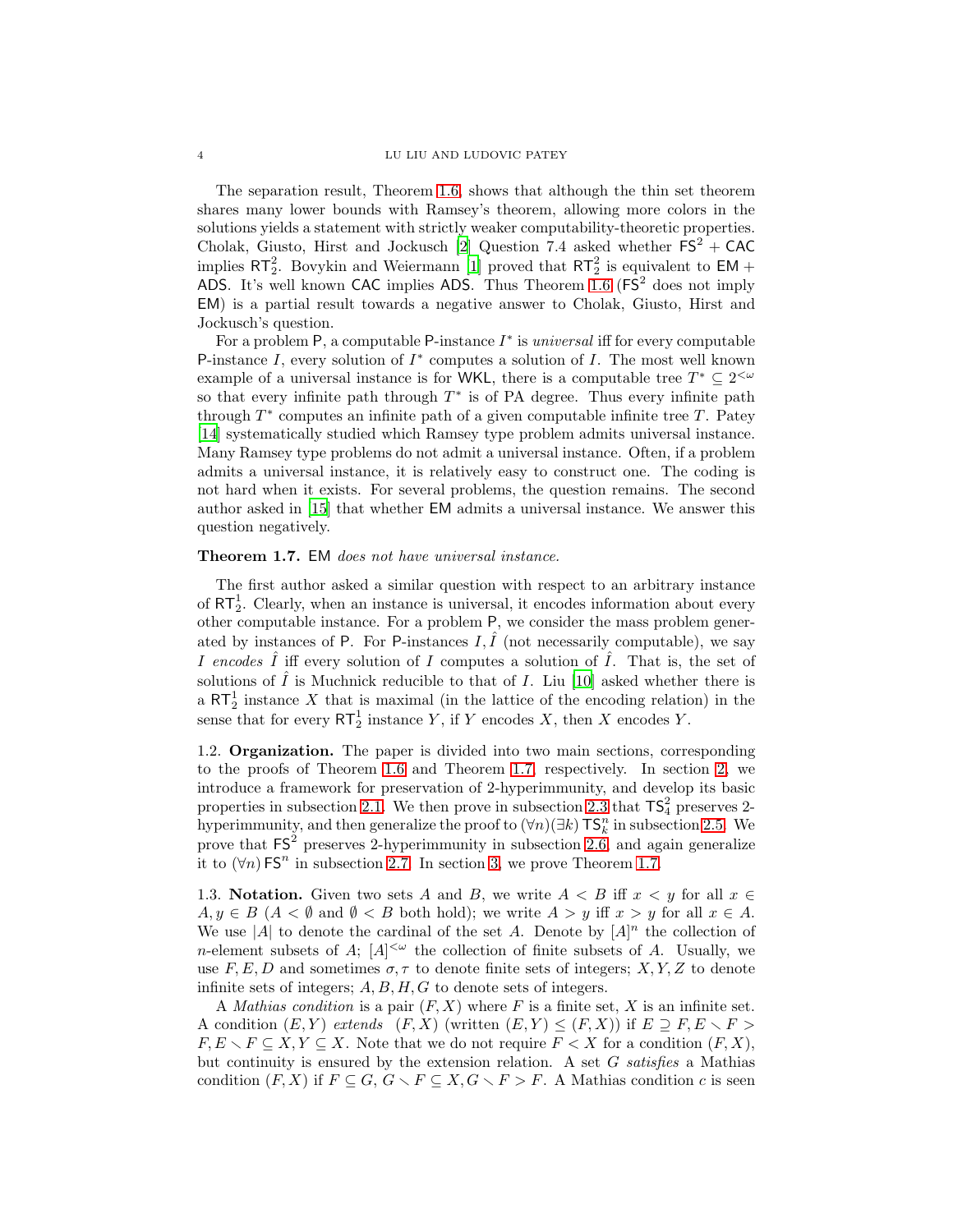as the collection  $\{G : G \text{ satisfies } (F, X)\}$ ; we define  $c \leq d$  iff the collection of c is a sub collection of d. We adopt the convention that if  $\Phi^F(n) \downarrow$  and  $G > F$ , then  $\Phi^{F \cup G}(n) \downarrow = \Phi^{F}(n).$ 

# 2. Free and thin sets which are not transitive

<span id="page-4-0"></span>This section is devoted to the proof of Theorem [1.6](#page-2-0) that we recall now.

**Theorem [1.6.](#page-2-0)** Over  $RCA_0$ ,  $WKL + COH + TS_4^2 + (\forall n)(\exists k) TS_k^n + (\forall n) FS^n$  implies none of  $SEM$ ,  $STS_3^2$  and  $SADS$ .

For this, we are going to prove that WKL, COH,  $TS_4^2$  and  $FS^n$  preserve a computability-theoretic notion that we call 2-hyperimmunity, while none of SEM,  $STS_3^2$  and SADS does (see Lemma [2.3](#page-4-1) for why this is enough). We introduce the concept of 2-hyperimmunity preservation next. The required results about 2-hyperimmunity preservation are proved in the remaining sections of this section (see Figure [1](#page-5-1) for where they are proved).

## Definition 2.1.

- (1) A *bifamily* is a collection  $H$  of ordered pairs of finite sets which is closed downward under the product subset relation, that is, such that if  $(C, D) \in$ H and  $E \subseteq C$  and  $F \subseteq D$ , then  $(E, F) \in \mathcal{H}$ .
- (2) A *biarray* is a collection of finite sets  $(\vec{E}, \vec{F}) = \langle E_n, F_{n,m} : n, m \in \omega \rangle$  such that  $E_n > n$  and  $F_{n,m} > m$  for every  $n, m \in \omega$ . A biarray  $(\vec{E}, \vec{F})$  meets a bifamily H if there is some  $n, m \in \omega$  such that  $(E_n, F_{n,m}) \in \mathcal{H}$ .
- (3) A bifamily H is C-2-hyperimmune if every C-computable biarray meets  $H$ .

We shall relate the notion of 2-hyperimmunity and various notions of immunity in section [2.1.](#page-5-0) For notational convenience, in this section we regard each Turing machine  $\Phi$  as computing a biarray. We will therefore assume that whenever  $\Phi(n; 1)$ converges, then it will output (the canonical index of) a finite set  $E_n > n$  and whenever  $\Phi(n, m; 2)$  converges, then it will output a finite set  $F_{n,m} > m$ .

Definition 2.2. Fix a problem P.

- (1) P preserves 2-hyperimmunity if for every bifamily  $H$  that is C-2-hyperimmune, every C-computable P-instance admit a solution G such that  $\mathcal H$  is  $C \oplus G$ -2-hyperimmune.
- (2) P strongly preserves 2-hyperimmunity if for every bifamily  $\mathcal H$  that is C-2hyperimmune, every P-instance admit a solution G such that  $\mathcal{H}$  is  $C \oplus G$ -2-hyperimmune.

The following lemma is a particular case of Lemma 3.4.2 in [\[17\]](#page-32-15). We reprove it for the sake of completeness.

<span id="page-4-1"></span>**Lemma 2.3.** If some problems  $P_1, P_2, \ldots$  preserve 2-hyperimmunity while another problem Q does not, then the conjunction  $\bigwedge_i P_i$  does not imply Q over RCA<sub>0</sub>.

*Proof.* Since Q does not preserve 2-hyperimmunity, there is some set  $C$ , a bifamily H that is C-2-hyperimmune, and a Q-instance B such that for every solution  $G$ , H is not  $C \oplus G$ -2-hyperimmune. Since each  $P_i$  preserve 2-hyperimmunity, we can define an infinite sequence of sets  $C = Z_0 \leq_T Z_1 \leq_T \ldots$  such that

(i) H is  $Z_n$ -2-hyperimmune for every n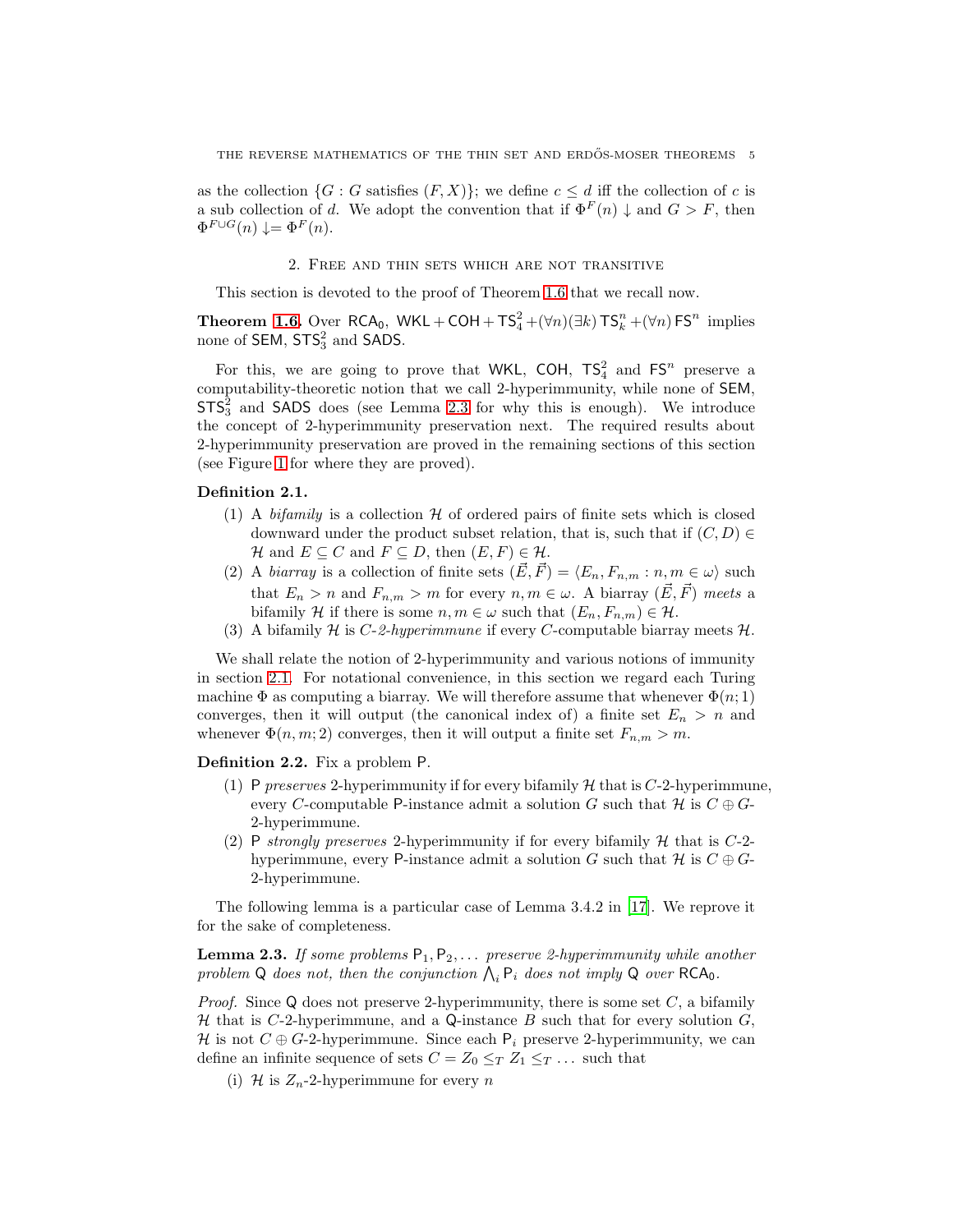(ii) For every  $i, n \in \omega$ , every  $Z_n$ -computable  $P_i$ -instance has a  $Z_m$ -computable solution for some m

Consider the  $\omega$ -structure  $\mathcal{M} = \{X : (\exists n)X \leq_T Z_n\}$ . By construction,  $B \in \mathcal{M}$ , and by (i), H is  $C \oplus G$ -2-hyperimmune for every  $G \in \mathcal{M}$ . It follows that the Q-instance  $B \in \mathcal{M}$  has no solution in  $\mathcal{M}$ , so  $\mathcal{M} \not\models Q$ . By (ii),  $\mathcal{M} \models P_i$  for every  $i \in \omega$ . This completes the proof.  $\Box$ 



<span id="page-5-1"></span>FIGURE 1. Diagram of dependencies between the proofs of preservation of 2-hyperimmunity. An arrow from P to Q means that Q depends on P.

<span id="page-5-0"></span>2.1. Relation with immunity notions. Given a pair of infinite sets  $A, B \subseteq \mathbb{N}$ , we let  $\mathcal{H}(A, B)$  be the bifamily of all finite pairs  $(E, F)$  such that  $E \subseteq \overline{A}$  and  $F \subseteq \overline{B}$ . Recall that an infinite set H is C-hyperimmune if for every C-computable array<sup>[1](#page-5-2)</sup> of finite sets  $V_0, V_1, \ldots$  such that  $V_n > n$ , there is some n such that  $V_n \subseteq \overline{H}$ .

<span id="page-5-3"></span>**Lemma 2.4.** Two sets A and B are C-hyperimmune if and only if  $\mathcal{H}(A, B)$  is C-2-hyperimmune.

*Proof.* For convenience, we assume  $C = \emptyset$  since the result relativizes. Assume that A and B are hyperimmune, and fix a computable biarray  $(\vec{E}, \vec{F})$ . By hyperimmunity of A applied to  $\vec{E}$ , there is some n such that  $E_n \subseteq \overline{A}$ . By hyperimmunity of B applied to  $F_{n,0}, F_{n,1}, \ldots$ , there is some m such that  $F_{n,m} \subseteq \overline{B}$ . It follows that the biarray  $(\vec{E}, \vec{F})$  meets  $\mathcal{H}(A, B)$ .

Assume now that either  $A$  or  $B$  is not hyperimmune. Suppose first that  $A$  is not hyperimmune. Let  $E_0, E_1, \ldots$  be a computable array of finite sets such that  $E_n > n$  and  $E_n \cap A \neq \emptyset$  for every n. Then letting  $F_{n,m} = \{m+1\}$  for every m, the computable biarray  $(\vec{E}, \vec{F})$  does not meet  $\mathcal{H}(A, B)$ . Suppose now that B is

<span id="page-5-2"></span><sup>&</sup>lt;sup>1</sup>By a computable array of finite sets  $V_0, V_1, \dots$ , we mean a computable function  $\alpha : \omega \to \omega$  such that  $\alpha(n)$  is the canonical index of  $V_n$ .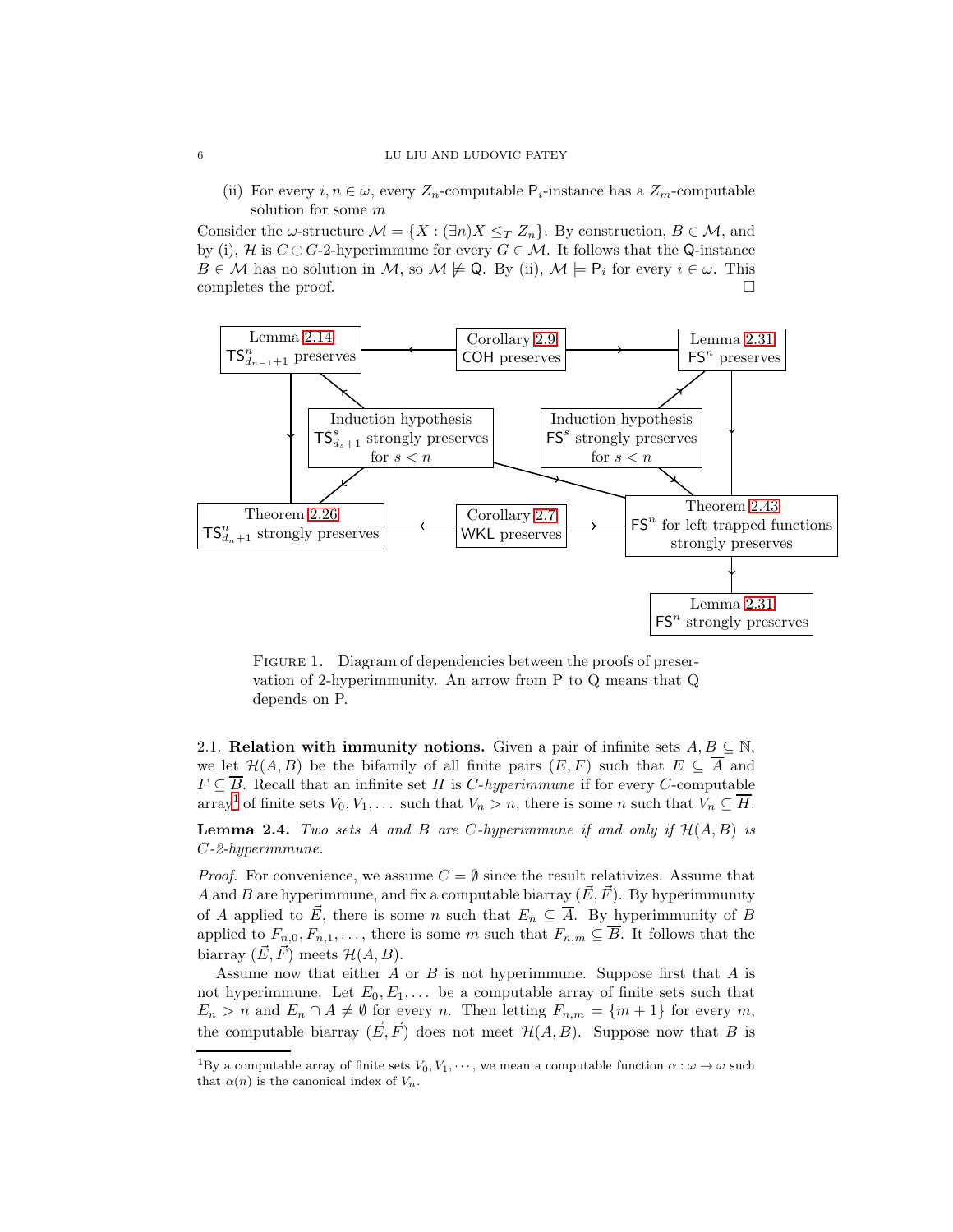not hyperimmune. Let  $D_0, D_1, \ldots$  be a computable array of finite sets such that  $D_n > n$  and  $D_n \cap B \neq \emptyset$  for every n. Then letting  $E_n = \{n+1\}$  and  $F_{n,m} = D_m$ for every  $m, n \in \omega$ , the computable biarray  $(\vec{E}, \vec{F})$  does not meet  $\mathcal{H}(A, B)$ . In both cases,  $\mathcal{H}(A, B)$  is not 2-hyperimmune.

It follows that if a problem P preserves 2-hyperimmunity, then it also preserves 2 hyperimmunities, in the sense of Definition 6.2.2 in [\[17](#page-32-15)]. Since SADS is known not to preserve 2 hyperimmunities (see Corollary 10.3.5 in [\[17](#page-32-15)]), we can immediatly conclude that SADS does not preserve 2-hyperimmunity. We will nevertheless recall the argument.

## Corollary 2.5. SADS does not preserve 2-hyperimmunity.

*Proof.* Fix any stable linear order of order type  $\omega + \omega^*$  with no computable infinite ascending or descending subsequence. Let A and B be the  $\omega$  and  $\omega^*$  part, respectively. By Lemma 41 in [\[16\]](#page-32-16), A and B are hyperimmune. Therefore, by Lemma [2.4,](#page-5-3)  $\mathcal{H}(A, B)$  is 2-hyperimmune. Any infinite ascending or descending sequence G is a subset of A or B, respectively. It follows that either A, or B is not G-hyperimmune, and by Lemma [2.4,](#page-5-3)  $\mathcal{H}(A, B)$  is not G-2-hyperimmune. It follows that SADS does not preserve 2-hyperimmunity.

Whenever a Turing degree contains no  $C$ -hyperimmune set, it is said to be  $C$ hyperimmune-free. A Turing degree **d** is known to be C-hyperimmune-free if and only if every function bounded by  $\bf{d}$  is dominated by a *C*-computable function (see Theorem III.3.8 in [\[12](#page-32-17)]).

<span id="page-6-1"></span>**Lemma 2.6.** Let  $H$  be a C-2-hyperimmune bifamily and G be of C-hyperimmunefree degree. Then  $H$  is  $C \oplus G$ -2-hyperimmune.

*Proof.* Again, assume  $C = \emptyset$  since the result relativizes. Fix a bifamily  $\mathcal{H}$ , and a set G of hyperimmune-free degree such that  $\mathcal H$  is not G-2-hyperimmune. We want to show that H is not 2-hyperimmune. Let  $(\vec{E}, \vec{F})$  be a G-computable biarray which does not meet H. In particular, the function f defined by  $f(n, m) =$  $\max E_n, F_{n,m}$  is G-computable, and is therefore dominated by a computable function g. Define the computable biarray  $(\vec{K}, \vec{L})$  by  $K_n = \{n + 1, \ldots, g(n, 0)\}\$ and  $L_{n,m} = \{m+1,\ldots,g(n,m)\}.$  It is easy to see that  $E_n \subseteq K_n$  and  $F_{n,m} \subseteq L_{n,m}$ for every  $n, m \in \omega$ . Indeed,  $E_n > n$  and  $\max E_n \le f(n, 0) \le g(n, 0)$  so  $E_n \subseteq$  ${n + 1, \ldots, g(n, 0)}$ . Similarly,  $F_{n,m} > m$  and  $\max F_{n,m} \le f(n,m) \le g(n,m)$ , so  $F_{n,m} \subseteq \{m+1,\ldots,g(n,m)\}.$  Since  $(\vec{E}, \vec{F})$  does not meet  $\mathcal{H}, (E_n, F_{n,m}) \notin \mathcal{H}$ , and by downward-closure of H under the subset relation,  $(K_n, L_{n,m}) \notin \mathcal{H}$ . It follows that  $(\vec{K}, \vec{L})$  does not meet H and therefore that H is not 2-hyperimmune.

# <span id="page-6-0"></span>Corollary 2.7. WKL preserves 2-hyperimmunity.

*Proof.* Let  $\mathcal H$  be a 2-hyperimmune family, and let  $T$  be an infinite computable binary tree. By the hyperimmune-free basis theorem [\[7](#page-32-18)], there is an infinite path  $P \in [T]$  which is C-hyperimmune-free. By Lemma [2.6,](#page-6-1) H is P-2-hyperimmune.  $\Box$ 

Given a bifamily  $\mathcal{H}$ , let  $\mathcal{B}(\mathcal{H}) \subseteq \omega^{\omega}$  be the closed set of all X such that for every  $m, n \in \omega$ ,  $X(\langle 0, n \rangle)$  and  $X(\langle 1, n, m \rangle)$  are finite sets  $E_n > n$  and  $F_{n,m} > m$  such that  $(E_n, F_{n,m}) \notin \mathcal{H}$ .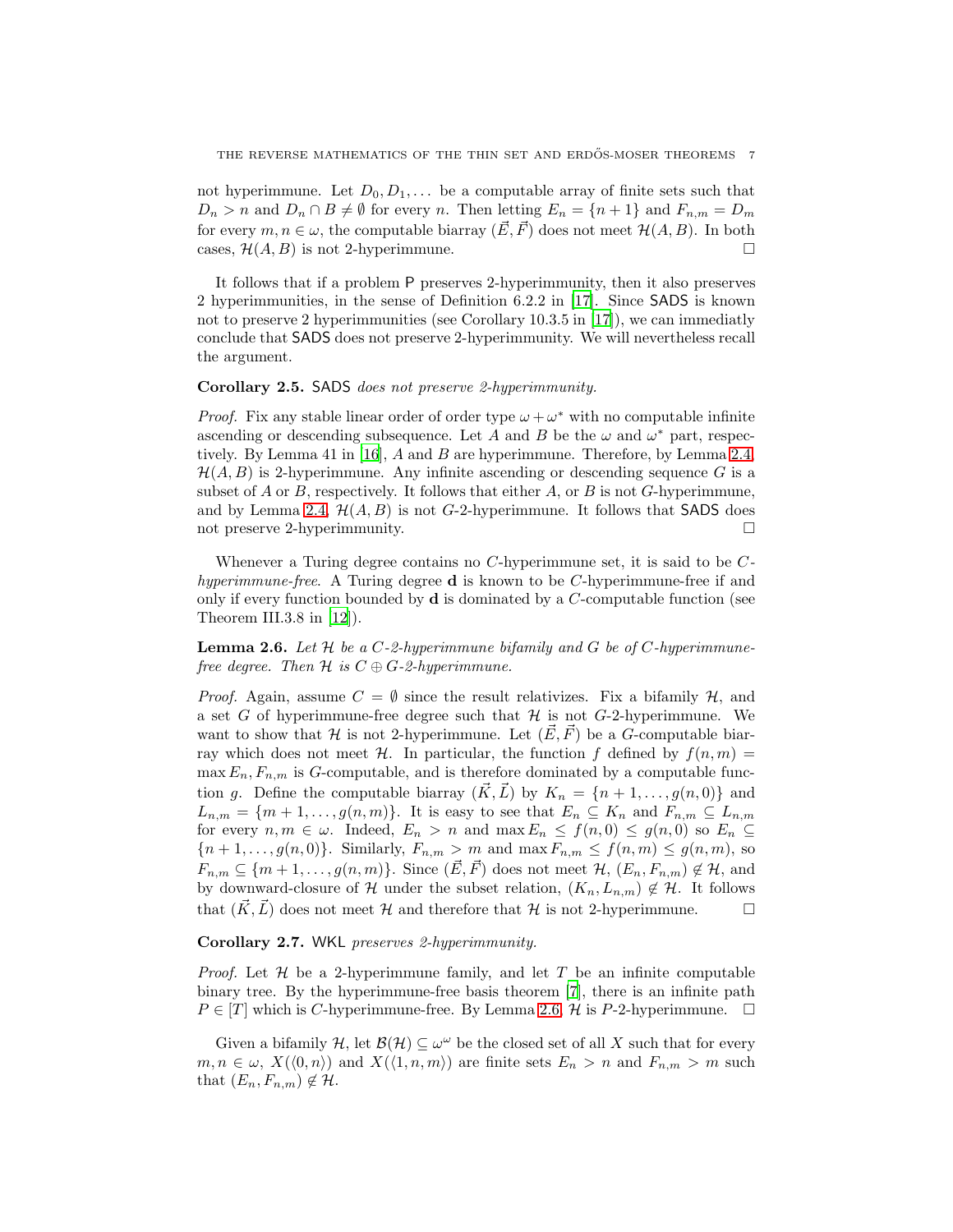<span id="page-7-2"></span>**Lemma 2.8.** A bifamily H is C-2-hyperimmune if and only if  $\mathcal{B}(\mathcal{H})$  has no Ccomputable member.

*Proof.* The members of  $\mathcal{B}(\mathcal{H})$  are precisely the biarrays which fail meeting  $\mathcal{H}$ . The equivalence follows immediatly.  $\Box$ 

<span id="page-7-0"></span>Corollary 2.9. COH preserves 2-hyperimmunity.

*Proof.* Let H be a 2-hyperimmune family, and let  $\vec{R} = R_0, R_1, \ldots$  be an infinite computable sequence <sup>[2](#page-7-1)</sup> of sets. By Lemma [2.8,](#page-7-2)  $\mathcal{B}(\mathcal{H})$  has no computable member. By [\[13](#page-32-8), Corollary 2.9], there is an  $\vec{R}$ -cohesive set G such that  $\mathcal{B}(\mathcal{H})$  has no G-computable member. By Lemma [2.8,](#page-7-2)  $\mathcal{H}$  is  $G$ -2-hyperimmune.

2.2.  $STS_3^2$  and SEM do not preserve 2-hyperimmunity. Before proving that  $STS<sub>3</sub><sup>2</sup>$  and SEM do not preserve 2-hyperimmunity, we must first introduce some notation.

Given a stable coloring  $f : [\omega]^2 \to 3$  and two sets  $E < F$ , we write  $E \to_i F$  for  $(\forall x \in E)(\forall y \in F)f(x, y) = i.$  For every  $i < 3$ , we let  $C_i(f) = \{x : (\forall^{\infty} y)f(x, y) = i\}$ i. Finally, given a stable coloring  $f : [\omega]^2 \to 3$ , we let  $\mathcal{H}(f)$  be the bifamily of all pairs  $(E, F)$  such that  $E < F$ ,  $E \subseteq C_1(f)$ ,  $F \subseteq C_2(f)$ , and  $E \to_0 F$ .

<span id="page-7-3"></span>**Proposition 2.10.** There is a stable computable coloring  $f : [\omega]^2 \to 3$  such that  $\mathcal{H}(f)$  is 2-hyperimmune.

*Proof.* We build the coloring  $f : [\omega]^2 \to 3$  by a finite injury priority argument. For every  $e \in \omega$ , we want to satisfy the following requirement:

(2.1)  $\mathcal{R}_e$ : If  $\Phi_e$  is total, then there is some  $n, m \in \omega$  such that

 $\Phi_e(n;1) \subseteq C_1(f), \Phi_e(n,m;2) \subseteq C_2(f)$  and  $\Phi_e(n;1) \rightarrow_0 \Phi_e(n,m;2)$ .

The requirements are given the usual priority ordering  $\mathcal{R}_0 < \mathcal{R}_1 < \dots$  Initially, the requirements are neither partially, nor fully satisfied.

- (i) A requirement  $\mathcal{R}_e$  requires a first attention at stage s if it is not partially satisfied and  $\Phi_{e,s}(n;1) \downarrow=E$  for some set  $E \subseteq \{e+1,\ldots,s-1\}$  such that no element in  $E$  is restrained by a requirement of higher priority. If it receives attention, then it puts a restrain on  $E$ , commit the elements of  $E$ to be in  $C_0(f)$ , and is declared partially satisfied.
- (ii) A requirement  $\mathcal{R}_e$  requires a second attention at stage s if it is not fully satisfied, and  $\Phi_{e,s}(n;1) \downarrow = E$  and  $\Phi_{e,s}(n,m;2) \downarrow = F$  for some sets  $E, F \subseteq$  ${e+1,..., s-1}$  such that  $E \rightarrow_0 F$  and which are not restrained by a requirement of higher priority. If it receives attention, then it puts a restrain on  $E \cup F$ , commit the elements of E to be in  $C_1(f)$ , the elements of F to be in  $C_2(f)$ , and is declared fully satisfied.

At stage 0, we let  $f = \emptyset$ . Suppose that at stage s, we have defined  $f(x, y)$  for every  $x < y < s$ . For every  $x < s$ , if it is committed to be in some  $C_i(f)$ , set  $f(x, s) = i$ , and otherwise set  $f(x, s) = 0$ . Let  $\mathcal{R}_e$  be the requirement of highest priority which requires attention. If  $\mathcal{R}_e$  requires a second attention, then execute the second procedure, otherwise execute the first one. In any case, reset all the requirements of lower priorities by setting them unsatisfied, releasing all their restrains, and go to the next stage. This completes the construction. On easily sees by induction

<span id="page-7-1"></span><sup>&</sup>lt;sup>2</sup>By a computable sequence of sets  $R_0, R_1, \cdots$  we mean  $R_n$  is uniformly computable.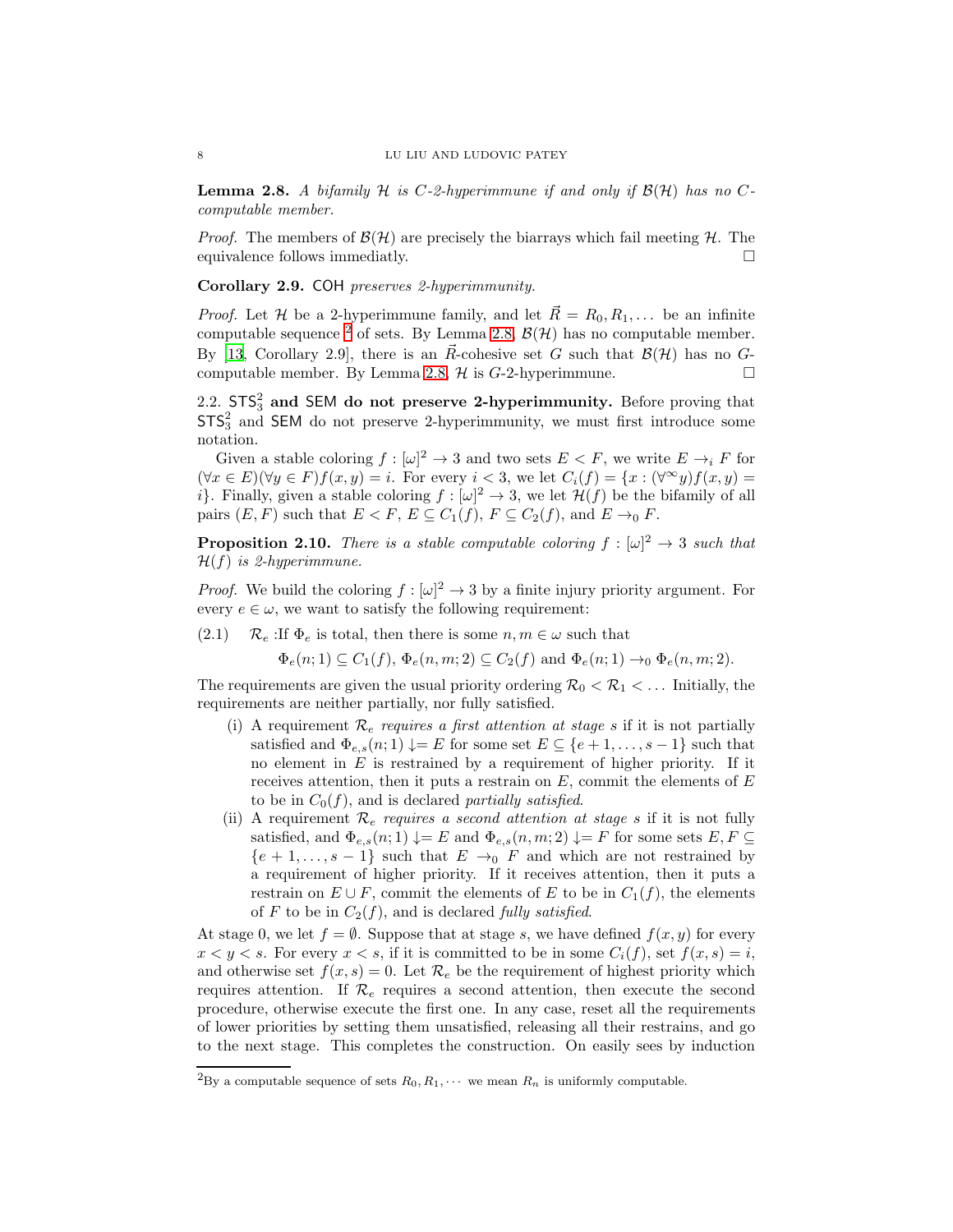that each requirement acts finitely often, and is eventually fully satisfied. This procedure also yields a stable coloring.

# Corollary 2.11.  $STS<sub>3</sub><sup>2</sup>$  does not preserve 2-hyperimmunity.

*Proof.* Let f be the stable computable coloring of Proposition [2.10.](#page-7-3) Let  $G = \{x_0 <$  $x_1 < \dots$  be an infinite f-thin set. We claim that  $\mathcal{H}(f)$  is not G-2-hyperimmune. Indeed, let  $(\vec{E}, \vec{F})$  be the G-computable biarray defined by  $E_n = \{x_n\}$  and  $F_{n,m}$  ${x_{n+m}}$ . Fix any n. Suppose that  $E_n \subseteq C_1(f)$  and  $F_{n,m} \subseteq C_2(f)$  (if such  $E_n, F_{n,m}$ ) does not exist then we are done). In other words, for every sufficiently large  $k$ ,  $f(x_n, x_k) = 1$  and  $f(x_{n+m}, x_k) = 2$ . It follows that G must be f-thin for color 0<br>[3](#page-8-2), therefore  $E_n \nrightarrow_0 F_{n,m}$  and so  $(E_n, F_{n,m}) \notin \mathcal{H}(f)$ . The G-computable biarray  $(\vec{E}, \vec{F})$  does not meet  $\mathcal{H}(f)$ , so  $\mathcal{H}(f)$  is not G-2-hyperimmune.

# Corollary 2.12. SEM does not preserve 2-hyperimmunity.

*Proof.* Let  $f : [\omega]^2 \to 3$  be the stable computable coloring of Proposition [2.10.](#page-7-3) Let T be the stable computable tournament defined for every  $x < y$  by  $T(x, y)$  iff  $f(x, y) = 1$ . Let  $G = \{x_0 < x_1 < \dots\}$  be an infinite transitive subtournament. We claim that  $\mathcal{H}(f)$  is not G-2-hyperimmune. Indeed, let  $(\vec{E}, \vec{F})$  be the G-computable biarray defined by  $E_n = \{x_n\}$  and  $F_{n,m} = \{x_{n+m}\}\$ . Fix n. Suppose that  $E_n \subseteq$  $C_1(f)$  and  $F_{n,m} \subseteq C_2(f)$  (if such  $E_n, F_{n,m}$  does not exist then we are done). In other words, for every sufficiently large k,  $f(x_n, x_k) = 1$  and  $f(x_{n+m}, x_k) =$ 2, so  $T(x_n, x_k)$  and  $T(x_k, x_{n+m})$  will hold. By transitivity of G,  $T(x_n, x_{n+m})$ must hold, so  $f(x_n, x_{n+m}) = 1$ . It follows that  $E_n \nrightarrow 0$   $F_{n,m}$  and so  $(E_n, F_{n,m}) \notin$  $\mathcal{H}(f)$ . The G-computable biarray  $(\vec{E}, \vec{F})$  does not meet  $\mathcal{H}(f)$ , so  $\mathcal{H}(f)$  is not G-2hyperimmune.

<span id="page-8-0"></span>2.3.  $TS<sub>4</sub><sup>2</sup>$  preserves 2-hyperimmunity. The purpose of this section is to prove the following theorem.

**Theorem 2.13.**  $TS_4^2$  preserves 2-hyperimmunity.

This will be generalized to arbitrary tuples in the next section. The notion of preservation of 2-hyperimmunity for  $\mathsf{TS}_k^{n+1}$  relates to the notion of strong preservation of 2-hyperimmunity for  $\mathsf{TS}_k^n$  in the following sense.

<span id="page-8-1"></span>**Lemma 2.14.** Fix some  $n \geq 1$  and  $k \geq 2$ . If  $\mathsf{TS}_k^n$  strongly preserves 2-hyperimmunity, then  $\mathsf{TS}^{n+1}_k$  preserves 2-hyperimmunity.

*Proof.* Let H be a 2-hyperimmune family, and  $f : [\omega]^{n+1} \to k$  be a computable instance of  $\mathsf{TS}_k^{n+1}$ . Let  $\vec{R} = \langle R_{\sigma,i} : \sigma \in [\omega]^n, i \langle k \rangle$  be the computable family of sets defined for every  $\sigma \in [\omega]^n$  and  $i < k$  by

$$
R_{\sigma,i} = \{x \in \omega : f(\sigma, x) = i\}
$$

Since COH preserves 2-hyperimmunity (Corollary [2.9\)](#page-7-0), there is an  $\vec{R}$ -cohesive set G such that H is G-2-hyperimmune. Let  $g: [\omega]^n \to k$  be the  $\Delta_2^{0,G}$  instance of  $\mathsf{TS}_k^n$ defined for every  $\sigma \in [\omega]^n$  by

$$
g(\sigma) = \lim_{x \in G} f(\sigma, x)
$$

<span id="page-8-2"></span><sup>&</sup>lt;sup>3</sup>Given  $f : [\omega]^n \to \omega$ , a set G is f-thin for color i iff  $i \notin f[G]^n$ .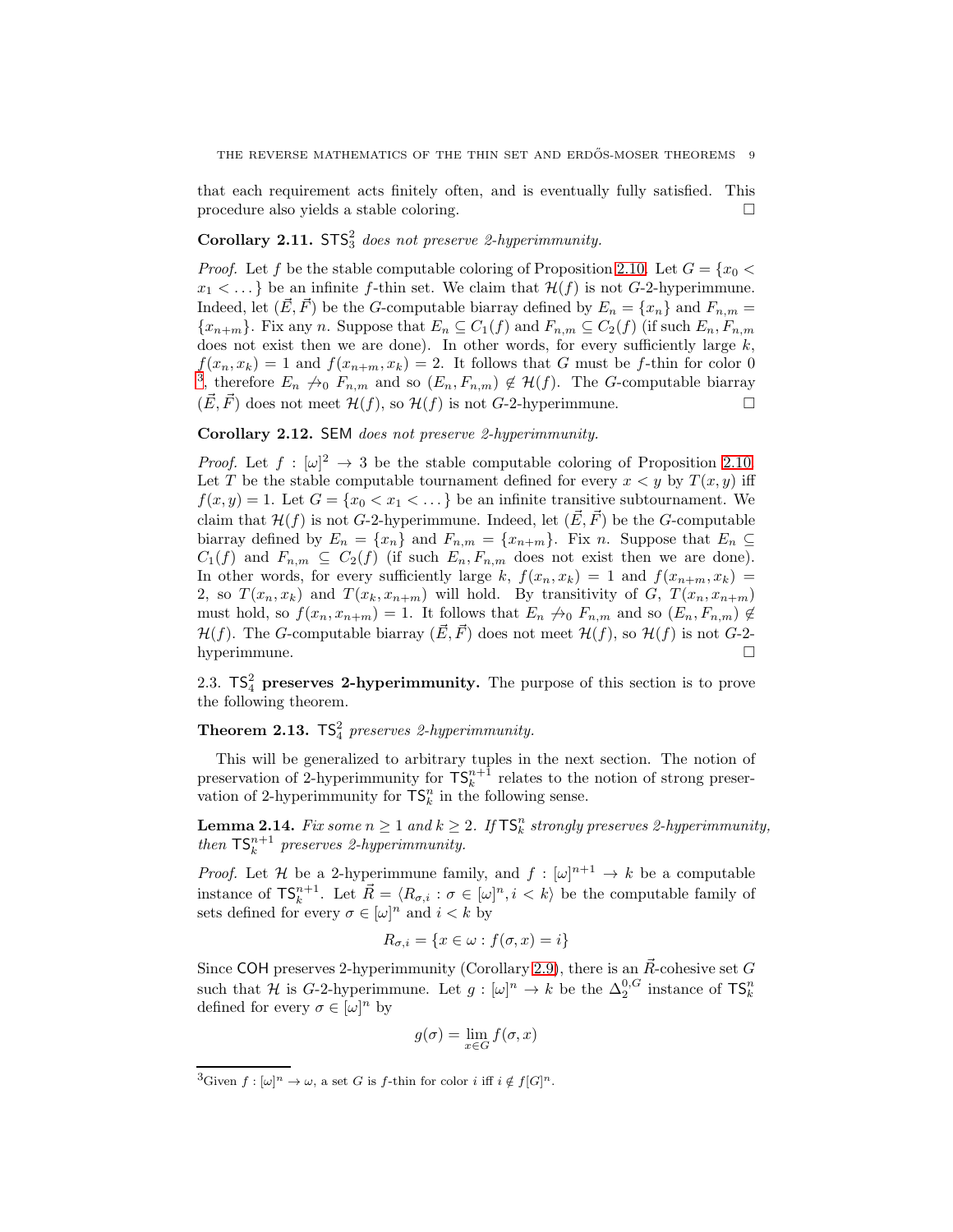By strong preservation of  $\mathsf{TS}_k^n$ , there is an infinite g-thin set H such that H is  $G \oplus H$ -2-hyperimmune. By thinning out the set H, we obtain an infinite  $G \oplus H$ computable f-thin set  $\hat{H}$ . In particular,  $\mathcal{H}$  is  $\hat{H}$ -2-hyperimmune.

It therefore remains to prove the following theorem.

<span id="page-9-2"></span>**Theorem 2.15.**  $TS_4^1$  strongly preserves 2-hyperimmunity.

Proof. For notational convenience, we will prove the non-relativized version, which extends by routine arguments. Let H be a 2-hyperimmune bifamily, and let  $f : \omega \rightarrow$ 4 be an arbitrary instance of  $\mathsf{TS}_4^1$ . Without loss of generality, assume that there is no infinite subset H of  $f^{-1}(i)$  such that H is H-2-hyperimmune (as otherwise we are done). We are going to

• build 4 infinite sets  $(G_i : i < 4)$  such that  $G_i$  is f-thin for color i and H is  $G_i$ -2-hyperimmune for some  $i < 4$ .

We are going to build the sets  $G_i$  by a Mathias forcing whose *conditions* are tuples  $(F_0, F_1, F_2, F_3, X)$ , where  $(F_i, X)$  is a Mathias condition,  $F_i$  is f-thin for color i and H is X-2-hyperimmune. A condition  $d = (E_0, E_1, E_2, E_3, Y)$  extends  $c =$  $(F_0, F_1, F_2, F_3, X)$  (written  $d \leq c$ ) if  $(E_i, Y)$  Mathias extends  $(F_i, X)$  for every  $i < 4$ .

The first lemma ensures that every sufficiently generic filter for this notion of forcing will induce four infinite sets.

<span id="page-9-1"></span>**Lemma 2.16.** For every condition  $c = (F_0, F_1, F_2, F_3, X)$  and every  $i < 4$ , there is an extension  $d = (E_0, E_1, E_2, E_3, Y)$  of c such that  $|E_i| > |F_i|$ .

*Proof.* Fix c and  $i < 4$ . Note that  $X \setminus f^{-1}(i)$  is infinite, since otherwise it contradicts with our assumption that H is X-2-hyperimmune. Let  $x \in X \setminus f^{-1}(i)$ with  $x > F_i$ . The condition  $d = (E_0, E_1, E_2, E_3, X)$  defined by  $E_i = F_i \cup \{x\}$ , and  $E_j = F_j$  for  $j \neq i$  is the desired extension of c.

A 4-tuple of sets  $G_0, G_1, G_2, G_3$  satisfies a condition  $c = (F_0, F_1, F_2, F_3, X)$  if  $G_i$ satisfies the Mathias condition  $(F_i, X)$  for every  $i < 4$ . A condition c forces a formula  $\varphi(G_0, G_1, G_2, G_3)$  if the formula holds for every 4-tuple of sets  $G_0, G_1, G_2, G_3$ satisfying c. Given any  $e_0, e_1, e_2, e_3$ , we want to satisfy the following requirements:

$$
\mathcal{R}_{e_0,e_1,e_2,e_3}:\,\mathcal{R}_{e_0}^0\vee\mathcal{R}_{e_1}^1\vee\mathcal{R}_{e_2}^2\vee\mathcal{R}_{e_3}^3
$$

where  $\mathcal{R}_e^i$  is the requirement:

If  $\Phi_e^{G_i}$  is total, then it meets  $\mathcal{H}$ .

<span id="page-9-0"></span>**Lemma 2.17.** For every condition c and every 4-tuple of indices  $e_0, e_1, e_2, e_3$ , there is an extension d of c forcing  $\mathcal{R}_{e_0,e_1,e_2,e_3}$ .

Lemma [2.17,](#page-9-0) [2.29,](#page-16-0) [2.38](#page-19-0) and [2.46](#page-23-0) are main technical lemmas of Theorem [1.6](#page-2-0) (where we prove a condition can be extended to force that a given Turing functional meets  $\mathcal{H}$ ). We briefly explain one of the ideas of these lemmas (which also appears in the main lemma [3.9](#page-29-0) of Theorem [3.6\)](#page-28-0)——a generalization of Seetapun forcing to build weak solution. Usually, given an arbitrary instance  $f$  (of a problem), we want to build a solution G to f so that  $\Phi^G$  has a desired behaviour. Since f is not computable, we cannot search computably among initial segments  $F$  of solutions to f (call such F finite solution to f) such that  $\Phi^F$  has that behaviour. The idea of Seetapun forcing is to find sufficiently many F so that  $\Phi^F$  has that behaviour. By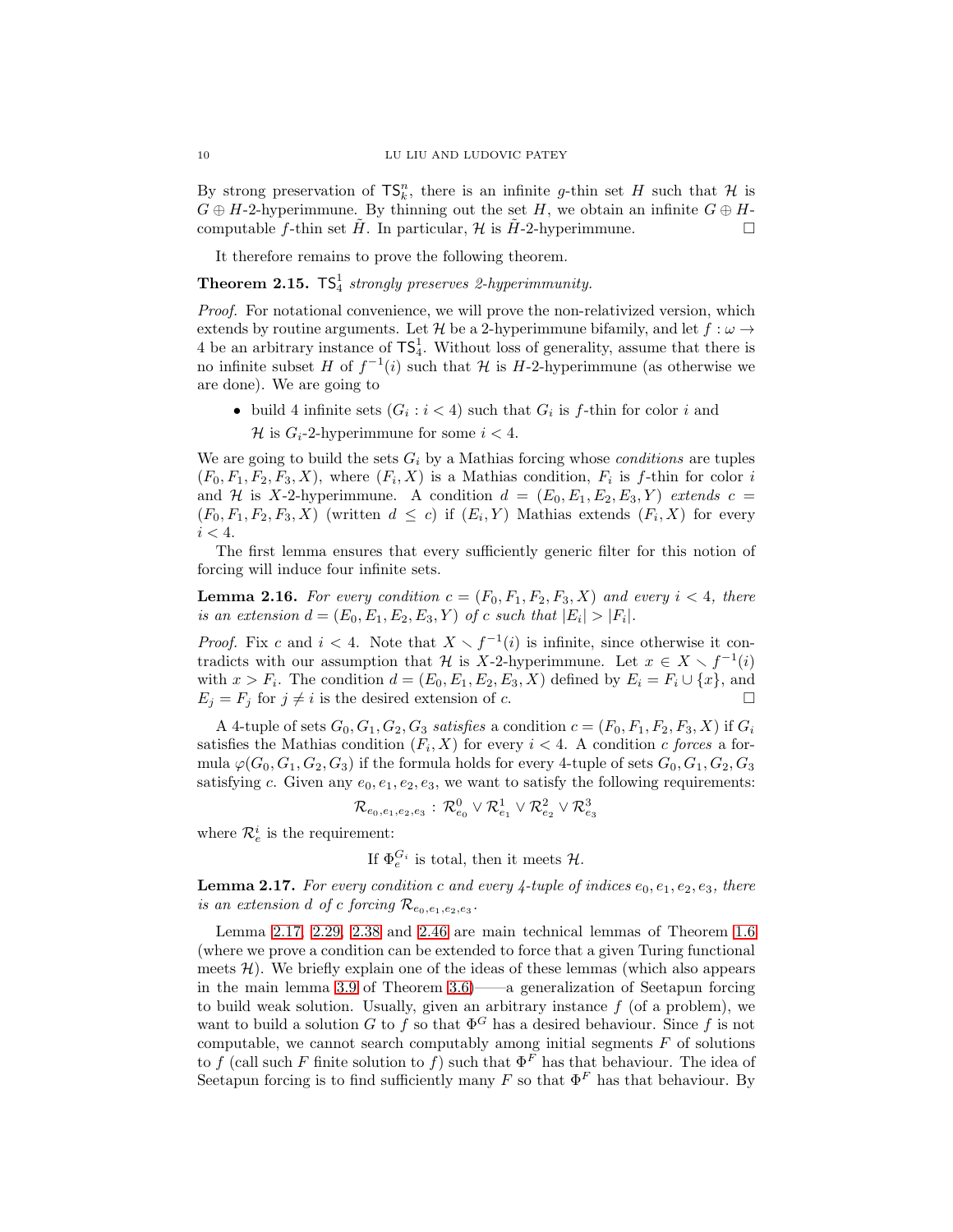"sufficiently many", it means whatever  $f$  looks like, one of  $F$  is, at least, a finite solution to  $f$ .

In our case, this means we want to find sufficiently many F such that  $\Phi^F(n;1) \downarrow$ and  $\Phi^F(n,m;2) \downarrow$ . But this is not quite enough. It only gives (by compactness) two sets  $U_{n,m}$ ,  $V_{n,m}$  so that for every g, there is a finite solution F of g such that  $\Phi^F(n;1) \subseteq U_{n,m} \wedge \Phi^F(n,m;2) \subseteq V_{n,m}$ . That is,  $U_{n,m}$  depends on m. So one may want to try this: first, search for a sufficient collection F, so that  $\Phi^F(n; 1) \downarrow$  for each  $F \in \mathcal{F}$ ; second, search for a sufficient collection  $\mathcal{E}$  each  $E \in \mathcal{E}$  extends a member of  $\mathcal F$  and  $\Phi^E(n,m;2) \downarrow$ . Let's see what sufficiency notion  $\mathcal F$  should satisfy. When  $\mathcal F$ exists while  $\mathcal E$  does not, we have that for some instance  $g$ ,

<span id="page-10-0"></span>(2.2) there is no finite solution E of q such that E extends a member of  $\mathcal F$ and  $\Phi^E(n, m; 2) \downarrow$ .

We need to find an appropriate  $F \in \mathcal{F}$  such that F is a finite solution to g and restrict G so that G extends F and G is a solution to g (because by  $(2.2)$ , for such  $G, \Phi^G(n,m; 2) \uparrow$ . Here "appropriate" means: at least, F is a finite solution to f. The sufficiency notion for  $\mathcal F$  should guarantee the existence of  $F$ . This gives the following sufficiency notion: for every two instances g and h, there is an  $F \in \mathcal{F}$ such that F is a finite solution to both  $g, h$ . This is exactly the sufficiency notion we use in Lemma [2.17.](#page-9-0) For more complex problems, F being a finite solution to f is not enough, but we must ensure that imposing the restriction of  $F$  does not cut the candidate space too much. This concern gives rise to the more complex sufficiency notion (Definition [2.24,](#page-14-0) [2.41](#page-22-1) and Lemma [2.42,](#page-22-2) [2.25\)](#page-14-1).

*Proof.* Fix  $c = (F_0, F_1, F_2, F_3, X)$ . For notational convenience, we assume  $X = \omega$ and  $F_i = \emptyset$ . We define a partial computable biarray as follows. To obtain a desired extension of c, we take advantage of the failure of this biarray to meet  $\mathcal H$  or its non-totality.

Defining  $U_n$ . Given  $n \in \omega$ , search computably for some finite set  $U_n > n^4$  $U_n > n^4$  (if it exists) such that for every pair of colorings  $g, h : \omega \to 4$ , there are two colors  $i_0 < i_1 < 4$  and two sets  $E_{i_0}$  and  $E_{i_1}$  such that for every  $i \in \{i_0, i_1\}$ ,  $E_i$  is both g-thin and  $h$ -thin for color  $i$  and  $5$ 

$$
\Phi_{e_i}^{E_i}(n;1) \downarrow \subseteq U_n.
$$

Defining  $V_{n,m}$ . Given  $n, m \in \omega$ , search computably for some finite set  $V_{n,m} > m$ (if it exists) such that for every coloring  $g : \omega \to 4$ , there is an  $i < 4$  and a finite set  $E_i$  g-thin for color i such that

$$
\Phi_{e_i}^{E_i}(n;1) \downarrow \subseteq U_n \wedge \Phi_{e_i}^{E_i}(n,m;2) \downarrow \subseteq V_{n,m}.
$$

We now have multiple outcomes, depending on which of  $U_n$  and  $V_{n,m}$  is found.

<sup>&</sup>lt;sup>4</sup>More concretely, we mean search the canonical index of  $U_n$ .

<span id="page-10-2"></span><span id="page-10-1"></span><sup>&</sup>lt;sup>5</sup>By compactness, if  $U_n$  is found, there is a sufficient sequence  $(\mathcal{F}_i : i < 4)$  of finite collections of finite sets so that for every  $E \in \mathcal{F}$ ,  $\Phi_{e_i}^E(n; 1) \downarrow \subseteq U_n$ . Here sufficient means for every two colorings  $g, h : \omega \to 4$ , there are  $i_0 < i_1 < 4$  and  $E_i \in \mathcal{F}_i$  for each  $i \in \{i_0, i_1\}$  so that  $E_i$  is g-thin, h-thin for color i.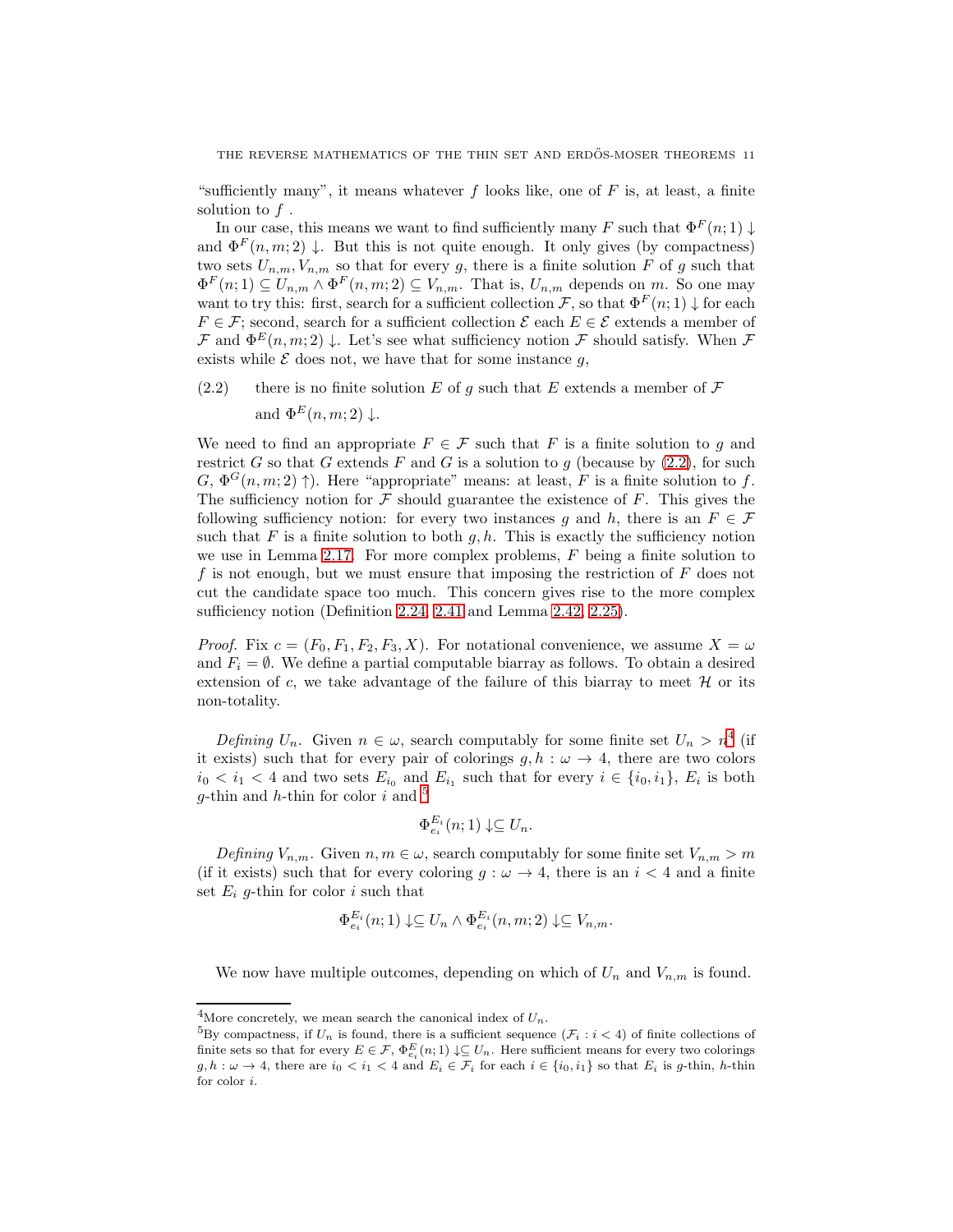#### 12 LU LIU AND LUDOVIC PATEY

• Case 1:  $U_n$  is not found for some  $n \in \omega$ . By compactness, the following  $\Pi<sub>1</sub><sup>0</sup>$  class *P* of pairs of colorings *g*, *h* : *ω* → 4 is nonempty: there are three indices  $i_0 < i_1 < i_2 < 4$  such that for every  $i \in \{i_0, i_1, i_2\}$  and every finite set  $E_i$  being both g-thin and h-thin for color i, we have  $\Phi_{e_i}^{E_i}(n;1) \uparrow$ .

As WKL preserves 2-hyperimmunity (Corollary [2.7\)](#page-6-0), there is a member  $(g, h)$  of P such that H is  $g \oplus h$ -2-hyperimmune. In particular, there are some  $i_0 < i_1 < i_2 < 4$  such that for every  $i \in \{i_0, i_1, i_2\}$  and every finite  $E_i$  being g-thin and h-thin for color i, we have  $\Phi_{e_i}^{E_i}(n;1) \uparrow$ . There must be an  $i \in \{i_0, i_1, i_2\}$  such that the set  $Y = \{x : g(x) \neq i, h(x) \neq i\}$  is infinite.<sup>[6](#page-11-0)</sup> Then clearly  $(F_0, F_1, F_2, F_3, Y)$  is an extension of c. For every G satisfying  $(F_i, Y)$ , G is g-thin for color i. Thus  $\Phi_{e_i}^G(n; 1) \uparrow$ . That is, d forces  $\Phi_{e_i}^G(n;1) \uparrow$ , hence  $\mathcal{R}_{e_0,e_1,e_2,e_3}$ .

• Case 2:  $U_n$  is found, but not  $V_{n,m}$  for some  $n, m \in \omega$ . By compactness, the following  $\Pi_1^0$  class  $P$  of colorings  $g: \omega \to 4$  is nonempty: for every  $i < 4$ and every finite set  $E_i$  g-thin for color i,

<span id="page-11-1"></span>(2.3) 
$$
\Phi_{e_i}^{E_i}(n;1) \downarrow \subseteq U_n \Rightarrow \Phi_{e_i}^{E_i}(n,m;2) \uparrow.
$$

As WKL preserves 2-hyperimmunity (Corollary [2.7\)](#page-6-0), there is a member  $g$ of P such that H is g-2-hyperimmune. By definition of  $U_n$  (where we take  $h = f$  in the definition of  $U_n$ ), there are some  $i_0 < i_1 < 4$  and some finite sets  $E_{i_0}$  and  $E_{i_1}$  such that for every  $i \in \{i_0, i_1\}$ ,  $E_i$  is both g-thin and  $f$ -thin for color  $i$  and

$$
\Phi_{e_i}^{E_i}(n;1) \downarrow \subseteq U_n.
$$

In particular, there must be some  $i \in \{i_0, i_1\}$  such that the set  $Y = \{x :$  $g(x) \neq i$  is infinite. Consider the extension  $d = (D_0, D_1, D_2, D_3, Y)$  of c defined by  $D_i = F_i \cup E_i$  and  $D_j = F_j$  for each  $j \neq i$ . To see d forces  $\Phi_{e_i}^{G_i}(n,m;2) \uparrow$  (hence forces  $\mathcal{R}_{e_0,e_1,e_2,e_3}$ ), note that for every G satisfying  $(D_i, Y)$ , G is g-thin for color i. But  $\Phi_{e_i}^{D_i}(n; 1) \downarrow \subseteq U_n$ . Thus, by definition of g (namely  $(2.3)$ ),  $\Phi_{e_i}^G(n,m;2)$   $\uparrow$ .

• Case 3:  $U_n$  and  $V_{n,m}$  are found for every  $n, m \in \omega$ . By 2-hyperimmunity of H, there is some  $n, m \in \omega$  such that  $(U_n, V_{n,m}) \in \mathcal{H}$ . In particular, by definition of  $V_{n,m}$  (where we take  $g = f$  in the definition of  $V_{n,m}$ ), there is some  $i < 4$  and some finite set  $E_i$  such that  $E_i$  is f-thin for color i and

$$
\Phi_{e_i}^{E_i}(n;1) \downarrow \subseteq U_n \wedge \Phi_{e_i}^{E_i}(n,m;2) \downarrow \subseteq V_{n,m}.
$$

The condition  $(D_0, D_1, D_2, D_3, X)$  defined by  $D_i = F_i \cup E_i$  and  $D_i = F_i$ for each  $j \neq i$  is an extension of c forcing  $\mathcal{R}_{e_0,e_1,e_2,e_3}$ .

This completes the proof of Lemma [2.17.](#page-9-0)

$$
\Box
$$

Let  $\mathcal{F} = \{c_0, c_1, \dots\}$  be a sufficiently generic filter for this notion of forcing, where  $c_s = (F_{0,s}, F_{1,s}, F_{2,s}, F_{3,s}, X_s)$ , and let  $G_i = \bigcup_s F_{i,s}$ . By definition of a condition, for every  $i < 4$ ,  $G_i$  is f-thin for color i. By Lemma [2.16,](#page-9-1)  $G_i$  are all infinite, and by Lemma [2.17,](#page-9-0) there is some  $i < 4$  such that H is  $G_i$ -2-hyperimmune. This completes the proof of Theorem [2.15.](#page-9-2)

<span id="page-11-0"></span><sup>&</sup>lt;sup>6</sup>This is where the argument works with  $TS_4^1$  and fails with  $TS_3^1$ : with  $TS_3^1$ , we would only get two colors  $\{i_0, i_1\}$ , and if g and h are the constant functions  $i_0$  and  $i_1$ , respectively, the set Y is finite for every  $i \in \{i_0, i_1\}.$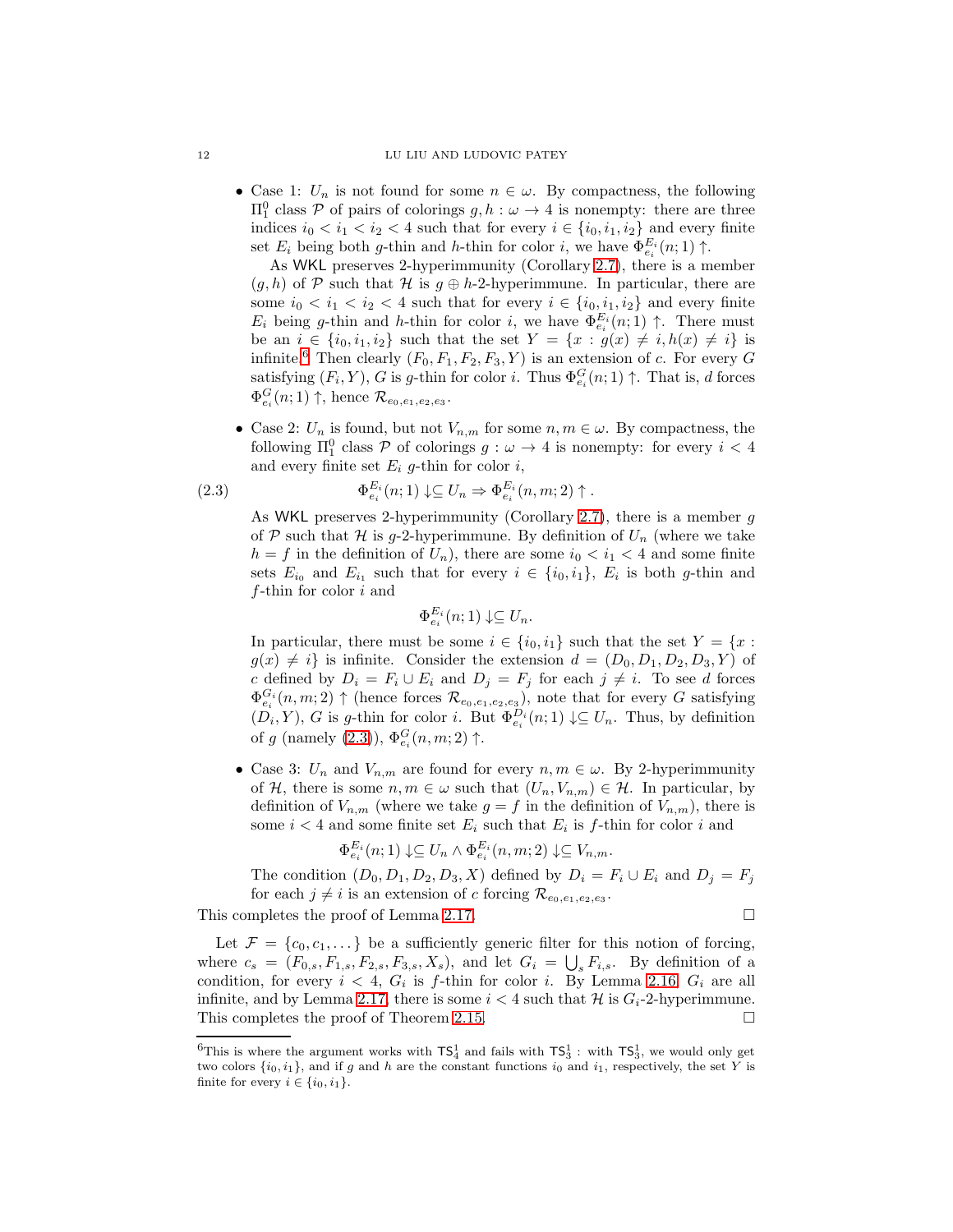For  $\mathsf{TS}_3^2$ , its relation with EM is unclear.

Question 2.18. Does  $TS_3^2$  imply EM?

2.4. Generalized cohesiveness preserves 2-hyperimmunity. In order to prove that  $TS_k^n$  and  $FS^n$  preserve 2-hyperimmunity for sufficiently large k, we first need to prove the following technical theorem, which thin out colors while preserving 2-hyperimmunity. The proof is a slight adaptation of [\[13\]](#page-32-8) to 2-hyperimmunity. We however reprove it for the sake of completeness. We will need the case  $t = n - 1$ for  $\mathsf{TS}_k^n$ , and the case  $t = n$  for  $\mathsf{FS}^n$ . Fix a set C, a bifamily H which is C-2hyperimmune, an infinite set  $X \leq_T C$ ; let  $f : [\omega]^n \to k$  be a coloring.

<span id="page-12-1"></span>**Proposition 2.19.** Assume  $TS_{d_s+1}^s$  strongly preserves 2-hyperimmunity for each  $0 < s < n$ . Then there exists an infinite set  $G \subseteq X$  such that H is  $C \oplus G$ -2-hyperimmune, and for every  $\sigma \in [\omega]^{<\omega}$  such that  $0 < |\sigma| < n$ , there is a set  $I_{\sigma} \subseteq \{0, \ldots, k-1\}$  such that  $|I_{\sigma}| \leq d_{n-|\sigma|}$  and

$$
(\exists b)(\forall \tau \in [G \cap (b, +\infty)]^{n-|\sigma|})f(\sigma, \tau) \in I_{\sigma}.
$$

*Proof.* For notational convenience, assume  $X = \omega$  and  $C = \emptyset$ . Our forcing conditions are Mathias conditions  $(F, Y)$  where  $\mathcal H$  is Y-2-hyperimmune. The first lemma shows that  $H$  will be G-2-hyperimmune for every sufficiently generic filter. Given e, let  $\mathcal{R}_e$  be the requirement:

If  $\Phi_e^G$  is total, then it meets  $\mathcal{H}$ .

<span id="page-12-0"></span>**Lemma 2.20.** Given a condition  $c = (F, Y)$  and an index  $e \in \omega$ , there is an extension d forcing  $\mathcal{R}_e$ .

Proof. This simply follows by a finite extension argument. Again for notational convenience, assume  $F = \emptyset$  and  $Y = \omega$ . We define a partial computable biarray as follows.

Defining  $U_n$ . Given  $n \in \omega$ , search computably for some finite set  $U_n > n$  (if it exists) and a finite set  $E$  such that

$$
\Phi_e^E(n;1) \downarrow = U_n.
$$

Defining  $V_{n,m}$ . Given  $n, m \in \omega$ , search computably for some finite set  $V_{n,m} > m$ (if it exists) and a finite set  $E$  such that

$$
\Phi_e^E(n;1) \downarrow = U_n \wedge \Phi_e^E(n,m;2) \downarrow = V_{n,m}.
$$

We now have multiple outcomes, depending on which  $U_n$  and  $V_{n,m}$  is found.

- Case 1:  $U_n$  is not found for some  $n \in \omega$ . Then the condition  $c = (F, Y)$ already forces  $\Phi_e^G(n;1) \uparrow$  and therefore forces  $\mathcal{R}_e$ .
- Case 2:  $U_n$  is found, but not  $V_{n,m}$  for some  $n, m \in \omega$ . By definition of  $U_n$ , there is a finite set  $E$  such that

$$
\Phi_e^E(n;1) \downarrow = U_n
$$

The condition  $d = (E, Y)$  is an extension of c forcing  $\Phi_e^G(n, m; 2) \uparrow$ .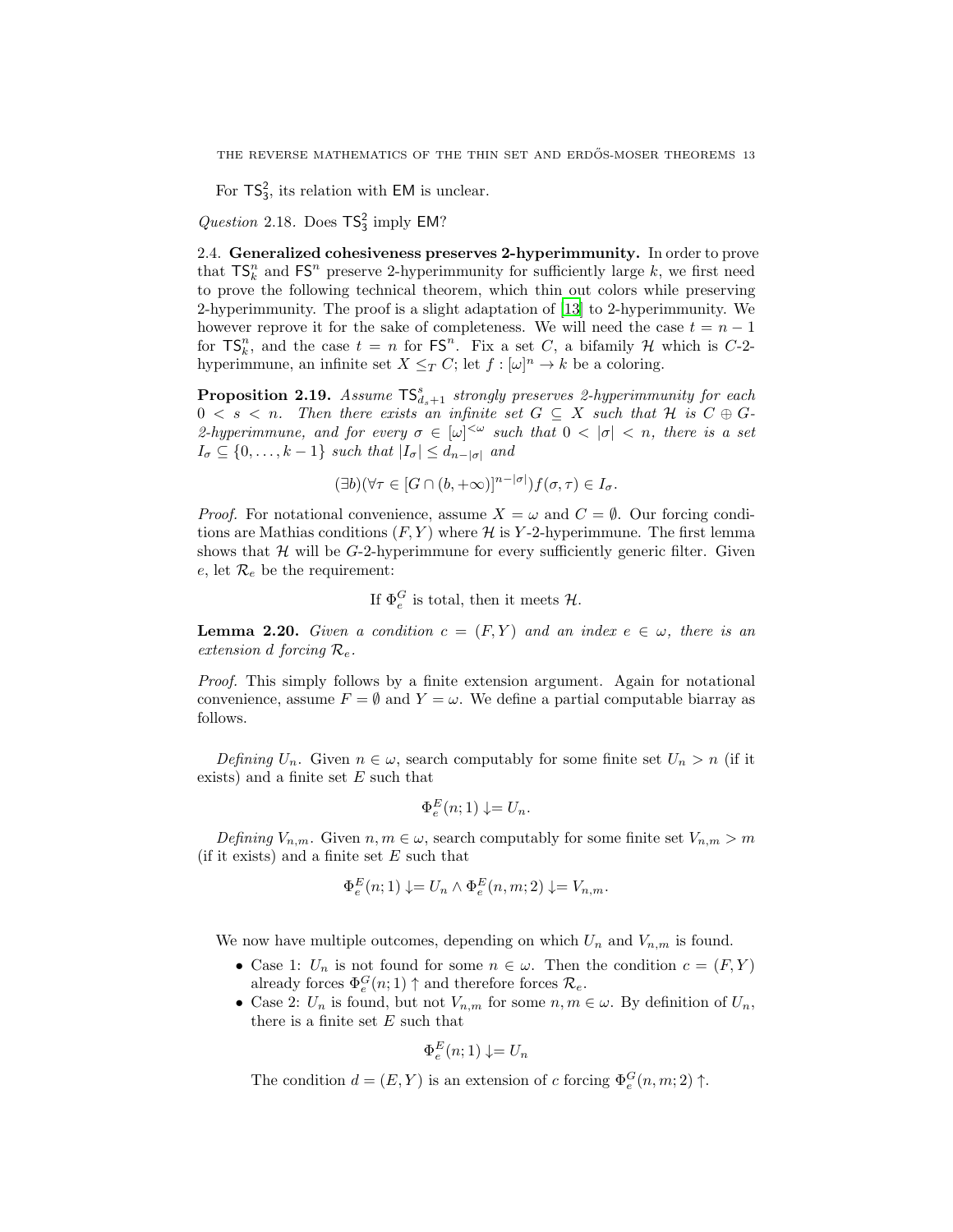• Case 3:  $U_n$  and  $V_{n,m}$  are found for every  $n, m \in \omega$ . By 2-hyperimmunity of H, there is some  $n, m \in \omega$  such that  $(U_n, V_{n,m}) \in \mathcal{H}$ . In particular, by definition of  $V_{n,m}$ , there is a finite set E such that

$$
\Phi_e^E(n;1) \downarrow = U_n \wedge \Phi_e^E(n,m;2) \downarrow = V_{n,m}
$$

The condition  $d = (E, Y)$  is an extension of c forcing  $\Phi_e^G$  to meet  $\mathcal{H}$ , and therefore forcing  $\mathcal{R}_e$ .

This completes the proof of Lemma [2.20.](#page-12-0)  $\Box$ 

<span id="page-13-1"></span>**Lemma 2.21.** For every condition  $(F, Y)$  and  $\sigma \in [\omega]^{<\omega}$  such that  $0 < |\sigma| < n$ , there is a finite set  $I \subseteq \{0, \ldots, k-1\}$  with  $|I| \leq d_{n-|\sigma|}$  and an extension  $(F, Y)$ such that

$$
(\forall \tau \in [\tilde{X}]^{n-|\sigma|})f(\sigma, \tau) \in I.
$$

*Proof.* This simply follows from strong preservation of  $\text{TS}_{d_{n-|\sigma|+1}}^{n-|\sigma|}$ . Define the function  $g: [Y]^{n-|\sigma|} \to k$  by  $g(\tau) = f(\sigma, \tau)$ . Since  $\mathsf{TS}_{d_{n-|\sigma|}+1}^{n-|\sigma|}$  strongly preserves 2-hyperimmunity (since  $0 < n - |\sigma| < n$ ), there exists an infinite  $\tilde{Y} \subseteq Y$  and a finite set  $I \subseteq \{0, \ldots, k-1\}$  such that  $\mathcal H$  is  $\tilde Y$ -2-hyperimmune,  $|I| \leq d_{n-|\sigma|}$ , and  $(\forall \tau \in [\tilde{Y}]^{n-|\sigma|}) f(\sigma, \tau) \in I$ . The condition  $(F, \tilde{Y})$  is the desired extension.

Let  $\mathcal{F} = \{c_0, c_1, \dots\}$  be a sufficiently generic filter containing  $(\emptyset, \omega)$ , where  $c_s =$  $(F_s, X_s)$ . The filter F yields a unique infinite set  $G = \bigcup_s F_s$ . By Lemma [2.20,](#page-12-0) H is  $G-2$ -hyperimmune. By Lemma [2.21,](#page-13-1)  $G$  satisfies the property of the theorem. This completes the proof of Proposition [2.19.](#page-12-1)

<span id="page-13-0"></span>2.5. TS<sup>n</sup> preserves 2-hyperimmunity. Define the sequence  $d_0, d_1, \ldots$  by induction as follows:

$$
d_0 = 1 \t d_n = 2d_{n-1} + \sum_{0 \le s < n} d_{s-1}d_{n-s-1} + \sum_{0 < s < n} d_s d_{n-s} \t \text{for } n > 1
$$

The purpose of this section is to prove the following theorem.

<span id="page-13-2"></span>**Theorem 2.22.**  $TS_{d_n+1}^n$  strongly preserves 2-hyperimmunity for every  $n \geq 1$ .

*Proof.* We prove by induction over  $n \geq 1$  that  $\mathsf{TS}_{d_{n-1}+1}^n$  preserves 2-hyperimmunity, and that  $\mathsf{TS}_{d_n+1}^n$  strongly preserves 2-hyperimmunity. If  $n=1$ ,  $\mathsf{TS}_2^1$  is a computably true statement, that is, every instance has a solution computable in the instance, so  $\text{TS}_2^1$  preserves 2-hyperimmunity. On the other hand,  $\text{TS}_4^1$  strongly preserves 2-hyperimmunity follow from Theorem [2.15.](#page-9-2) If  $n > 1$ , then by the induction hypothesis,  $TS_{d_{n-1}+1}^{n-1}$  strongly preserves 2-hyperimmunity, so by Lemma [2.14,](#page-8-1)  $TS_{d_{n-1}+1}^n$ preserves 2-hyperimmunity. Assuming by the induction hypothesis that  $\mathsf{TS}_{d_s+1}^s$ strongly preserves 2-hyperimmunity for every  $0 < s < n$ , and that  $TS_{d_{n-1}+1}^n$  pre-serves 2-hyperimmunity, by Theorem [2.26,](#page-15-0)  $\mathsf{TS}_{d_n+1}^n$  strongly preserves 2-hyperimmunity.  $\Box$ 

We need to prove Theorem [2.26](#page-15-0) to complete the proof of Theorem [2.22.](#page-13-2) We start with the following technical lemma which thins out colors while preserving 2-hyperimmune. Fix a set C, a bifamily  $\mathcal H$  which is C-2-hyperimmune, an infinite set  $X \leq_T C$  and a coloring  $f : [\omega]^n \to k$ .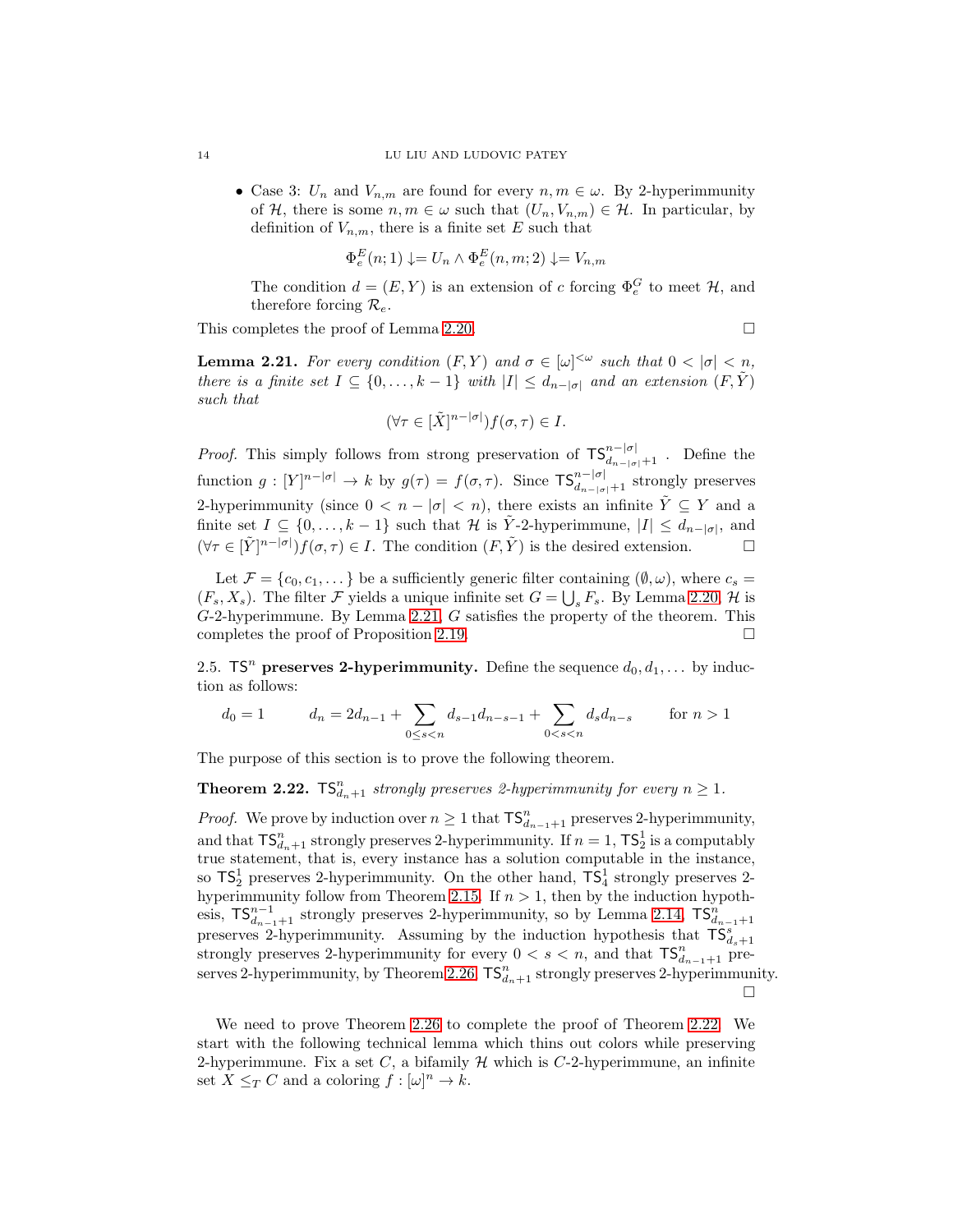<span id="page-14-3"></span>**Lemma 2.23.** Assume  $\mathsf{TS}_{d_s+1}^s$  strongly preserves 2-hyperimmunity for every  $0 <$ s  $\leq n$ . Then there is an infinite set  $Y \subseteq X$  so that H is  $C \oplus Y$ -2-hyperimmune, and a finite set  $I \subseteq \{0, \ldots, k-1\}$  with  $|I| \leq \sum_{0 \leq s \leq n} d_s d_{n-s}$  such that for each  $0 < s < n$ ,

$$
(\forall \sigma \in [Y]^s)(\exists b)(\forall \tau \in [Y \cap (b,\infty)]^{n-s})f(\sigma, \tau) \in I
$$

*Proof.* For notational convenience, assume  $C = \emptyset$ . Apply Proposition [2.19](#page-12-1) to get an infinite set  $X_0 \subseteq X$  so that H is  $X_0$ -2-hyperimmune and for every  $\sigma \in [\omega]^{<\omega}$ with  $0 < |\sigma| < n$ , there is an  $I_{\sigma}$  such that  $|I_{\sigma}| \leq d_{n-|\sigma|}$  and

$$
(\exists b)(\forall \tau \in [X_0 \cap (b, +\infty)]^{n-|\sigma|})f(\sigma, \tau) \in I_{\sigma}.
$$

For each  $0 < s < n$  and  $\sigma \in [\omega]^s$ , let  $F_s(\sigma) = I_{\sigma}$ . Since  $\mathsf{TS}^s_{d_s+1}$  strongly preserves 2-hyperimmunity, for each  $0 < s < n$ , there is an infinite set  $Y \subseteq X_0$  such that  $\mathcal H$  is Y-2-hyperimmune and such that  $|F_s[Y]^s| \leq d_s$  for all  $0 < s < n$ . Let  $\mathcal{I}_s = F_s[Y]^s$ for each  $0 < s < n$ , and let  $I = \bigcup_{J \in \mathcal{I}_s, 0 < s < n} J$ . Then

$$
|I|\leq \sum_{0
$$

We now check that the property is satisfied. Fix an  $0 < s < n$ , a  $\sigma \in [Y]^s$  and let  $b \in \omega$  be sufficiently large. Because  $Y \subseteq X_0$ ,

$$
(\forall \tau \in [Y \cap (b, +\infty)]^{n-s}) f(\sigma, \tau) \in I_{\sigma}.
$$

So  $F_s(\sigma) = I_{\sigma}$ , but  $\sigma \in [Y]^s$ , hence  $I_{\sigma} \in \mathcal{I}_s$ . It follows that

$$
(\forall \tau \in [Y \cap (b, +\infty)]^{n-s}) f(\sigma, \tau) \in I.
$$

This completes the proof.

We need to prove a second lemma saying that if we have sufficiently many finite thin sets, one of them can be extended to an infinite one. This argument is a generalization of case 2 of Lemma [2.17.](#page-9-0)

<span id="page-14-0"></span>**Definition 2.24** (TS-sufficient). Let  $(\mathcal{F}_i : i < p)$  be a *p*-tuple of finite collections of finite sets. We say  $(\mathcal{F}_i : i < p)$  is *n*-TS-sufficient iff for every sequence of colorings  $(f_{s,j}: [\omega]^s \to d_n + 1)_{0 \le s < n, j < d_{n-s-1}}$ , there is an  $i < p$ , an  $F \in \mathcal{F}_i$  such that F is  $f_{s,j}$ -thin for color i for all  $0 \leq s < n, j < d_{n-s-1}$ .

In our application, p will be smaller than  $d_n$ . Let  $(\mathcal{F}_i : i < p)$  be a p-tuple of finite collections of finite sets.

<span id="page-14-1"></span>**Lemma 2.25.** Assume  $\mathsf{TS}_{d_s+1}^s$  strongly preserves 2-hyperimmunity for every  $0 <$  $s < n$ . Suppose  $f \leq_T C$ ,  $(\mathcal{F}_i : i < p)$  is n-TS-sufficient and for every  $i < p$ ,  $\mathcal{F}_i$ is f-thin for color  $i^7$  $i^7$ . Then there exists an  $i < p$ , an  $F \in \mathcal{F}_i$  and an infinite set  $Y \subseteq X$  such that  $F \cup Y$  is f-thin for color i and H is  $Y \oplus C$ -2-hyperimmune.

*Proof.* Again, for notational convenience, assume  $C = \emptyset$ . Let  $E = \bigcup_{F \in \mathcal{F}_i, i < p} F$ . For every  $s < n$ , every  $\sigma \in [E]^s$ , let coloring  $f_{\sigma} : [\omega]^{n-s} \to d_n + 1$  be defined as  $f_{\sigma}(\tau) = f(\sigma, \tau)$ . By Lemma [2.14,](#page-8-1)  $\mathsf{TS}_{d_{s-1}+1}^s$  admits preservation of 2-hyperimmunity for  $0 \leq s \leq n$  (set  $d_{-1} = 1$ ), so there is an infinite set  $Y \subseteq X$  with  $\mathcal{H}$  being Y-2-hyperimmune such that for every  $0 \leq s < n$ , every  $\sigma \in [E]^s$ , there is a  $I_{\sigma}$  with  $|I_{\sigma}| \leq d_{n-s-1}$  such that

$$
f_{\sigma}[Y]^{n-s} \subseteq I_{\sigma}.
$$

<span id="page-14-2"></span><sup>&</sup>lt;sup>7</sup>Each member of  $\mathcal{F}_i$  is *f*-thin for color *i*.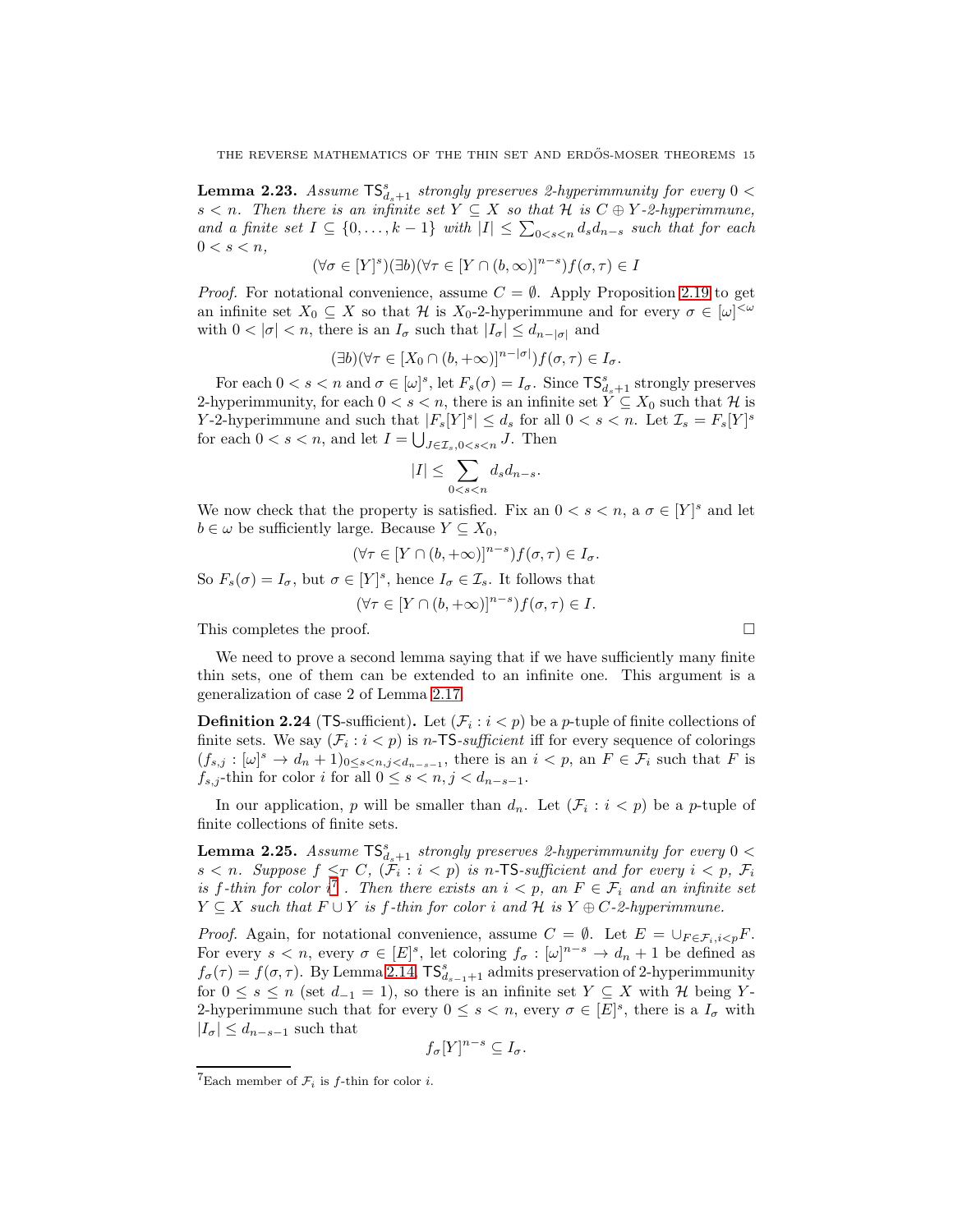For every  $0 \leq s < n$  and  $j < d_{n-s-1}$ , let  $f_{s,j}$  be the coloring on  $[E]^{s}$  such that  $f_{s,j}(\sigma)$  is the j<sup>th</sup> element of  $I_{\sigma}$ .

By *n*-TS-sufficient of  $(\mathcal{F}_i : i < p)$ , there is a  $i < p$ , an  $F \in \mathcal{F}_i$  such that F is  $f_{s,j}$ -thin for color i for all  $0 \leq s < n$  and  $j < d_{n-s-1}$ . In particular,  $i \notin I_{\emptyset}$  since F is  $f_{0,j}$ -thin for color i (and  $f_{0,j} \equiv$  the j<sup>th</sup> element of  $I_{\emptyset}$ ). This means Y is f-thin for color i.

We show that  $F \cup Y$  is f-thin for color i. To see this, let  $\sigma \in [F]^{<\omega}, \tau \in [Y]^{<\omega}$ with  $|\sigma \cup \tau| = n$ . When  $|\sigma| = n$  or  $|\tau| = n$ ,  $f(\sigma, \tau) \neq i$  follows from f-thin for color i of F and Y respectively. When  $|\sigma| = s$  with  $0 < s < n$ , since F is  $f_{s,j}$ -thin for color i for all  $j < d_{n-s-1}$ , we have  $f_{s,j}(\sigma) \neq i$  for all  $j < d_{n-s-1}$ . This means  $i \notin I_{\sigma}$ . Thus  $f(\sigma, \tau) \neq i$  since  $f(\sigma, \tau) \in I_{\sigma}$  (by choice of Y).

We are now ready to prove the missing theorem.

<span id="page-15-0"></span>**Theorem 2.26.** Fix some  $n \geq 2$ , and suppose that  $\mathsf{TS}_{d_s+1}^s$  strongly preserves 2hyperimmunity for every  $0 < s < n$ , and that  $TS_{d_{n-1}+1}^n$  preserves 2-hyperimmunity. Then  $\mathsf{TS}_{d_n+1}^n$  strongly preserves 2-hyperimmunity.

*Proof.* Fix a coloring  $f : [\omega]^n \to d_n + 1$ , and a bifamily H which is 2-hyperimmune. Let  $q = \sum_{0 \le s \le n} d_s d_{n-s}$ . By Lemma [2.23,](#page-14-3) we assume that there exists a finite set  $I_f$  of cardinality q such that for every  $0 < s < n$ ,

<span id="page-15-1"></span>(2.4) 
$$
(\forall \sigma \in [\omega]^s)(\exists b)(\forall \tau \in [\omega \cap (b, +\infty)]^{n-s})f(\sigma, \tau) \in I_f.
$$

Let  $p = 1 + 2d_{n-1} + \sum_{0 \le s < n} d_{s-1} d_{n-s-1}$ , so  $d_n = p + q - 1$ . By renaming the colors of f, we can assume without loss of generality that  $I_f = \{p, p+1, \ldots, d_n\}.$ We will construct simultaneously p infinite sets  $G_0, \ldots, G_{p-1}$  such that H is  $G_i$ -2hyperimmune for some  $i < p$ . We furthermore ensure that for each  $i < p$ ,  $G_i$  is f-thin for color *i*. We construct our sets  $G_0, \ldots, G_{p-1}$  by a Mathias forcing whose conditions are tuples  $(F_0, \ldots, F_{p-1}, X)$ , where  $(F_i, X)$  is a Mathias condition for each  $i < p$  and the following properties hold:

- (a)  $(\forall \sigma \in [F_i]^s)(\forall \tau \in [F_i \cup X]^{n-s})f(\sigma, \tau) \geq p$  for every  $0 < s < n$ .
- (b)  $F_i$  is f-thin for color i for every  $i < p$ .
- (c)  $\mathcal H$  is X-2-hyperimmune.

A precondition is a tuple of Mathias conditions satisfying (b) and (c). A precondition  $d = (E_0, \ldots, E_{p-1}, Y)$  extends a precondition  $c = (F_0, \ldots, F_{p-1}, X)$  (written  $d \leq c$ ) if  $(E_i, Y)$  Mathias extends  $(F_i, X)$  for each  $i < p$ . Obviously,  $(\emptyset, \ldots, \emptyset, \omega)$ is a condition. Therefore, the partial order is non-empty. We note the following simple properties of conditions.

### <span id="page-15-2"></span>Lemma 2.27.

- (1) Every precondition can be extended to a condition.
- (2) For every condition  $c = (F_0, \ldots, F_{p-1}, X)$ , every  $i < p$  and every finite set  $E \subseteq X$  f-thin for color i,  $d = (F_0, ..., F_{i-1}, F_i \cup E, F_{i+1}, ..., F_{p-1}, X)$  is a precondition extending c.

*Proof.* Item  $(1)$  is trivial by  $(2.4)$ . For item  $(2)$ , by property  $(a)$  and  $(b)$  for condition c and by f-thin for color i of E, we have  $i \notin f[F_i \cup E]^n$ , so d is a precondition.  $\Box$ 

The next lemma states that every sufficiently generic filter yields infinite sets  $G_0, \ldots, G_{p-1}.$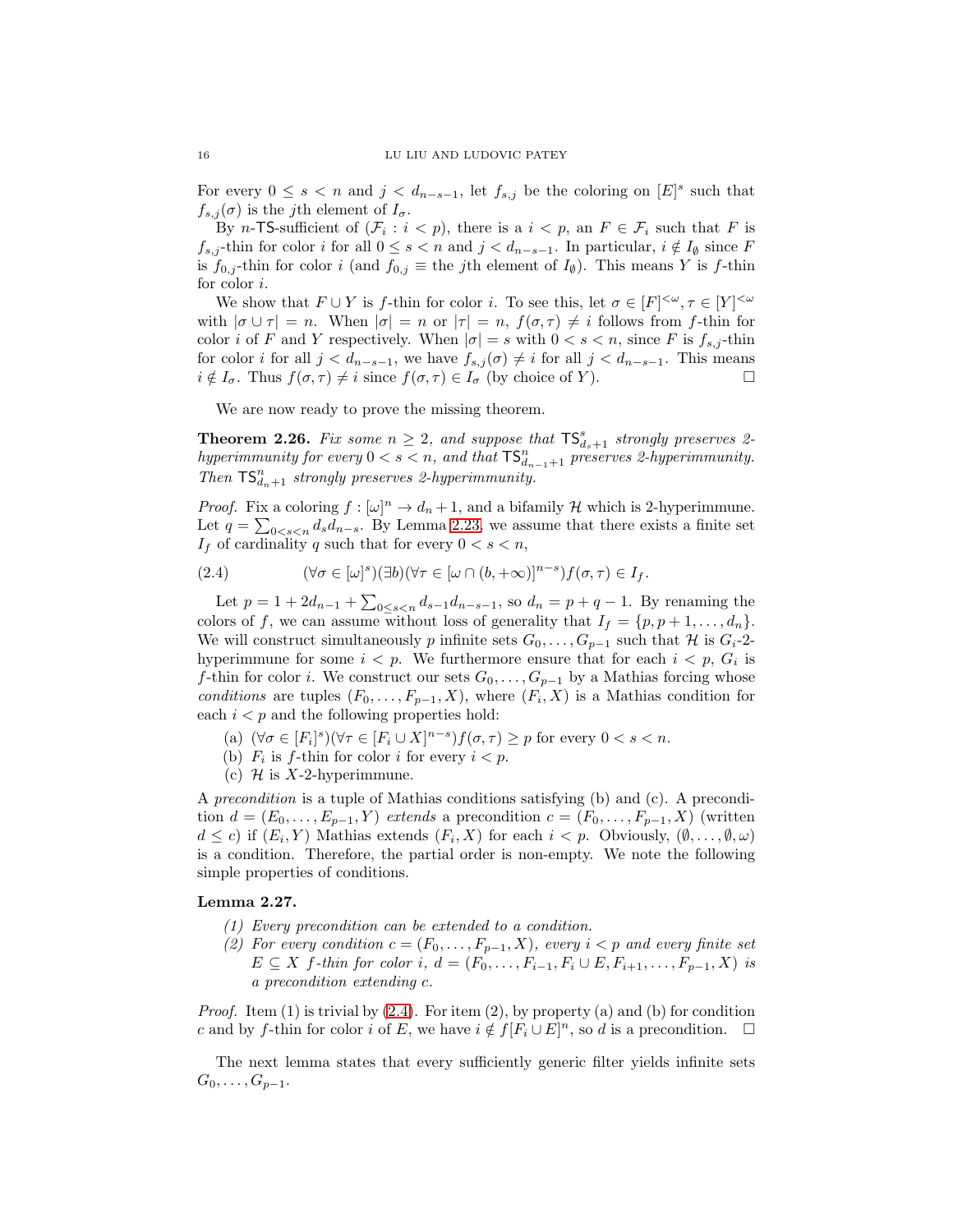<span id="page-16-2"></span>**Lemma 2.28.** For every condition  $c = (F_0, \ldots, F_{p-1}, X)$  and every  $i < p$ , there is an extension  $d = (E_0, \ldots, E_{p-1}, X)$  of c such that  $|E_i| > |F_i|$ .

*Proof.* Fix c and some  $i < p$ , and let  $x \in X \setminus F_i$ . In particular,  $[x]^n = \emptyset$ , so  $i \notin f[x]^n$ . Thus, by Lemma [2.27,](#page-15-2) there is an extension  $d = (E_0, \ldots, E_{p-1}, X)$  of c such that  $E_i = F_i \cup \{x\}.$ 

A p-tuple of sets  $G_0, \ldots, G_{p-1}$  satisfies a condition  $c = (F_0, \ldots, F_{p-1}, X)$  if  $G_i$ satisfies the Mathias condition  $(F_i, X)$ . A condition c forces a formula  $\varphi(G_0, \ldots, G_{p-1})$ if the formula holds for every p-tuple of sets  $G_0, \ldots, G_{p-1}$  satisfying c. For every  $e_0, \ldots, e_{p-1} \in \omega$ , we want to satisfy the following requirement

$$
\mathcal{R}_{e_0,\dots,e_{p-1}}:\mathcal{R}_{e_0}\vee\dots\vee\mathcal{R}_{e_{p-1}}
$$

where  $\mathcal{R}_{e_i}$  is the requirement

If 
$$
\Phi_{e_i}^{G_i}
$$
 is a total, then  $\Phi_{e_i}^{G_i}$  meets H.

<span id="page-16-0"></span>**Lemma 2.29.** For every condition c and every p-tuple of indices  $e_0, \ldots, e_{p-1}$ , there is an extension d of c forcing  $\mathcal{R}_{e_0,\dots,e_{p-1}}$ .

*Proof.* Fix  $c = (F_0, \ldots, F_{p-1}, X)$ . By Lemma [2.27,](#page-15-2) for notational convenience, we assume  $F_i = \emptyset$  and  $X = \omega^8$  $X = \omega^8$ . We define a partial computable biarray as follows.

Defining  $U_n$ . Given  $r \in \omega$ , search computably for some finite set  $U_r > r$  (if it exists) such that for every pair of colorings  $g, h : [\omega]^n \to d_n + 1$ , there is a n-TSsufficient p-tuple  $(\mathcal{E}_i : i < p)$  of finite collections of finite sets with  $\mathcal{E}_i$  being g-thin, h-thin for color i such that for every  $i < p$ , every  $E \in \mathcal{E}_i$ , we have

$$
\Phi_{e_i}^E(r;1) \downarrow \subseteq U_r.
$$

Defining  $V_{r,m}$ . Given  $r, m \in \omega$ , search computably for some finite set  $V_{r,m} > m$ (if it exists) such that for every coloring  $g : [\omega]^n \to d_n + 1$ , there is some  $i < p$  and some  $E_i$  g-thin for color i such that

$$
\Phi_{e_i}^{E_i}(r;1) \downarrow \subseteq U_r \wedge \Phi_{e_i}^{E_i}(r,m;2) \downarrow \subseteq V_{r,m}.
$$

We now have multiple outcomes, depending on which  $U_r$  and  $V_{r,m}$  is found.

• Case 1:  $U_r$  is not found for some  $r \in \omega$ . By compactness, the following  $\Pi_1^0$  class *P* of pairs of colorings *g*, *h* : [ω]<sup>*n*</sup> → *d<sub>n</sub>* + 1 is nonempty: there is no *n*-TS-sufficient  $(\mathcal{E}_i : i < p)$  finite collections of finite sets such that  $\mathcal{E}_i$  is both g-thin, h-thin for color i and for every  $i < p, E \in \mathcal{E}_i$ , we have  $\Phi_{e_i}^E(r;1) \downarrow$ .

As WKL preserves 2-hyperimmunity (Corollary [2.7\)](#page-6-0), there is a member g, h of P such that H is  $g \oplus h$ -2-hyperimmune. Unfolding the definition of *n*-TS-sufficient and using compactness, the following  $\Pi_1^{\overline{0},g\oplus h}$  class  $\mathcal Q$  of sequence  $(f_{s,j}: [\omega]^s \to d_n+1)_{0 \le s < n, j < d_{n-s-1}}$  of colorings is nonempty: for every  $i < p$ , every finite set E which is both g-thin, h-thin for color i and is  $f_{s,j}$ -thin for color i for all  $0 \le s < n, j < d_{n-s-1}$ , we have  $\Phi_{e_i}^E(r; 1) \uparrow$ .

<span id="page-16-1"></span><sup>&</sup>lt;sup>8</sup>More specifically, if we can always extends a condition of form  $(\emptyset, \dots, \emptyset, X)$ , then given a condition  $(F_0, \ldots, F_{p-1}, X)$ , we can find a desired extension  $(E_0, \cdots, E_{p-1})$  of  $(\emptyset, \cdots, \emptyset, X)$ . But  $(F_0 \cup E_0, \dots, F_{p-1} \cup E_{p-1}, Y)$  is a precondition by Lemma [2.27.](#page-15-2)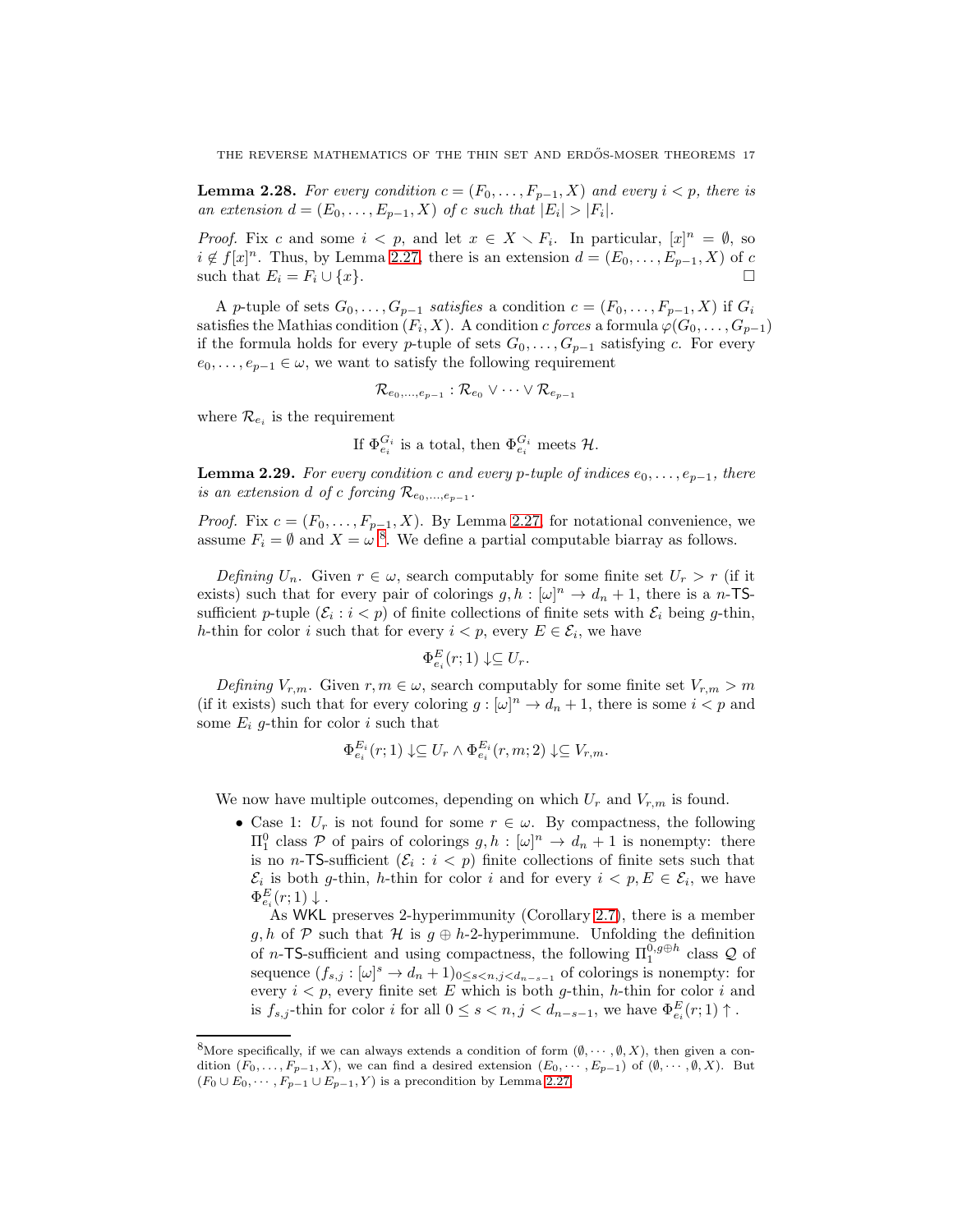As WKL preserves 2-hyperimmunity (Corollary [2.7\)](#page-6-0), there is a member  $(f_{s,j}: 0 \le s < n, j < d_{n-s-1}$  of Q such that H is  $g \oplus h \oplus_{0 \le s < n, j < d_{n-s-1}} f_{s,j}$ 2-hyperimmune. Since  $\mathsf{TS}_{d_{s-1}+1}^s$  preserves 2-hyperimmunity for all  $0 \leq s \leq$ n, there is an infinite set Y such that  $|f_{s,j}[Y]^s| \leq d_{s-1}$  for all  $0 \leq s <$  $n, j < d_{n-s-1}, |g[Y]^s|, |h[Y]^s| \leq d_{n-1}$  and H is Y-2-hyperimmune. Since  $p > 2d_{n-1} + \sum_{0 \le s < n} d_{s-1}d_{n-s-1}$ , there is an  $i < p$  such that Y is  $f_{s,j}$ -thin for color *i* for all  $0 \le s < n, j < d_{n-s-1}$  and both g-thin, h-thin for color *i*.

Clearly  $d = (F_0, \ldots, F_{p-1}, Y)$  is an extension of  $c<sup>9</sup>$  $c<sup>9</sup>$  $c<sup>9</sup>$ . We prove that d forces  $\mathcal{R}_{e_0,\dots,e_{p-1}}$ . This is because if  $G_i$  satisfies  $(F_i, Y)$ , then  $G_i$  is both g-thin and h-thin for color i and  $f_{s,j}$  -thin for color  $i$  for all  $0\leq s < n,j <$  $d_{n-s-1}$ . Thus, by definition of  $g, h, (f_{s,j} : 0 \le s < n, j < d_{n-s-1})$ , we have  $\Phi_{e_i}^{G_i}(r;1)$  †.

• Case 2:  $U_r$  is found, but not  $V_{r,m}$  for some  $r, m \in \omega$ . By compactness, the following  $\Pi_1^0$  class  $P$  of colorings  $g: [\omega]^n \to d_n + 1$  is nonempty: for every  $i < p$  and every  $E_i$  g-thin for color i,

<span id="page-17-1"></span>(2.5) 
$$
\Phi_{e_i}^{E_i}(r;1) \downarrow \subseteq U_r \Rightarrow \Phi_{e_i}^{E_i}(r,m;2) \uparrow.
$$

As WKL preserves 2-hyperimmunity (Corollary [2.7\)](#page-6-0), there is a member  $g$ of P such that H is g-2-hyperimmune. By definition of  $U_r$  (where we take  $h = f$ , there is a *n*-TS-sufficient *p*-tuple  $(\mathcal{E}_i : i < p)$  of finite collections of finite sets such that  $\mathcal{E}_i$  is both g-thin and f-thin for color i and for every  $i < p$ , every  $E \in \mathcal{E}_i$ , we have

$$
\Phi_{e_i}^E(r;1) \downarrow \subseteq U_r.
$$

By Lemma [2.25,](#page-14-1) there is an  $i < p$ ,  $E \in \mathcal{E}_i$  and an infinite set Y such that  $E \cup Y$  is g-thin for color i and  $H$  is Y-2-hyperimmune. Consider the precondition  $(F_0, \dots, F_{i-1}, F_i \cup E, F_{i+1}, \dots F_{p-1}, Y)$ .

It remains to show that d forces  $\Phi_{e_i}^{G_i}(n,m;2) \uparrow$ . This is because if  $G_i$ satisfies  $(E, Y)$ , then  $G_i$  is g-thin for color i. But  $\Phi_{e_i}^E(r; 1) \downarrow \subseteq U_r$ . Thus, by definition of g (namely [\(2.5\)](#page-17-1)),  $\Phi_{e_i}^{G_i}(r, m; 2)$   $\uparrow$ .

• Case 3:  $U_r$  and  $V_{r,m}$  are found for every  $r, m \in \omega$ . By 2-hyperimmunity of H, there is some  $r, m \in \omega$  such that  $(U_r, V_{r,m}) \in \mathcal{H}$ . In particular, by definition of  $V_{n,m}$  (where we take  $g = f$ ), there is some  $i < p$  and some  $E_i$ f-thin for color  $i$  such that

$$
\Phi_{e_i}^{E_i}(r;1) \downarrow \subseteq U_r \land \Phi_{e_i}^{E_i}(r,m;2) \downarrow \subseteq V_{r,m}
$$

Since  $i \notin f[E_i]^n$ , we have  $d = (F_0, \ldots, F_{i-1}, F_i \cup E_i, F_{i+1}, \ldots, F_{p-1}, X)$ is an extension of c. Clearly d forces  $\mathcal{R}_{e_0,\dots,e_{p-1}}$ .

This completes the proof of Lemma [2.29.](#page-16-0)  $\Box$ 

Let  $\mathcal{F} = \{c_0, c_1, \dots\}$  be a sufficiently generic filter for this notion of forcing, where  $c_s = (F_{0,s}, \ldots, F_{p-1,s}, X_s)$ , and let  $G_i = \bigcup_s F_{i,s}$  for every  $i < p$ . By property (b) of a condition, for every  $i < p$ ,  $G_i$  is f-thin for color i. By Lemma [2.28,](#page-16-2)  $G_0, \ldots, G_{p-1}$  are all infinite, and by Lemma [2.29,](#page-16-0) there is some  $i < p$  such that  $\mathcal H$ is  $G_i$ -2-hyperimmune. This completes the proof of Theorem [2.26.](#page-15-0)

$$
\mathbf{r}^{\prime}
$$

<span id="page-17-0"></span><sup>&</sup>lt;sup>9</sup>When we say "extension of  $c$ ", we mean a precondition extending  $c$ .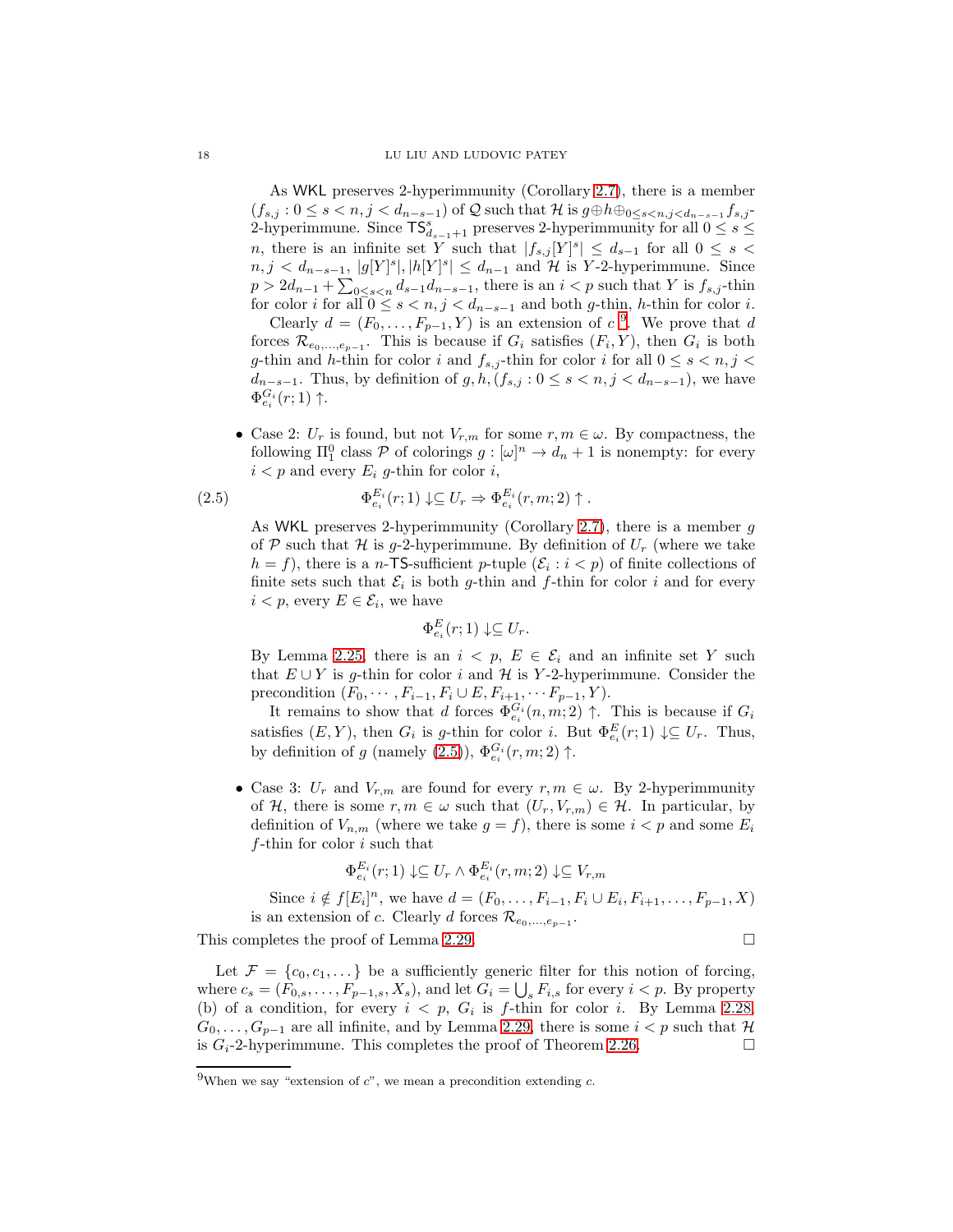<span id="page-18-0"></span>2.6.  $FS^2$  preserves 2-hyperimmunity. The purpose of this section is to prove the following theorem.

# **Theorem 2.30.** FS<sup>2</sup> preserves 2-hyperimmunity.

We start with a lemma very similar to Lemma [2.14,](#page-8-1) which establishes a bridge between strong preservation for a principle over  $n$ -tuples and preservation for the same principle over  $(n + 1)$ -tuples.

<span id="page-18-1"></span>**Lemma 2.31.** Fix some  $n \geq 1$ . If  $FS<sup>n</sup>$  strongly preserves 2-hyperimmunity, then  $FS^{n+1}$  preserves 2-hyperimmunity.

*Proof.* Let H be a 2-hyperimmune family, and  $f : [\omega]^{n+1} \to \omega$  be a computable instance of FS<sup>n+1</sup>. Let  $\vec{R} = \langle R_{\sigma,i} : \sigma \in [\omega]^n, i \in \omega \rangle$  be the computable family of sets defined for every  $\sigma \in [\omega]^n$  and  $i \in \omega$  by

$$
R_{\sigma,i} = \{x \in \omega : f(\sigma, x) = i\}.
$$

Since COH preserves 2-hyperimmunity (Corollary [2.9\)](#page-7-0), there is an  $\vec{R}$ -cohesive set G <sup>[10](#page-18-2)</sup> such that H is G-2-hyperimmune. Let  $g : [\omega]^n \to \omega$  be the instance of  $FS^n$ defined for every  $\sigma \in [\omega]^n$  by

$$
g(\sigma) = \begin{cases} \lim_{x \in G} f(\sigma, x) & \text{if it exists} \\ 0 & \text{otherwise} \end{cases}
$$

By strong preservation of  $\mathsf{FS}^n$ , there is an infinite g-free set  $H \subseteq G$  such that H is  $G \oplus H$ -2-hyperimmune. By thinning out the set H, we obtain an infinite  $G \oplus H$ -computable f-free set  $\tilde{H} \subseteq H$ . In particular, H is  $\tilde{H}$ -2-hyperimmune.  $\square$ 

We shall define a particular kind of function called *left trapped function*. The notion of trapped function was introduced by Wang in [\[21\]](#page-32-7) to prove that FS does not imply ACA over  $\omega$ -models. It was later reused by the second author in [\[13](#page-32-8), [18\]](#page-32-9).

**Definition 2.32.** A function  $f : [\omega]^n \to \omega$  is left (resp. right) trapped if for every  $\sigma \in [\omega]^n$ ,  $f(\sigma) \leq \max \sigma$  (resp.  $f(\sigma) > \max \sigma$ ).

The following lemma is a particular case of a more general statement proven by the second author in [\[13](#page-32-8)]. It follows from the facts that  $FS<sup>n</sup>$  for right trapped functions is strongly computably reducible to the diagonally non-computable principle (DNR), which itself is strongly computably reducible to  $FS<sup>n</sup>$  for left trapped functions.

<span id="page-18-4"></span>**Lemma 2.33** (Patey in [\[13\]](#page-32-8)). For each  $n \geq 1$ , if  $FS<sup>n</sup>$  for left trapped functions (strongly) preserves 2-hyperimmune, then so does  $FS<sup>n</sup>$ .

It therefore suffices to prove strong preservation of 2-hyperimmunity for  $FS<sup>1</sup>$ restricted to left trapped functions. We first prove a technical lemma thinning out colors while preserving 2-hyperimmunity. Fix a set C, an infinite set  $X \leq_T C$ , a C-2-hyperimmune bifamily H and a left trapped coloring  $f : [\omega]^n \to \omega$ .

<span id="page-18-3"></span>**Lemma 2.34.** Assume  $FS^s$  strongly preserves 2-hyperimmunity for each  $0 \le s < n$ . There exists an infinite set  $Y \subseteq X$  such that H is  $Y \oplus C$ -2-hyperimmune, and for every  $\sigma \in [Y]^{<\omega}$  such that  $0 \leq |\sigma| < n$ ,

$$
(\forall x \in Y \setminus \sigma)(\exists b)(\forall \tau \in [Y \cap (b, +\infty)]^{n-|\sigma|})f(\sigma, \tau) \neq x.
$$

<span id="page-18-2"></span><sup>&</sup>lt;sup>10</sup>Here G is  $\vec{R}$ -cohesive iff for every  $\sigma \in [\omega]^n$ : either  $\lim_{x \in G} f(\sigma, x)$  exists, or  $\{f(\sigma, x) = i : x \in G\}$ is finite for all  $i \in \omega$ . We are not using exactly Corollary [2.9,](#page-7-0) but a similar proof applies here.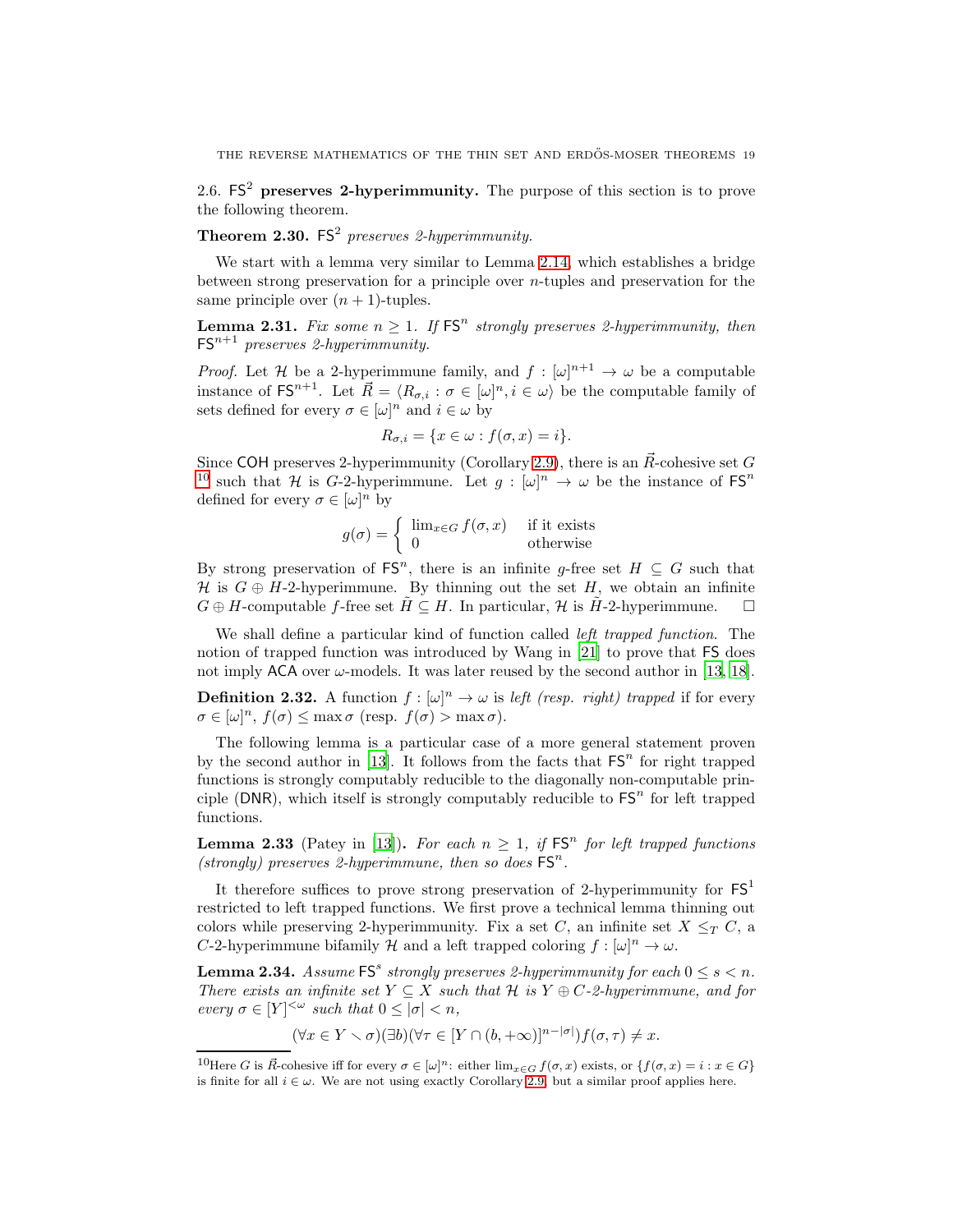*Proof.* By Proposition [2.19](#page-12-1) and since  $\mathsf{TS}_{d_s+1}^s$  strongly preserves 2-hyperimmunity for all  $s \in \omega$  (Theorem [2.22\)](#page-13-2), there exists a set  $X_0 \subseteq X$  with H being  $X_0$ -2hyperimmune such that for all  $\sigma \in [\omega]^{<\omega}$  with  $|\sigma| < n$ , there exists  $I_{\sigma}$  with  $|I_{\sigma}| \leq$  $d_{n-|\sigma|}$  such that for every  $x \notin I_{\sigma}$ ,

$$
(\exists b)(\forall \tau \in [X_0 \cap (b, \infty)]^{n-|\sigma|})f(\sigma, \tau) \neq x.
$$

For each  $s < n$  and  $i < d_{n-s}$ , let  $f_{s,i} : [\omega]^s \to \omega$  be the coloring such that  $f_{s,i}(\sigma)$ is the *i*th element of  $I_{\sigma}$ . By strong preservation of  $\mathsf{FS}^s$  for each  $0 \leq s < n$ , there is an infinite set  $Y \subseteq X_0$  such that Y is  $f_{s,i}$ -free for all  $0 \leq s < n, i < d_{n-s}$  and H is Y -2-hyperimmune.

We prove that Y is the desired set. Fix  $s < n, \sigma \in [Y]^s$  and  $x \in Y \setminus \sigma$ . If  $(\forall b)(\exists \tau \in [Y \cap (b, +\infty)]^{n-s})f(\sigma, \tau) = x$ , then by choice of  $X_0$  (and  $Y \subseteq X_0$ ), there exists an  $i < d_{n-s}$  such that  $f_{s,i}(\sigma) = x$ , contradicting  $f_{s,i}$ -freeness of Y. So  $(\exists b)(\forall \tau \in [Y \cap (b, +\infty)]^{n-s})f(\sigma, \tau) \neq x.$ 

<span id="page-19-4"></span>**Theorem 2.35.**  $FS^1$  for left trapped functions strongly preserves 2-hyperimmunity.

*Proof.* Fix some 2-hyperimmune bifamily H, and a left trapped coloring  $f : \omega \to \omega$ . By Lemma [2.34,](#page-18-3) we assume

<span id="page-19-1"></span>(2.6) 
$$
(\forall x \in \omega)(\exists b)(\forall y \in (b, +\infty))f(y) \neq x.
$$

We will construct an infinite f-free set G such that  $H$  is G-2-hyperimmune by forcing. Our forcing *conditions* are Mathias conditions  $(F, X)$  such that

- (a)  $H$  is X-2-hyperimmune
- (b)  $(\forall x \in F \cup X) f(x) \notin F \setminus \{x\}.$

A Mathias condition  $(F, X)$  is a precondition if it satisfies (a) and F is f-free. Clearly  $(\emptyset, \omega)$  is a condition. It's easy to see that:

## <span id="page-19-2"></span>Lemma 2.36.

- (1) Every precondition can be extended to a condition.
- (2) For every condition  $(F, X)$ , every finite f-free set  $E \subseteq X$  with  $E > F$ ,  $(F \cup E, X)$  is a precondition.

*Proof.* Item (1) follows from [\(2.6\)](#page-19-1). For item (2): Since f is left trapped, for every  $x \in F$ ,  $f(x) \notin E$ . Combined with f-freeness of  $F$ ,  $f(x) \notin (F \cup E) \setminus \{x\}$ . Since E is f-free, for every  $x \in E$ ,  $f(x) \notin E \setminus \{x\}$ . Combined with property (b) of a condition,  $f(x) \notin (F \cup E) \setminus \{x\}.$ 

 $\Box$ 

<span id="page-19-3"></span>**Lemma 2.37.** For every condition  $(F, X)$  there exists an extension  $(E, Y)$  such that  $|E| > |F|$ .

*Proof.* Pick any  $x \in X$  with  $x > F$ . Clearly  $\{x\}$  is f-free. Thus the conclusion follow from Lemma [2.36.](#page-19-2)

For every  $e \in \omega$ , we want to satisfy the requirement

$$
\mathcal{R}_e: \text{If } \Phi_e^G \text{ is total, then } \Phi_e^G \text{ meets } \mathcal{H}.
$$

<span id="page-19-0"></span>**Lemma 2.38.** For every condition c and every index e, there is an extension d of c forcing  $\mathcal{R}_e$ .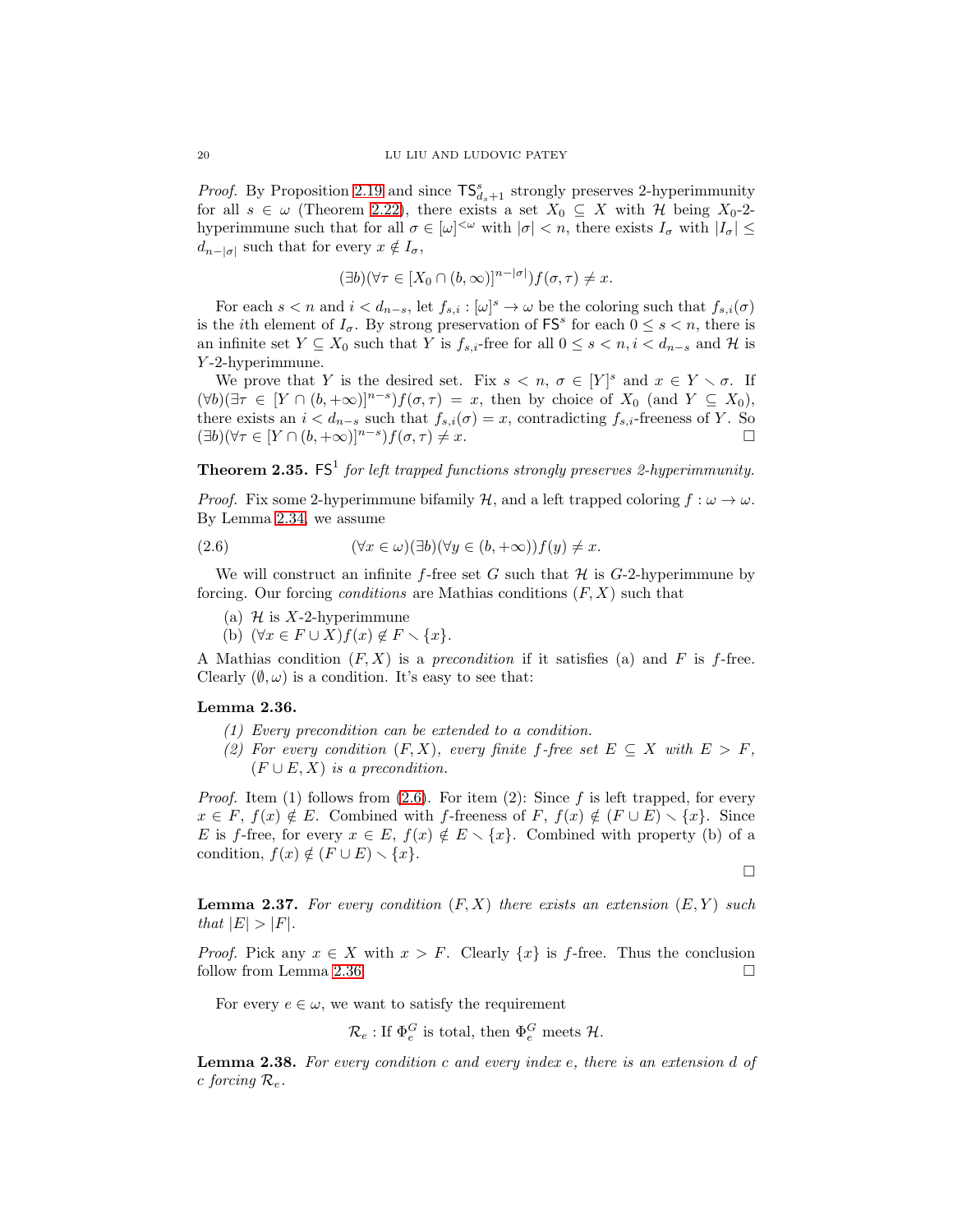*Proof.* Fix a condition  $c = (F, X)$ . By Lemma [2.36,](#page-19-2) for notational convenience, assume  $F = \emptyset$ ,  $X = \omega$ . We define a partial computable biarray as follows.

Defining  $U_n$ . Given  $n \in \omega$ , search computably for some finite set  $U_n > n$  (if it exists) such that for every pair of left trapped colorings  $g, h : \omega \to \omega$ , there is a pair of disjoint finite sets  $E_0, E_1$  which are both g-free and h-free such that for each  $i < 2$ ,

$$
\Phi_e^{E_i}(n;1) \downarrow \subseteq U_n
$$

Defining  $V_{n,m}$ . Given  $n, m \in \omega$ , search computably for some finite set  $V_{n,m} > m$ (if it exists) such that for every left trapped coloring  $g : \omega \to \omega$ , there is some g-free finite set  $E$  such that

$$
\Phi_e^E(n;1) \downarrow \subseteq U_n \land \Phi_e^E(n,m;2) \downarrow \subseteq V_{n,m}
$$

We now have multiple outcomes, depending on which  $U_n$  and  $V_{n,m}$  is found.

• Case 1:  $U_n$  is not found for some  $n \in \omega$ . By compactness, the following  $\Pi<sub>1</sub><sup>0</sup>$  class *P* of pairs of left trapped colorings *g*, *h* : ω → ω is nonempty: for every pair of pairwise disjoint finite sets  $E_0, E_1$  which are both g-free and h-free, there is some  $i < 2$  such that  $\Phi_e^{E_i}(n; 1)$   $\uparrow$ .

As WKL preserves 2-hyperimmunity (Corollary [2.7\)](#page-6-0), there is a member g, h of P such that H is  $g \oplus h-2$ -hyperimmune. There is an infinite  $g \oplus h-2$ computable set Y which is both g-free and h-free. Let  $E_0$  (if it exists) be g-free, h-free and  $\Phi_e^{E_0}(n;1) \downarrow$ ; let  $b = \max E_0$  (or  $b = 0$  if  $E_0$  does not exist). Clearly condition  $d = (F, Y \setminus [0, b])$  is an extension of c. For every G satisfying d, G is both g-free and h-free, so  $\Phi_e^G(n; 1)$   $\uparrow$ . Thus d forces  $\mathcal{R}_e.$ 

• Case 2:  $U_n$  is found, but not  $V_{n,m}$  for some  $n, m \in \omega$ . By compactness, the following  $\Pi_1^0$  class  $P$  of left trapped colorings  $g : \omega \to \omega$  is nonempty: for every g-free set  $E$ ,

<span id="page-20-0"></span>(2.7) 
$$
\Phi_e^E(n;1) \downarrow \subseteq U_n \Rightarrow \Phi_e^E(n,m;2) \uparrow.
$$

As WKL preserves 2-hyperimmunity (Corollary [2.7\)](#page-6-0), there is a member  $g$ of  $P$  such that  $H$  is g-2-hyperimmune. There is an infinite g-computable g-free set Y. By definition of  $U_n$  (where we take  $h = f$ ), there is a pair of disjoint finite sets  $E_0, E_1$  which are both g-free and f-free, and such that for every  $i < 2$ ,

$$
\Phi_e^{E_i}(n;1) \downarrow \subseteq U_n.
$$

Consider the 2-partition  $A_0 \sqcup A_1$  of  $\omega$  defined by  $x \in A_i$  if  $g(x) \in E_i$  and  $x \in A_0$  if  $g(x) \notin \bigcup_{i \leq 2} E_i$ . Since  $\mathsf{TS}_2^1$  is computably true, hence preserves 2hyperimmunity, there is an  $i < 2$  and an infinite set  $E_i < \tilde{Y} \subseteq Y$  such that H is  $\tilde{Y}$ -2-hyperimmune and  $g(\tilde{Y}) \cap E_i = \emptyset$ . We claim that  $E_i \cup \tilde{Y}$  is g-free. Indeed,  $E_i$  and  $\tilde{Y}$  are both g-free; since g is left trapped,  $g(E_i) \cap \tilde{Y} = \emptyset$ ; and by choice of  $\tilde{Y}$ ,  $g(\tilde{Y}) \cap E_i = \emptyset$ .

By f-free of  $E_i$ ,  $d = (E_i, \tilde{Y})$  is a precondition extending c. We prove that the d forces  $\Phi_e^G(n,m;2) \uparrow$ . Because  $\Phi_e^{E_i}(n;1) \downarrow \subseteq U_n$  and  $E_i \cup \tilde{Y}$  is g-free (so every G satisfying  $(E_i, \tilde{Y})$  is g-free), by definition of g (namely  $(2.7)$ , d forces  $\Phi_e^G(n,m;2)$   $\uparrow$ .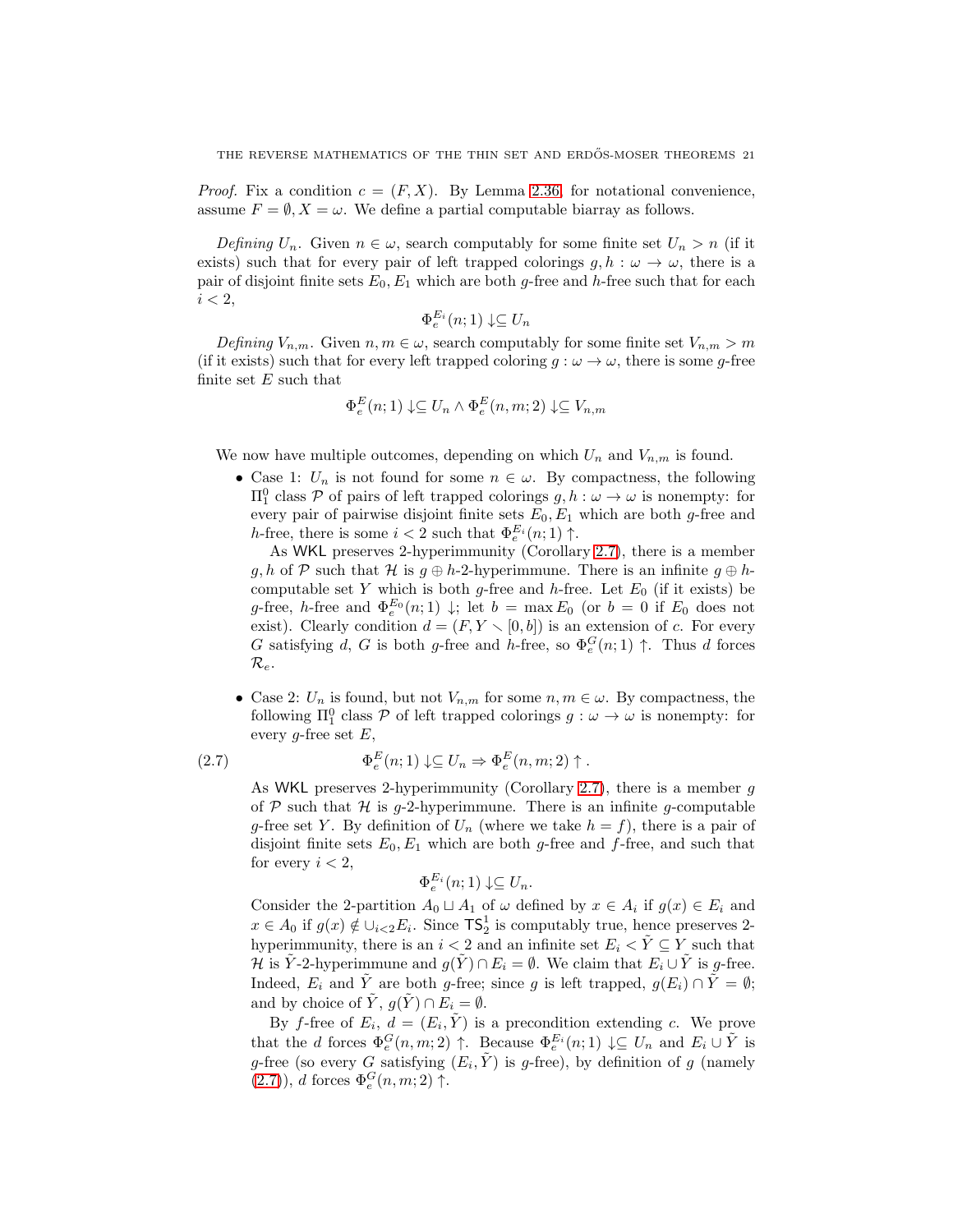• Case 3:  $U_n$  and  $V_{n,m}$  are found for every  $n, m \in \omega$ . By 2-hyperimmunity of H, there is some  $n, m \in \omega$  such that  $(U_n, V_{n,m}) \in \mathcal{H}$ . In particular, by definition of  $V_{n,m}$  (where we take  $g = f$ ), there is some f-free finite set E such that

$$
\Phi_e^E(n;1) \downarrow \subseteq U_n \wedge \Phi_e^E(n,m;2) \downarrow \subseteq V_{n,m}.
$$

Clearly  $(E, X)$  is a precondition extending c and forcing  $\mathcal{R}_e$ .

This completes the proof of Lemma [2.38.](#page-19-0)

Let  $\mathcal{F} = \{c_0, c_1, \dots\}$  be a sufficiently generic filter for this notion of forcing, where  $c_s = (F_s, X_s)$ , and let  $G = \bigcup_s F_s$ . By property (b) of a condition, G is f-free. By Lemma [2.37,](#page-19-3) G is infinite, and by Lemma [2.38,](#page-19-0)  $H$  is G-2-hyperimmune. This completes the proof of Theorem [2.35.](#page-19-4)

<span id="page-21-0"></span>2.7.  $FS<sup>n</sup>$  preserves 2-hyperimmunity. The purpose of this section is to prove the following theorem.

# **Theorem 2.39.** For every  $n \geq 1$ ,  $FS<sup>n</sup>$  strongly preserves 2-hyperimmunity.

*Proof.* We prove by induction over  $n \geq 1$  that  $FS<sup>n</sup>$  preserves and strongly preserves 2-hyperimmunity. If  $n = 1$ ,  $FS<sup>1</sup>$  is a computably true statement, that is, every instance has a solution computable in the instance, so  $FS<sup>1</sup>$  preserves 2hyperimmunity. If  $n > 1$ , then by the induction hypothesis,  $\mathsf{FS}^{n-1}$  strongly pre-serves 2-hyperimmunity, so by Lemma [2.31,](#page-18-1)  $FS<sup>n</sup>$  preserves 2-hyperimmunity. Assuming by the induction hypothesis that  $FS<sup>t</sup>$  strongly preserves 2-hyperimmunity for every  $t < n$ , and that  $\text{FS}^n$  preserves 2-hyperimmunity, then by Theorem [2.43,](#page-22-0)  $FS<sup>n</sup>$  for left trapped functions strongly preserves 2-hyperimmunity. By Lemma [2.33,](#page-18-4) if  $FS<sup>n</sup>$  for left trapped functions strongly preserves 2-hyperimmunity, so does  $FS<sup>n</sup>$ . This completes the proof.

We first need to prove a technical lemma which will ensure that the reservoirs of our forcing conditions will have good properties, so that the conditions will be extensible. Fix a set C, a C-2-hyperimmune bifamily  $H$ ; a finite set F and an infinite set  $X \leq_T C$ ; fix a left trapped coloring  $f : [\omega]^n \to \omega$ .

<span id="page-21-1"></span>**Lemma 2.40.** Suppose that  $FS^s$  strongly preserves 2-hyperimmunity for each  $0 <$ s < n. Then there exists an infinite set  $Y \subseteq X$  such that H is  $Y \oplus C$ -2-hyperimmune, and for each  $0 < s < n$ ,

$$
(\forall \sigma \in [F]^s)(\forall \tau \in [Y]^{n-s})f(\sigma, \tau) \notin Y \setminus \tau.
$$

*Proof.* For each  $0 < s < n$ , each  $\sigma \in [F]^{s}$  consider the coloring  $f_{\sigma} : [\omega]^{n-s} \to \omega$ defined as  $f_{\sigma}(\tau) = f(\sigma, \tau)$ . Since FS<sup>s</sup> strongly preserves 2-hyperimmunity for each  $0 < s < n$ , there is an infinite set  $Y \subseteq X$  such that H is Y-2-hyperimmune and Y is  $f_{\sigma}$ -free for all  $0 < s < n, \sigma \in [F]^{s}$ . Unfolding the definition of free, Y is desired.  $\Box$ 

We need to prove a second lemma saying that if we have sufficiently many finite free sets, one of them is extendible into an infinite one. This generalizes the argu-ment of case 2 of Lemma [2.38,](#page-19-0) where we showed that for every coloring  $g : \omega \to \omega$ and every pair of disjoint g-free finite sets  $E_0, E_1$ , there is an  $i < 2$  and an infinite set Y such that  $E_i \cup Y$  is g-free.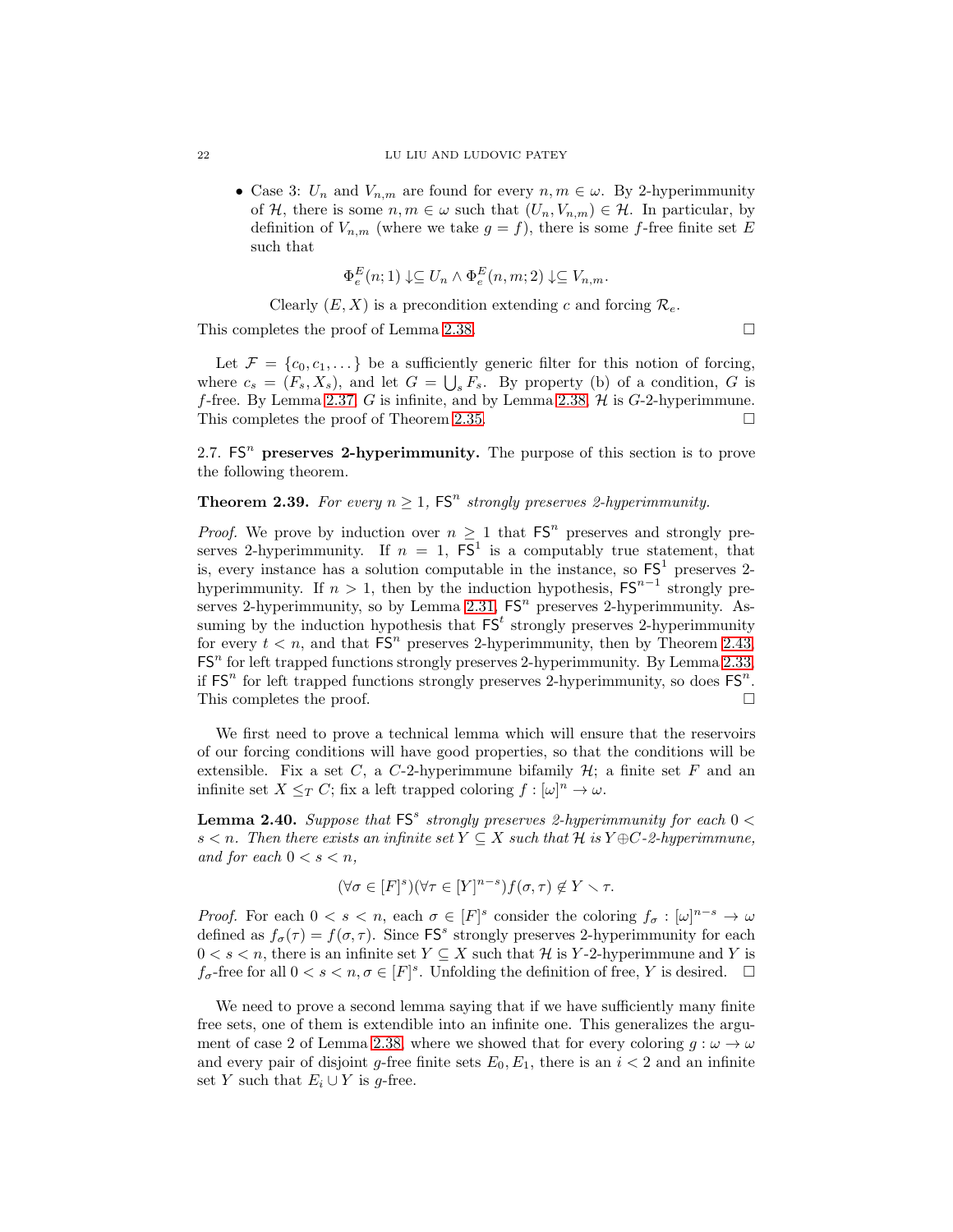<span id="page-22-1"></span>**Definition 2.41** (FS-sufficient). A collection  $\mathcal F$  of finite sets is *n*-FS-sufficient iff for every sequence  $(f_{s,i} : [\omega]^s \to \omega)_{s < n, i < d_{n-s-1}}$  of left trapped colorings, there exists an  $F \in \mathcal{F}$  such that F is  $f_{s,i}$ -free for all  $s < n, i < d_{n-s-1}$ .

In particular, for  $n = 1$ , a collection  $\mathcal F$  of finite sets is 1-FS-sufficient iff for every left-trapped coloring  $f_{0,0} : [\omega]^0 \to \omega$ , there exists an  $F \in \mathcal{F}$  such that F is  $f_{0,0}$ -free. Note that a coloring  $[\omega]^\omega \to \omega$  is nothing but the choice of an element in  $\omega$ , which means that for every  $x \in \omega$ , there exists an  $F \in \mathcal{F}$  such that  $x \notin F$ . This is true as long as  $F$  contains two disjoint sets.

Let  $\mathcal F$  be a collection of  $f$ -free finite sets.

<span id="page-22-2"></span>**Lemma 2.42.** Assume that  $FS^n$  preserves 2-hyperimmunity and that  $FS^s$  strongly preserves 2-hyperimmunity for each  $0 < s < n$ . Suppose  $f \leq_T C$ , F is n-FS-sufficient and f-free<sup>[11](#page-22-3)</sup>. Then there is an  $F \in \mathcal{F}$  and an infinite subset  $Y \subseteq X$  such that  $F ∪ Y$  is f-free and  $H$  is  $C ⊕ Y$ -2-hyperimmune.

Proof. Using a version of Proposition [2.19](#page-12-1) and imitating Lemma [2.34](#page-18-3) but for preservation instead of strong preservation (which is feasible since  $f \leq_T C$ ), there is an infinite set  $X_0 \subseteq X$  with H being  $X_0$ -2-hyperimmune such that for every  $\sigma \in [\omega]^{<\omega}$ with  $|\sigma| < n$ , there is a  $I_{\sigma}$  with  $|I_{\sigma}| \leq d_{n-|\sigma|-1}$  such that for every  $x \notin I_{\sigma}$ ,

$$
(\exists b)(\forall \tau \in [X_0 \cap (b, \infty)]^{n-|\sigma|})f(\sigma, \tau) \neq x.
$$

For each  $s < n, i < d_{n-s-1}$ , consider the coloring  $f_{s,i} : [\omega]^s \to \omega$  such that  $f_{s,i}(\sigma)$ is the *i*th element of  $I_{\sigma}$ .

Since F is n-FS-sufficient, there is an  $F \in \mathcal{F}$  such that F is  $f_{s,i}$ -free for all  $s < n, i < d_{n-s-1}$ . By choice of  $X_0$ , let  $b \in \omega$  so that for every  $\sigma \in [F]^{<\omega}$  with  $|\sigma| < n$ ,

<span id="page-22-5"></span>(2.8) 
$$
(\forall \tau \in [X_0 \cap (b, \infty)]^{n-|\sigma|}) f(\sigma, \tau) \notin F \setminus I_\sigma.
$$

By preservation of 2-hyperimmune of  $\mathsf{FS}^n$ , let infinite f-free set  $X_1 \subseteq X_0 \cap (b, \infty)$ so that H is  $X_1$ -2-hyperimmune. By Lemma [2.40,](#page-21-1) let infinite set  $Y \subseteq X_1$  so that H is Y-2-hyperimmune,  $Y > F$  and for every  $0 < s < n$ ,

<span id="page-22-4"></span>(2.9) 
$$
(\forall \sigma \in [F]^s)(\forall \tau \in [Y]^{n-s})f(\sigma, \tau) \notin Y \setminus \tau.
$$

We show that  $F \cup Y$  is f-free. To see this, let  $\sigma \in [F]^{<\omega}, \tau \in [Y]^{<\omega}$  with  $|\sigma \cup \tau| = n$ , we need to prove  $f(\sigma, \tau) \notin F \setminus \sigma$  and  $f(\sigma, \tau) \notin Y \setminus \tau$ . To see  $f(\sigma, \tau) \notin F$  $Y \setminus \tau$ , when  $|\tau| = n$ , the conclusion follows by f-free of Y; when  $0 < |\tau| < n$ , the conclusion follows from [\(2.9\)](#page-22-4); when  $|\tau|=0$ , the conclusion follows by left trap of f. To see  $f(\sigma, \tau) \notin F \setminus \sigma$ , when  $|\sigma| = n$ , the conclusion follows from f-freeness of F. When  $|\sigma| < n$ , suppose  $f(\sigma, \tau) \in F$  (otherwise we are done). By [\(2.8\)](#page-22-5),  $f(\sigma, \tau) = x \in F \cap I_{\sigma}$ . Since  $x \in I_{\sigma}$ , it means for  $s = n - |\sigma|$ , for some  $i < d_{n-s-1}$ ,  $f_{s,i}(\sigma) = x$ . In particular,  $f_{s,i}(\sigma) \in F$ . But F is  $f_{s,i}$ -free, so  $x \notin \sigma$ . Thus we are done.

 $\Box$ 

We are now ready to prove the missing theorem.

<span id="page-22-0"></span>**Theorem 2.43.** For each  $n \geq 1$ , if  $FS^s$  strongly preserves 2-hyperimmunity for each  $0 \leq s < n$  and  $FS^n$  preserves 2-hyperimmunity, then  $FS^n$  for left trapped functions strongly preserves 2-hyperimmunity.

<span id="page-22-3"></span><sup>&</sup>lt;sup>11</sup>Each member of  $\mathcal F$  is *f*-free.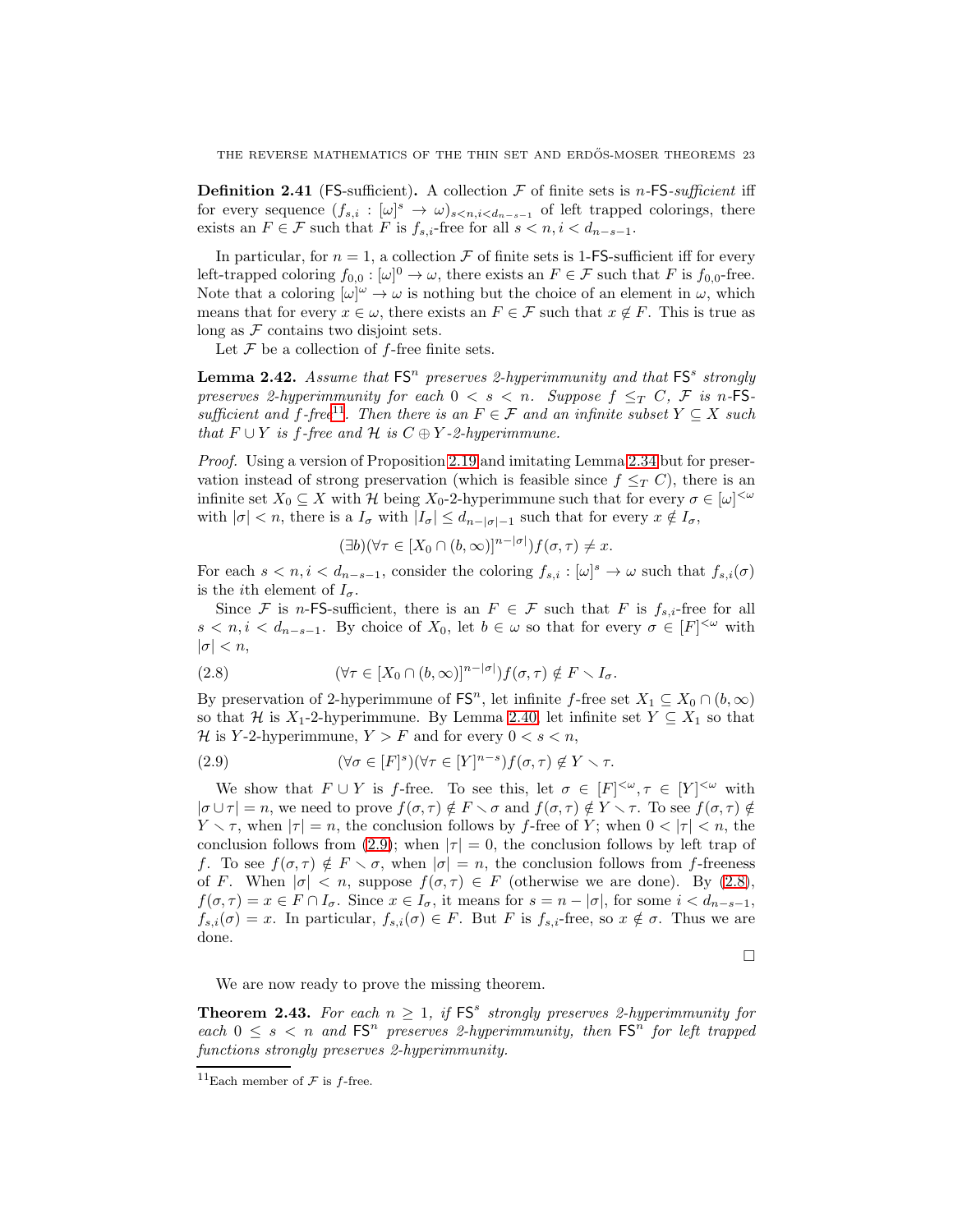*Proof.* Fix a left trapped coloring  $f : [\omega]^n \to \omega$ . By Lemma [2.34,](#page-18-3) we assume that for every  $s < n$ , every  $\sigma \in [\omega]^s$ ,

<span id="page-23-1"></span>(2.10) 
$$
(\forall x \in \omega \setminus \sigma)(\exists b)(\forall \tau \in [\omega \cap (b, +\infty)]^{n-s})f(\sigma, \tau) \neq x.
$$

We will construct an infinite f-free set G such that  $\mathcal H$  is G-2-hyperimmune. Our forcing *conditions* are Mathias conditions  $(F, X)$  such that

- (a)  $\mathcal H$  is X-2-hyperimmune.
- (b)  $(\forall \sigma \in [F \cup X]^n) f(\sigma) \notin F \setminus \sigma$ .
- (c)  $(\forall \sigma \in [F]^s)(\forall \tau \in [X]^{n-s})f(\sigma, \tau) \notin X \setminus \tau$  for each  $0 < s < n$ .

Clearly  $(\emptyset, \omega)$  is a condition. A *precondition*  $(F, X)$  is a Mathias condition satisfying (a) and where  $F$  is  $f$ -free.

# <span id="page-23-3"></span>Lemma 2.44.

- (1) Every precondition can be extended to a condition.
- (2) For every condition  $(F, X)$ , every f-free set  $Y \subseteq X$  with  $Y > F$ ,  $F \cup Y$  is f-free.
- (3) For every condition  $(F, X)$ , every finite f-free set  $E \subseteq X$  with  $E > F$ ,  $(F \cup E, X)$  is a precondition.

*Proof.* For item (1): Fix a precondition  $(F, X)$ . By [\(2.10\)](#page-23-1) and f-freeness of F, there is a  $b \in \omega$  so that for every  $\sigma \in [F]^{\leq n}$ ,

$$
(\forall \tau \in [\omega \cap (b, +\infty)]^{n-|\sigma|}) f(\sigma, \tau) \notin F \setminus \sigma,
$$

which verifies that  $(F, X \cap (b, \infty))$  satisfies property (b). By Lemma [2.40,](#page-21-1) there is a reservoir-extension<sup>[12](#page-23-2)</sup> of  $(F, X \cap (b, \infty))$  satisfying property (c) while preserving property (a). Thus we are done (property (b) is preserved by reservoir-extension).

For item (2): Let  $\sigma \in [F]^{<\omega}, \tau \in [Y]^{<\omega}$  with  $|\sigma \cup \tau| = n$ . We need to show that  $f(\sigma, \tau) \notin F \setminus \sigma$  and  $f(\sigma, \tau) \notin Y \setminus \tau$ . It follows from property (b) of  $(F, X)$  that  $f(\sigma,\tau) \notin F \setminus \sigma$ . To see  $f(\sigma,\tau) \notin Y \setminus \tau$ , the conclusion follows from property (c) of  $(F, X)$  when  $|\sigma|, |\tau| > 0$ ; the conclusion follows by left trap of f when  $|\tau| = 0$ ; the conclusion follows from f-freeness of Y when  $|\tau| = n$ .

Item (3) follows from item (2) directly.

$$
\square
$$

<span id="page-23-4"></span>**Lemma 2.45.** For every condition  $(F, X)$  there exists an extension  $(E, Y)$  such that  $|E| > |F|$ .

*Proof.* Pick any  $x \in X$  so that  $x > E$  and set  $E = F \cup \{x\}$ . Since  $\{x\}$  is f-free, so by Lemma [2.44,](#page-23-3)  $(E, X)$  is a precondition.

For every  $e \in \omega$ , we want to satisfy the requirement

 $\mathcal{R}_e$ : If  $\Phi_e^G$  is a total, then  $\Phi_e^G$  meets  $\mathcal{H}$ .

<span id="page-23-0"></span>**Lemma 2.46.** For every condition c and every index  $e$ , there is an extension d of c forcing  $\mathcal{R}_e$ .

*Proof.* Fix  $c = (F, X)$ . By Lemma [2.44,](#page-23-3) for notational convenience, assume  $F = \emptyset$ and  $X = \omega$ . We define a partial computable biarray as follows.

Defining  $U_n$ . Given  $r \in \omega$ , search computably for some finite set  $U_r > r$  (if it exists) such that for every pair of left trapped colorings  $g, h : [\omega]^n \to \omega$ , there is a

<span id="page-23-2"></span><sup>&</sup>lt;sup>12</sup>A Mathias condition  $(E, Y)$  reservoir-extends  $(F, X)$  if it extends  $(F, X)$  and  $E = F$ .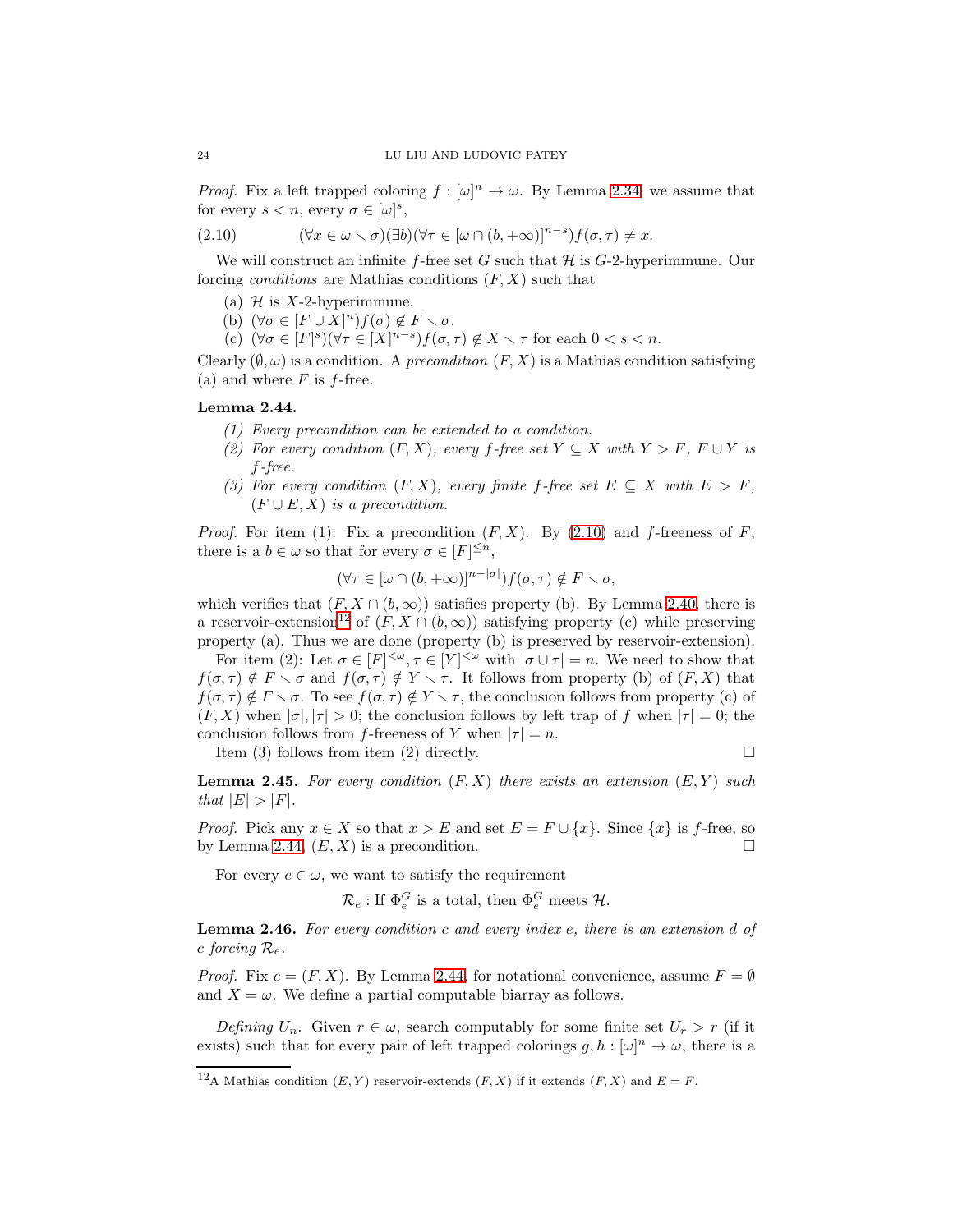finite n-FS-sufficient collection  $\mathcal E$  of finite sets which is both q-free and h-free such that for every  $E \in \mathcal{E}$ ,

$$
\Phi_e^E(r;1) \downarrow \subseteq U_r.
$$

Defining  $V_{r,m}$ . Given  $r, m \in \omega$ , search computably for some finite set  $V_{r,m} > m$ (if it exists) such that for every left trapped coloring  $g : [\omega]^n \to \omega$ , there is some g-free finite set  $E$  such that

$$
\Phi_e^E(r;1) \downarrow \subseteq U_r \wedge \Phi_e^E(r,m;2) \downarrow \subseteq V_{r,m}.
$$

We now have multiple outcomes, depending on which  $U_r$  and  $V_{r,m}$  is found.

• Case 1:  $U_r$  is not found for some  $r \in \omega$ . By compactness, the following  $\Pi_1^0$ class P of pairs of left trapped colorings  $g, h : [\omega]^n \to \omega$  is nonempty: there is no n-FS-sufficient finite collection  $\mathcal E$  of finite sets which are both q-free and h-free, such that for every  $E \in \mathcal{E}$ , we have  $\Phi_e^E(r; 1) \downarrow$ .

As WKL preserves 2-hyperimmunity (Corollary [2.7\)](#page-6-0), there is a member g, h of P such that H is  $g \oplus h-2$ -hyperimmune. Unfolding the definition of n-FS-sufficient and use compactness, the following  $\Pi_1^{0,g\oplus h}$  class  $\mathcal Q$  of sequence  $(f_{s,i}: [\omega]^s \to \omega)_{s \leq n, i \leq d_{n-s-1}}$  of left trapped colorings is nonempty:

$$
(2.11)
$$
 for every finite set *E* which is *g*-free, *h*-free and

 $f_{s,i}$ -free for each  $s < n, i < d_{n-s-1}, \Phi_e^E(r; 1) \uparrow$ .

As WKL preserves 2-hyperimmunity (Corollary [2.7\)](#page-6-0), there is a member  $(f_{s,i}: s < n, i < d_{n-s-1})$  of Q such that H is  $g \oplus h \oplus_{s < n, i < d_{n-s-1}} f_{s,i}$ -2hyperimmune. As  $FS<sup>n</sup>$  preserves 2-hyperimmunity, there is an infinite set Y which is both g-free, h-free and  $f_{s,i}$ -free for each  $s < n, i < d_{n-s-1}$  and such that  $H$  is Y-2-hyperimmune. Clearly for every  $G$  satisfying condition  $(F, Y)$ , G is g-free, h-free and  $f_{s,i}$ -free for each  $s < n, i < d_{n-s-1}$ , so  $\Phi_e^G(r; 1) \uparrow$ . i.e., The condition  $d = (F, Y)$  is an extension of c forcing  $\mathcal{R}_e$ .

• Case 2:  $U_r$  is found, but not  $V_{r,m}$  for some  $r, m \in \omega$ . By compactness, the following  $\Pi_1^0$  class  $P$  of left trapped colorings  $g : [\omega]^n \to \omega$  is nonempty: for every g-free set  $E$ ,

<span id="page-24-0"></span>(2.12) 
$$
\Phi_e^E(r;1) \downarrow \subseteq U_r \Rightarrow \Phi_e^E(r,m;2) \uparrow.
$$

As WKL preserves 2-hyperimmunity (Corollary [2.7\)](#page-6-0), there is a member  $q$ of P such that H is g-2-hyperimmune. By definition of  $U_r$  (where we take letting  $h = f$ , there is a *n*-FS-sufficient finite collection  $\mathcal E$  of finite sets which is both g-free and f-free and such that for each  $E \in \mathcal{E}$ ,

$$
\Phi_e^E(r;1) \downarrow \subseteq U_r.
$$

By Lemma [2.42,](#page-22-2) there is an infinite set Y and some  $E \in \mathcal{E}$  such that H is Y-2-hyperimmune and  $E \cup Y$  is g-free. Consider the precondition  $d = (E, Y)$ . It remains to prove that d forces  $\Phi_e^G(r, m; 2) \uparrow$ . Since  $E \cup Y$ is g-free, so every G satisfying  $(E, Y)$  is g-free. By definition of g (namely [\(2.12\)](#page-24-0)) and  $\Phi_e^E(r;1) \downarrow \subseteq U_r$ , for every G satisfying  $(E, Y)$ ,  $\Phi_e^G(r, m; 2) \uparrow$ .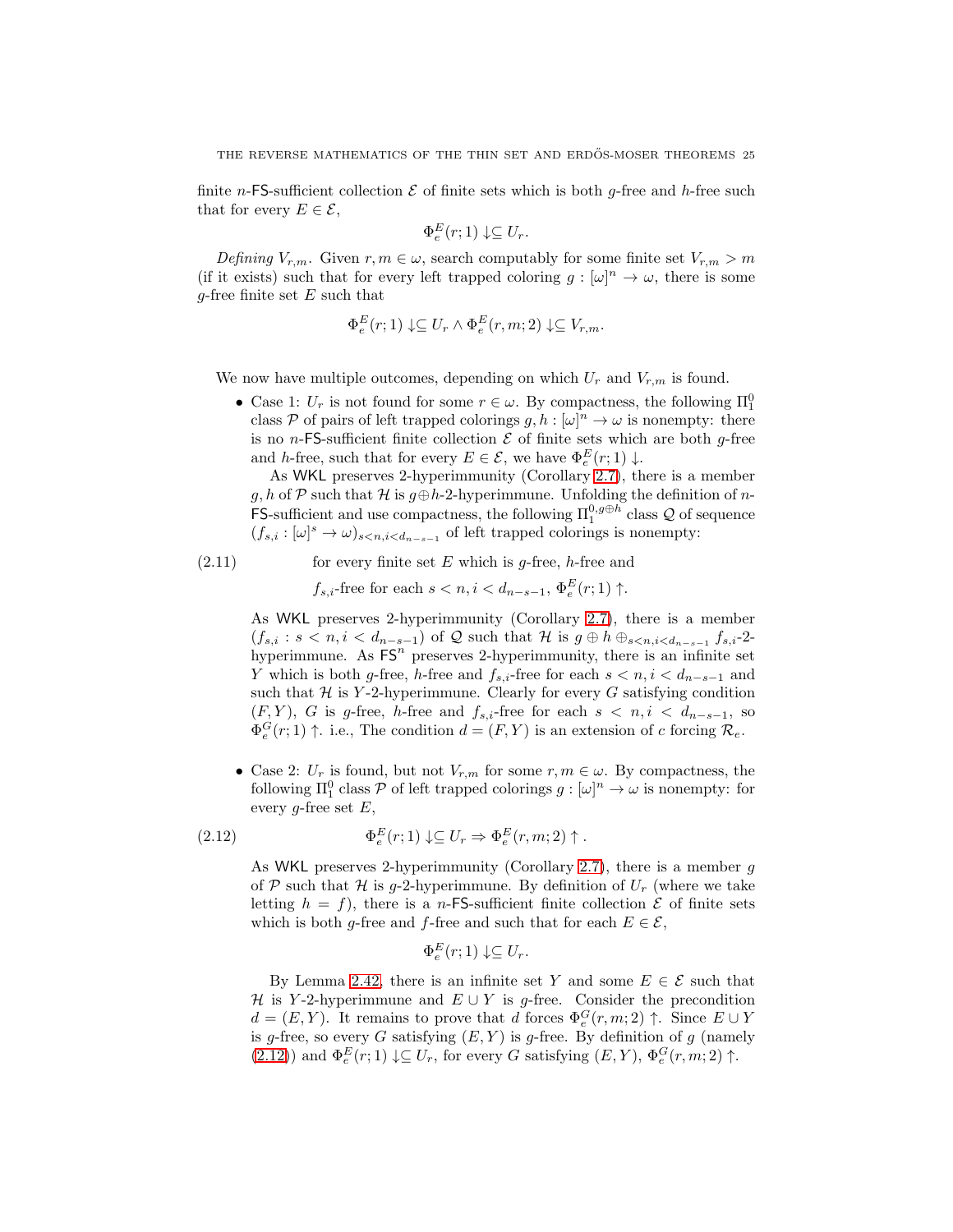• Case 3:  $U_r$  and  $V_{r,m}$  are found for every  $r, m \in \omega$ . By 2-hyperimmunity of H, there is some  $r, m \in \omega$  such that  $(U_r, V_{r,m}) \in \mathcal{H}$ . In particular, by definition of  $V_{r,m}$  (where we take  $g = f$ ), there is some f-free finite set E such that

$$
\Phi_e^E(r;1) \downarrow \subseteq U_r \wedge \Phi_e^E(r,m;2) \downarrow \subseteq V_{r,m}.
$$

Consider the precondition  $(E, X)$ . Clearly it forces  $\mathcal{R}_e$ .

This completes the proof of Lemma [2.46.](#page-23-0)

Let  $\mathcal{F} = \{c_0, c_1, \dots\}$  be a sufficiently generic filter for this notion of forcing, where  $c_s = (F_s, X_s)$ , and let  $G = \bigcup_s F_s$ . By property (b) of a condition, G is f-free. By Lemma [2.45,](#page-23-4) G is infinite, and by Lemma [2.46,](#page-23-0)  $H$  is  $C \oplus G$ -2-hyperimmune. This completes the proof of Theorem [2.43.](#page-22-0)  $\Box$ 

## 3. ERDŐS-MOSER THEOREM HAS NO UNIVERSAL INSTANCE

<span id="page-25-0"></span>In this section, we prove Theorem [3.6,](#page-28-0) that EM does not have a universal instance. To this end, we construct a pair of computable EM instances  $T_0, T_1$  such that for every computable EM instance  $T$ ,  $T$  admits a solution that either computes no solution of  $T_0$  or computes no solution of  $T_1$ . Given an EM instance T and two sets A, B, we write  $A \to_T B$  iff for every  $x \in A, y \in B, T(x,y)$  <sup>[13](#page-25-1)</sup>; we say T diagonalizes against  $(A, B)$  if:  $A \rightarrow_T B$  and for all but finitely many  $x \in \omega$ ,  $B \to_T x \to_T A$ . The point is, when T diagonalizes against  $(A, B)$ , for any set H that has nonempty intersection with both  $A, B$ , there is no solution to  $T$  containing H.

### Definition 3.1.

- (1) A 4-array is a sequence of 4-tuple of finite sets (of integers)  $\langle E_n, E_{n,m,l}, F_{n,m}, F_{n,m,l}$ :  $n, m, l \in \omega$  such that for every  $n, m, l \in \omega$ ,  $E_n > n, E_{n,m,l} > m, F_{n,m} > n$ and  $F_{n,m,l} > l$ .
- (2) A pair of EM instances  $(T_0, T_1)$  is  $C$ - $4$ -hyperimmune if for every  $C$ -computable 4-array  $\langle E_n, E_{n,m,l}, F_{n,m}, F_{n,m,l} : n, m, l \in \omega \rangle$ , there exist  $n, m, l \in \omega$ such that  $T_0$  diagonalizes against  $(E_n, E_{n,m,l})$  and  $T_1$  diagonalizes against  $(F_{n,m}, F_{n,m,l}).$

For notational convenience, in this section we regard each Turing machine Φ as computing a 4-array. We will therefore assume that whenever  $\Phi(n;1)$  converges, then it will output (the canonical index of) a finite set  $E_n > n$ . Similarly for  $\Phi(n, m, l; 2), \Phi(n, m; 3)$  and  $\Phi(n, m; 4)$  with the appropriate lower bound.

By finite injury argument (as Proposition [2.10\)](#page-7-3), we have:

Proposition 3.2. There exists a pair of computable stable 4-hyperimmune EM instance.

*Proof.* We build the tournaments  $T_0$  and  $T_1$  by a finite injury priority argument. For simplicity, we see  $T_0$  and  $T_1$  as functions over  $f_0, f_1 : [\omega]^2 \to 2$  by letting for every  $x < y$  and  $i < 2$ ,  $T_i(x, y)$  hold iff  $f_i(x, y) = 0$ . For every  $e \in \omega$ , we want to

<span id="page-25-1"></span> $13$ It is helpful to picture T as a directed graph.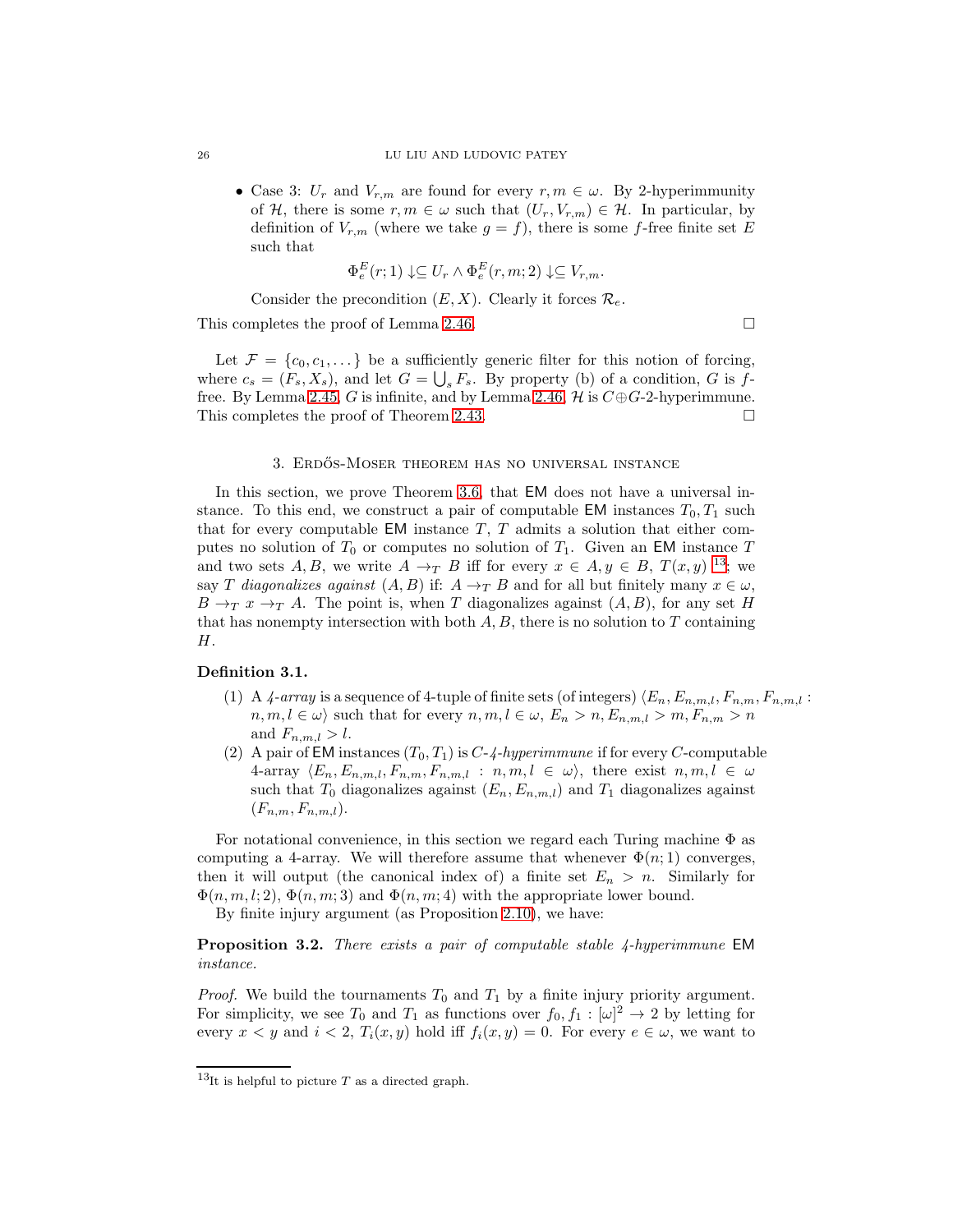satisfy the following requirement:

(3.1)  $\mathcal{R}_e$ : If  $\Phi_e$  is total, then there is some  $n, m, l \in \omega$  such that

 $T_0$  diagonalizes against  $(\Phi_e(n; 1), \Phi_e(n, m, l; 2))$  and

 $T_1$  diagonalizes against  $(\Phi_e(n,m; 3), \Phi_e(n,m,l; 4)).$ 

The requirements are given the usual priority ordering  $\mathcal{R}_0 < \mathcal{R}_1 < \dots$  Initially, the requirements are neither partially, nor fully satisfied.

- (i) A requirement  $\mathcal{R}_e$  requires a first attention at stage s if it is not first satisfied and  $\Phi_{e,s}(n;1) \downarrow = E_n$  for some set  $E_n \subseteq \{e+1,\ldots,s-1\}$  such that no element in  $E_n$  is restrained by a requirement of higher priority. If it receives attention, then it puts a restraint on  $E_n$ , commits the elements of  $E_n$  to be in  $C_0(f_0)$ , and is declared *first satisfied*.
- (ii) A requirement  $\mathcal{R}_e$  requires a second attention at stage s if it is not second satisfied and  $\Phi_{e,s}(n;1) \downarrow = E_n$  and  $\Phi_{e,s}(n,m;3) \downarrow = F_{n,m}$  for some sets  $E_n, F_{n,m} \subseteq \{e+1, \ldots, s-1\}$  such that no element in  $E_n \cup F_{n,m}$  is restrained by a requirement of higher priority and such that  $f_0(x, y) = 0$  for every  $x \in E_n$  and  $y \in \{m+1, m+2, \ldots, s-1\}$ . If it receives attention, then it puts a restraint on  $E_n \cup F_{n,m}$ , commits the elements of  $E_n$  to be in  $C_0(f_0)$ and the elements of  $F_{n,m}$  to be in  $C_0(f_1)$ . Then the requirement is declared second satisfied.
- (iii) A requirement  $\mathcal{R}_e$  requires a third attention at stage s if it is not fully satisfied, and  $\Phi_{e,s}(n;1) \downarrow = E_n$ ,  $\Phi_{e,s}(n,m,l;2) \downarrow = E_{n,m,l}$ ,  $\Phi_{e,s}(n,m;3) \downarrow =$  $F_{n,m}$  and  $\Phi_{e,s}(n,m,l;4) \downarrow = F_{n,m,l}$  for some sets  $E_n, E_{n,m,l}, F_{n,m,l}, F_{n,m,l} \subseteq$  $\{e+1,\ldots,s-1\}$  which are not restrained by a requirement of higher priority, and such that  $f_0(x, y) = 0$  for every  $x \in E_n$  and  $y \in \{m+1, m+2, ..., s-1\},$ and  $f_1(x, y) = 0$  for every  $x \in F_{n,m}$  and  $y \in \{l + 1, l + 2, ..., s - 1\}$ . If it receives attention, then it puts a restraint on  $E_n \cup E_{n,m,l} \cup F_{n,m} \cup F_{n,m,l}$ , commits the elements of  $E_n$  to be in  $C_1(f_0)$ , the elements of  $E_{n,m,l}$  to be in  $C_0(f_0)$ , the elements of  $F_{n,m}$  to be in  $C_1(f_1)$ , the elements of  $F_{n,m,l}$  to be in  $C_0(f_1)$ , and is declared *fully satisfied*.

At stage 0, we let  $f_0 = f_1 = \emptyset$ . Suppose that at stage s, we have defined  $f_0(x, y)$ and  $f_1(x, y)$  for every  $x < y < s$ . For every  $x < s$  and  $i < 2$ , if it is committed to be in some  $C_i(f_i)$ , set  $f_i(x, s) = j$ , and otherwise set  $f_i(x, s) = 0$ . Let  $\mathcal{R}_e$  be the requirement of highest priority which requires attention. If  $\mathcal{R}_e$  requires a third attention, then execute the third procedure. Otherwise, if it requires the second attention, then execute the second procedure, and in the last case, execute the first one. In any case, reset all the requirements of lower priorities by setting them unsatisfied, releasing all their restraints, and go to the next stage. This completes the construction. On easily sees by induction that each requirement acts finitely often, and is eventually fully satisfied. This procedure also yields stable colorings, hence stable tournaments.  $\hfill \square$ 

Before proving our core argument which will be Theorem [1.7,](#page-3-0) we prove a few preservation results. These results will be used to assume some good properties on our tournaments.

<span id="page-26-0"></span>**Proposition 3.3.** COH preserves  $\frac{1}{4}$ -hyperimmunity. i.e., For every set C and C-4-hyperimmune EM instance pair  $(T_0, T_1)$ , and every C-computable COH instance  $\vec{R}$ , there exists a solution G of  $\vec{R}$  such that  $(T_0, T_1)$  is  $C \oplus G$ -4-hyperimmune.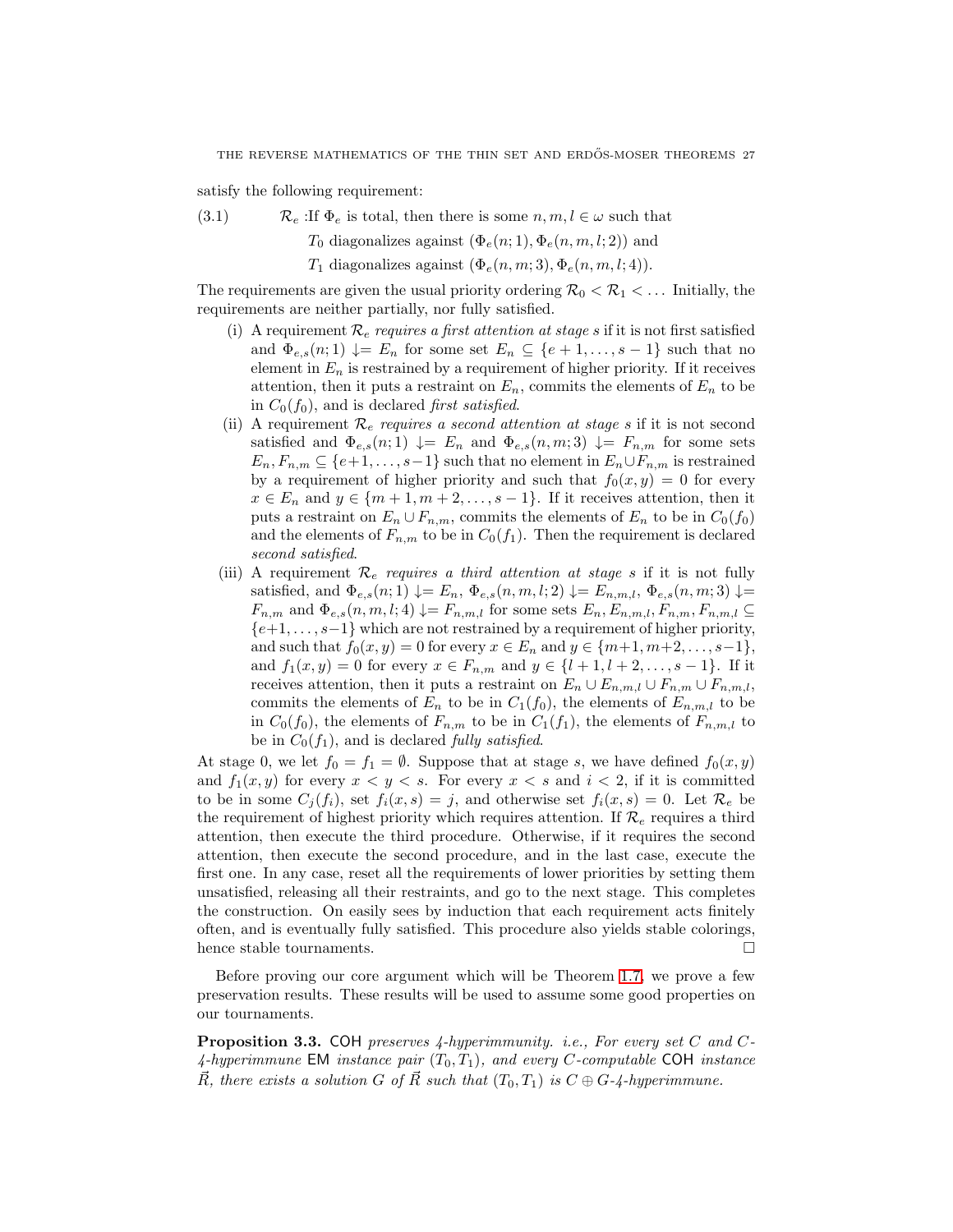*Proof.* Let B be the class of all 4-arrays such that for every  $m, n, l \in \omega$ , either  $T_0$  does not diagonalize against  $(E_n, E_{n,m,l})$  or  $T_1$  does not diagonalize against  $(F_{n,m}, F_{n,m,l})$ . The class  $\beta$  can be coded as a closed set in the Baire space  $\omega^{\omega}$ . By hypothesis,  $\beta$  has no C-computable member. By [\[13](#page-32-8), Corollary 2.9], there is an R-cohesive set G such that B has no  $C \oplus G$ -computable member. By definition of  $\mathcal{B}, (T_0, T_1)$  is  $C \oplus G$ -4-hyperimmune.

We also need the preservation of 4-hyperimmunity of WKL.

<span id="page-27-1"></span>**Proposition 3.4.** WKL preserves  $\mu$ -hyperimmunity. i.e., For every set C and C- $\mu$ hyperimmune EM instance pair  $(T_0, T_1)$ , every nonempty  $\Pi_1^{0,C}$  class  $P \subseteq 2^\omega$ , there is a  $G \in \mathcal{P}$  such that  $(T_0, T_1)$  is  $C \oplus G$ -4-hyperimmune.

*Proof.* Assume  $C = \emptyset$ , and fix  $(T_0, T_1)$  and a  $\Pi_1^0$  class  $\mathcal{P} \subseteq 2^\omega$ . We will prove our proposition with a forcing with  $\Pi_1^0$  non-empty subclasses of  $P$ . We satisfy the requirement:

 $\mathcal{R}_e$ :If  $\Phi_e^G$  is total, then for some  $n, m, l \in \omega$ ,

- $T_0$  diagonalizes against  $(\Phi_e^G(n; 1), \Phi_e^G(n, m, l; 2))$  and
- $T_1$  diagonalizes against  $(\Phi_e^G(n,m;3), \Phi_e^G(n,m,l;4)).$

The core of the argument is the following lemma :

<span id="page-27-0"></span>**Lemma 3.5.** For every index e, every condition c admits an extension forcing  $\mathcal{R}_{e}$ .

*Proof.* Let  $\mathcal{Q} \subseteq \mathcal{P}$  be a condition. We define a partial computable 4-array as follows.

Defining  $U_n$ . Given  $n \in \omega$ , search computably for some finite set  $U_n > n$  such that for every  $X \in \mathcal{Q}$ ,

$$
\Phi_e^X(n;1) \downarrow \subseteq U_n.
$$

Defining  $V_{n,m}$ . Given  $n, m \in \omega$ , search computably for some finite set  $V_{n,m} > n$ such that for every  $X \in \mathcal{Q}$ ,

$$
\Phi_e^X(n, m; 2) \downarrow \subseteq V_{n,m}.
$$

Defining  $U_{n,m,l}, V_{n,m,l}$ . Given  $n, m, l \in \omega$ , search computably for some finite sets  $U_{n,m,l} > m, V_{n,m,l} > l$  such that for every  $X \in \mathcal{Q}$ ,

$$
\Phi_e^X(n,m,l;3) \downarrow \subseteq U_{n,m,l} \land \Phi_e^X(n,m,l;4) \downarrow \subseteq V_{n,m,l}.
$$

We now have multiple outcomes, depending on which  $U_n$  and  $V_{n,m}$  is found.

- Case 1:  $U_n$  is not found for some  $n \in \omega$ . Then by compactness, the  $\Pi_1^0$ class W of  $X \in \mathcal{Q}$  so that  $\Phi_e^X(n;1) \uparrow$  is nonempty. Thus W is the desired extension.
- Case 2:  $V_{n,m}$  is not found for some  $n, m \in \omega$ . Then by compactness, the  $\Pi_1^0$  class *W* of *X* ∈ *Q* so that  $Φ_e^X(n, m; 2)$  ↑ is nonempty. Thus *W* is the desired extension.
- Case 3:  $U_n$  or  $V_{n,m}$  is not found for some  $n, m \in \omega$ . Then by compactness, the  $\Pi_1^0$  class W of  $X \in \mathcal{Q}$  so that

$$
\Phi_e^X(n,m,l;3) \uparrow \vee \Phi_e^X(n,m,l;4) \uparrow
$$

is nonempty. Thus  $W$  is the desired extension.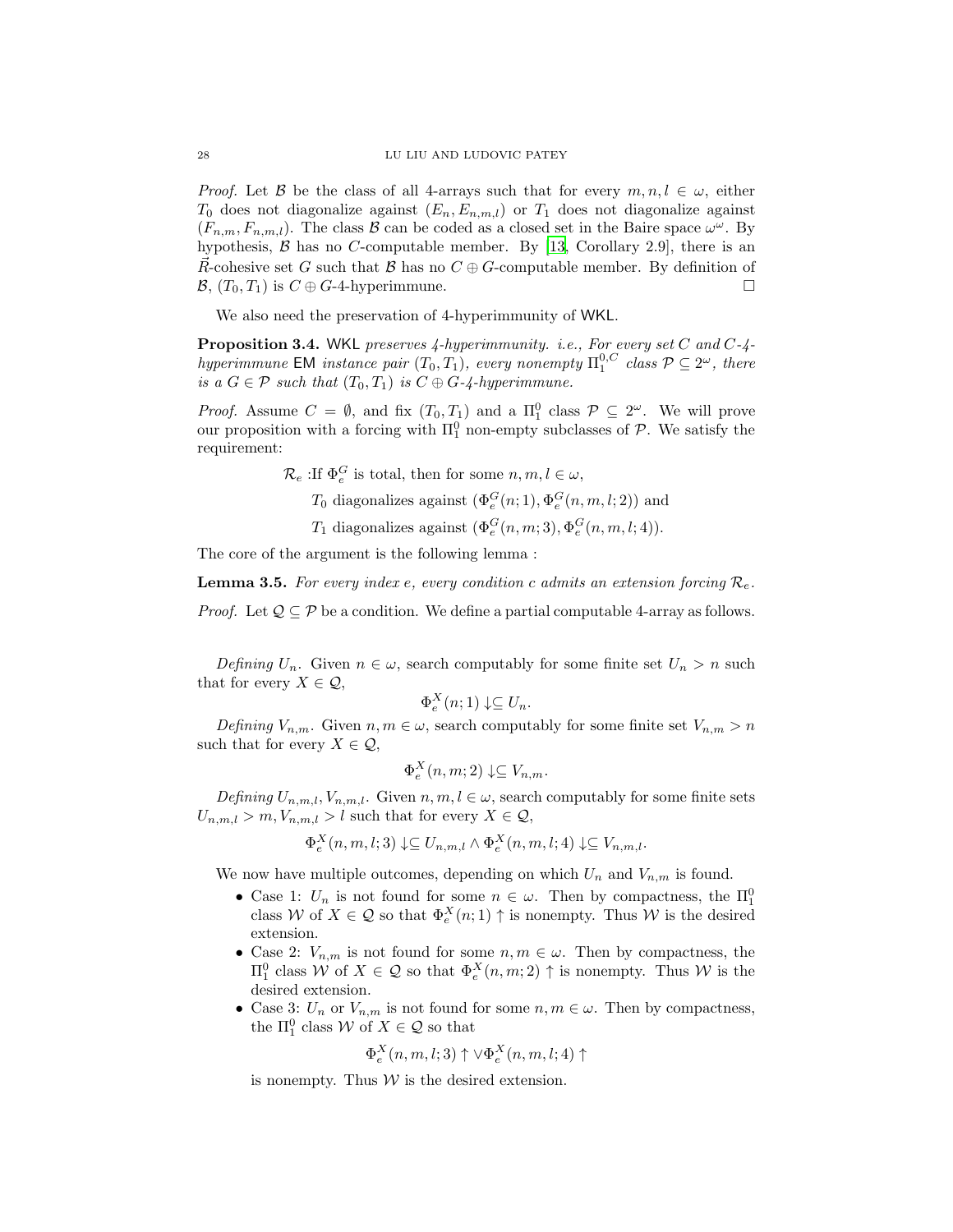THE REVERSE MATHEMATICS OF THE THIN SET AND ERDŐS-MOSER THEOREMS 29

• Case 4:  $U_n, V_{n,m}, U_{n,m,l}, V_{n,m,l}$  are found for every  $n, m \in \omega$ . Since  $(T_0, T_1)$ is 4-hyperimmune, there exist  $n, m, l$  such that  $T_0, T_1$  diagonalizes against  $(U_n, U_{n,m,l})$  and  $(V_{n,m}, V_{n,m,l})$  respectively. Thus  $\mathcal Q$  already forces  $\mathcal R_e$ .

 $\Box$ 

Let  $\mathcal{F} = \{\mathcal{P}_0, \mathcal{P}_1, \dots\}$  be a sufficiently generic filter for this notion of forcing, where  $c_s = (F_s, X_s)$ , and let  $G \in \bigcap_s \mathcal{P}_s$ . In particular,  $G \in \mathcal{P}$  and by Lemma [3.5,](#page-27-0)  $(T_0, T_1)$  is  $C \oplus G$ -4-hyperimmune. This completes the proof of Theorem [3.4.](#page-27-1)

The rest of this section will be dedicated to the proof of Theorem [3.6,](#page-28-0) from which Theorem [1.7](#page-3-0) follows.

<span id="page-28-0"></span>**Theorem 3.6.** If a pair of EM instance  $(T_0, T_1)$  is  $C$ - $\frac{1}{4}$ -hyperimmune, then for every C-computable EM instance  $T$ , there exists a solution  $G$  to  $T$  such that either  $C \oplus G$  does not compute a solution to  $T_0$ , or  $C \oplus G$  does not compute a solution to  $T_1$ .

*Proof.* For notational convenience, we assume  $C = \emptyset$ . Fix  $(T_0, T_1)$  and T as in Theorem [3.6.](#page-28-0) By Proposition [3.3,](#page-26-0) we may assume that T is stable (for every  $x \in \omega$ , either  $x \to_T y$  for all but finitely many y, or  $y \to_T x$  for all but finitely many y).

In the rest of the proof, every Turing functional  $\Phi^G$  is computing a set of integers, namely  $\{n : \Phi^G(n) \downarrow = 1\};$  so it makes sense to write  $\Phi^G \cap A$ . Let  $A_0 \sqcup A_1$  be a 2-partition (of  $\omega$ ) such that  $x \in A_0$  if and only if  $x \to_T y$  for all but finitely many  $y \in \omega$  (which is well defined since T is stable). This automatically ensures that  $x \in A_1$  iff  $y \to_T x$  for all but finitely many  $y \in \omega$ . For a set  $Z \subseteq \omega$ , a 2-partition  $X_0 \sqcup X_1$  of  $\omega$ , we say Z is compatible with  $X_0 \sqcup X_1$  if  $Z \cap X_0 \rightarrow_T Z \cap X_1$ . Note that if  $Z \subseteq X_i$  for some i, then Z is compatible with  $X_0 \sqcup X_1$ .

A *condition* is a Mathias condition  $(F, X)$  with the following properties:

- (a) F is T-transitive and compatible with  $A_0 \sqcup A_1$ ;
- (b)  $F \cap A_0 \rightarrow_T X \rightarrow_T F \cap A_1;$
- (c)  $(T_0, T_1)$  is X-4-hyperimmune.

A precondition is a Mathias condition satisfying  $(a)(c)$ .

<span id="page-28-1"></span>**Lemma 3.7.** Let  $(F, X)$  be a condition and  $Y \subseteq X$ .

- (1) If Y is T-transitive, then  $F \cup Y$  is T-transitive.
- (2) If Y is compatible with  $A_0 \sqcup A_1$ , then  $F \cup Y$  is compatible with  $A_0 \sqcup A_1$ .
- (3) For every precondition  $(E, Y)$ , there is a  $b \in \omega$  so that  $(E, Y \cap (b, \infty))$  is a condition.

*Proof.* Item (1)(2) follows from property (b) of  $(F, X)$ . Item (3) follows from definition of  $A_0, A_1$ .

<span id="page-28-2"></span>**Lemma 3.8.** For every condition  $(F, X)$  there exists an extension  $(E, Y)$  such that  $|E| > |F|.$ 

*Proof.* Let  $x \in X \setminus F$ . Clearly  $\{x\}$  is T-transitive and compatible with  $A_0 \sqcup A_1$ . By Lemma [3.7](#page-28-1) item (1)(2),  $(F \cup \{x\}, X)$  is a precondition.

For  $e \in \omega$ ,  $i \in 2$ , let  $\mathcal{R}_e^i$  denote the requirement:

 $\Phi_e^G$  is not a solution to  $T_i$ .

We will construct a solution  $G$  of  $T$  satisfying:

 $\mathcal{R}_{e_0,e_1}:\mathcal{R}_{e_0}^0\vee\mathcal{R}_{e_1}^1$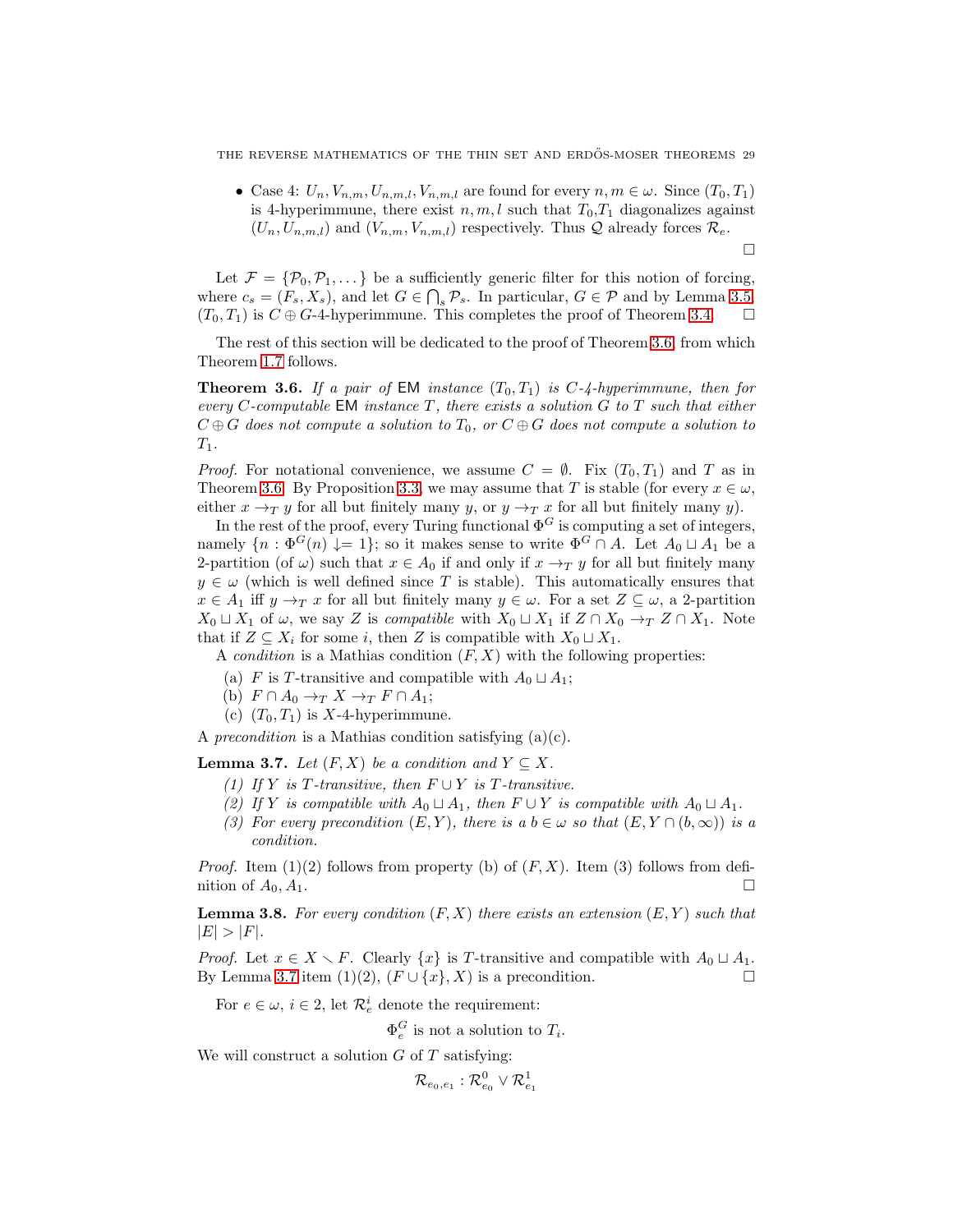for all  $e_0, e_1 \in \omega$ . A condition  $(F, X)$  forces  $\mathcal{R}_{e_0, e_1}$  if: for every solution G of T satisfying  $(F, X)$ , G satisfies  $\mathcal{R}_{e_0, e_1}$ . Note that the definition of forcing is slightly different from that in section [2,](#page-4-0) that we restrict to T -transitive set. This restriction cannot be applied in section [2](#page-4-0) since there we deal with arbitrary instance instead of computable instance.

<span id="page-29-0"></span>**Lemma 3.9.** For every condition c and indices  $e_0, e_1 \in \omega$ , there is an extension of c forcing  $\mathcal{R}_{e_0,e_1}$ .

*Proof.* Fix  $c = (D, X)$ . By Lemma [3.7,](#page-28-1) for notational convenience, we assume  $D = \emptyset$  and  $X = \omega$ . We firstly describe a process to partially compute a 4-array. Then we show that if the computation diverges, we obtain an extension  $d \leq c$  forcing  $\mathcal{R}_{e_0,e_1}$  in the  $\Pi^0_1$  way: one of  $\Phi^G_{e_i}$  is not infinite; and if the computation converges, we obtain  $d \leq c$  forcing  $\mathcal{R}_{e_0,e_1}$  in a  $\Sigma_1^0$  way: for some  $n, m, l$  so that  $T_0, T_1$  diagonalizes against  $(V_n, V_{n,m})$ ,  $(U_{n,m}, U_{n,m,l})$  respectively, either  $\Phi_{e_0}^G \cap U_n \neq \emptyset \wedge \Phi_{e_0}^G \cap U_{n,m} \neq \emptyset$ ; or  $\Phi_{e_1}^G \cap V_{n,m} \neq \emptyset \wedge \Phi_{e_1}^G \cap V_{n,m,l} \neq \emptyset$  (which means for some  $i < 2$ ,  $\Phi_{e_i}^G$  is not a solution to  $T_i$ ).

Defining  $U_n$ . Given  $n \in \omega$ , search computably for some finite set  $U_n > n$  such that for every 8-partition  $X_0 \sqcup \cdots \sqcup X_7 = \omega$ , there exists an  $i < 8$ , a finite Ttransitive set  $E \subseteq X_i$  such that  $\Phi_{e_0}^E \cap U_n \neq \emptyset$ .

Defining  $U_{n,m}, V_{n,m}$ . Given  $n, m \in \omega$ , search computably for some finite set  $U_{n,m} > m, V_{n,m} > n$  such that for every 4-partition  $X_0 \sqcup \cdots \sqcup X_3$ :

- (a) either there exists an  $i < 4$ , a finite T-transitive set  $E \subseteq X_i$  such that  $\Phi_{e_0}^E \cap U_n \neq \emptyset$  and  $\Phi_{e_0}^E \cap U_{n,m} \neq \emptyset$ ;
- (b) or there exist  $j \neq i < 4$  and two finite T-transitive sets  $F \subseteq X_j, E \subseteq X_i$ such that  $\Phi_{e_0}^E \cap U_n \neq \emptyset$  and  $\Phi_{e_1}^F \cap V_{n,m} \neq \emptyset$ .

Defining  $U_{n,m,l}, V_{n,m,l}$ . Given  $n, m \in \omega$ , search computably for some finite sets  $U_{n,m,l} > m, V_{n,m,l} > l$  such that for every 2-partition  $X_0 \sqcup X_1$ , there exists a finite T-transitive set E compatible with  $X_0 \sqcup X_1$  such that:

- (p) either  $\Phi_{e_0}^E \cap U_n \neq \emptyset$  and  $\Phi_{e_0}^E \cap U_{n,m,l} \neq \emptyset$ ;
- (q) or  $\Phi_{e_1}^E \cap V_{n,m} \neq \emptyset$  and  $\Phi_{e_1}^E \cap V_{n,m,l} \neq \emptyset$ .

## **Case 1:**  $U_n$  is not found for *n*.

This is straightforward. By compactness, the following  $\Pi_1^0$  class  $P$  of 8-partitions  $X_0 \sqcup \cdots \sqcup X_7$  is nonempty: for every  $i < 8$ , every T-transitive finite set  $E \subseteq X_i$ ,  $\Phi_{e_0}^E \cap (n,\infty) = \emptyset$ . As WKL preserves 4-hyperimmunity (Proposition [3.4\)](#page-27-1), there exists a member  $X_0 \sqcup \cdots \sqcup X_7$  of P so that  $(T_0, T_1)$  is  $\bigoplus_{i < 8} X_i$ -4-hyperimmune. Fix any  $i < 8$  such that  $X_i$  is infinite. Then  $(D, X_i)$  is an extension of c forcing  $\mathcal{R}_{e_0, e_1}$ .

**Case 2:**  $U_n$  is found but not  $(U_{n,m}, V_{n,m})$  for some  $n, m$ .

By compactness, the following  $\Pi_1^0$  class  $\mathcal P$  of 4-partitions  $X_0 \sqcup \cdots \sqcup X_3$  is nonempty:

- (a) for every  $i < 4$ , every finite T-transitive set  $E \subseteq X_i$ , we have  $\Phi_{e_0}^E \cap U_n =$  $\emptyset \vee \Phi_{e_0}^E \cap (m, \infty) = \emptyset$ ; and
- (b) for every  $j \neq i < 4$  and every two finite T-transitive sets  $F \subseteq X_j, E \subseteq X_i$ , we have  $\Phi_{e_0}^E \cap U_n = \emptyset \vee \Phi_{e_1}^F \cap (n, \infty) = \emptyset$ .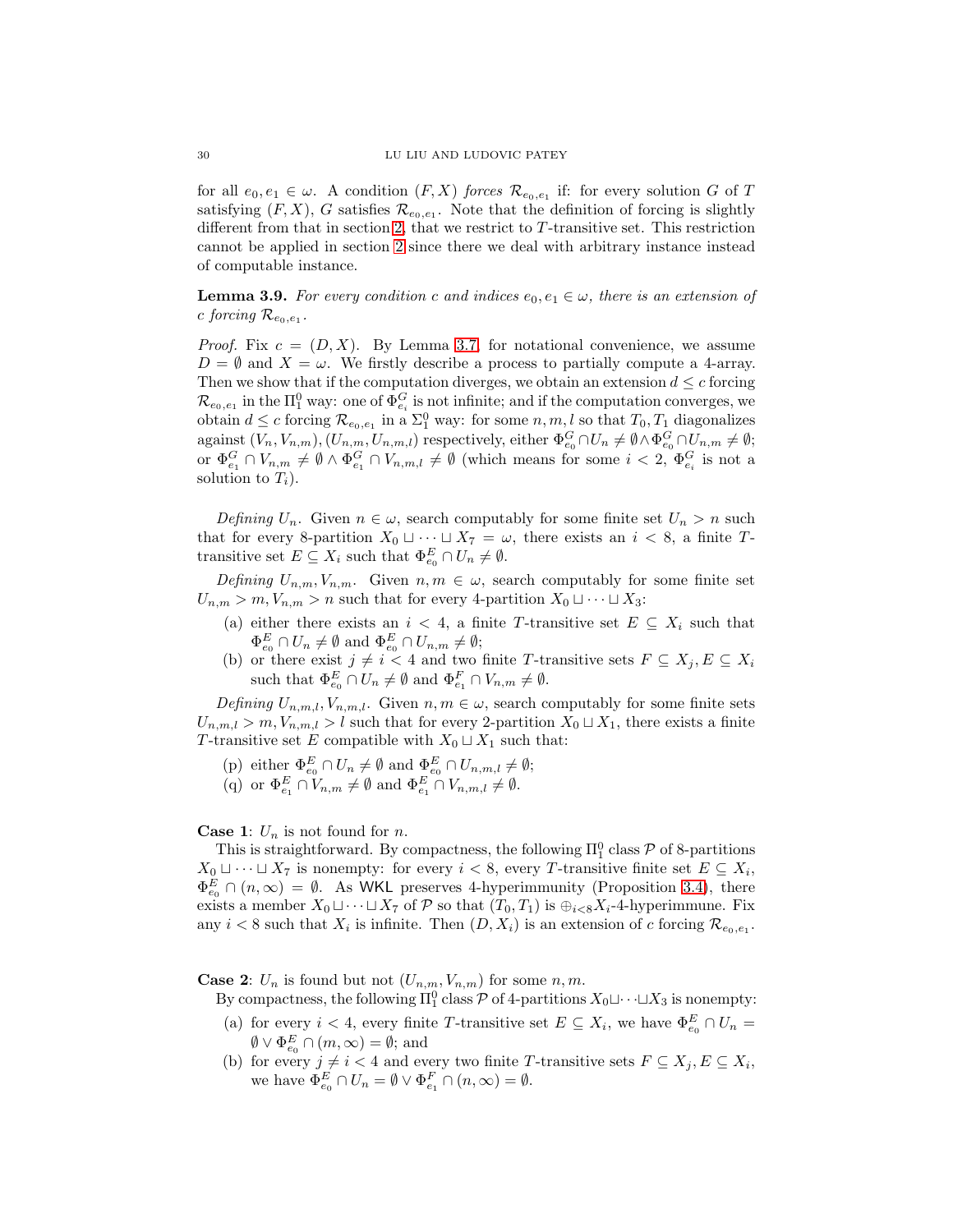As WKL preserves 4-hyperimmunity (Proposition [3.4\)](#page-27-1), there exists a member  $X_0 \sqcup \cdots \sqcup X_3$  of P so that  $(T_0, T_1)$  is  $\bigoplus_{i \leq 4} X_i$ -4-hyperimmune. Consider the 8partition  $(X_i \cap A_k : i < 4, k < 2)$ . By definition of  $U_n$ , there exist  $i < 4, k < 2$  and a finite T-transitive set  $E \subseteq X_i \cap A_k$ , such that  $\Phi_{e_0}^E \cap U_n \neq \emptyset$ .

# **Subcase 1:**  $X_i$  is infinite.

Since  $E \subseteq A_k$ , E is compatible with  $A_0 \sqcup A_1$ . So  $d = (E, X_i)$  is a precondition extending c. Note that by property (a) of  $X_0 \sqcup \cdots \sqcup X_3$ , for every T-transitive set G satisfying  $d$  (so  $G \subseteq X_i$ ), we have  $\Phi_{e_0}^G \cap (m, \infty) = \emptyset$  (since  $\Phi_{e_0}^G \cap U_n \neq \emptyset$ ). Thus, d forces  $\mathcal{R}_{e_0,e_1}.$ 

**Subcase 2:**  $X_i$  is finite.

Then there exists a  $j \neq i$  such that  $X_j$  is infinite. Note that by property (b) of  $X_0 \sqcup \cdots \sqcup X_3$ , for every T-transitive set  $G \subseteq X_j$ , we have  $\Phi_{e_1}^G \cap (n, \infty) = \emptyset$ . Thus the condition  $(D, X_j)$  extends c and forces  $\mathcal{R}_{e_0, e_1}$ .

**Case 3:**  $U_n, U_{n,m}, V_{n,m}$  are found but not  $(U_{n,m,l}, V_{n,m,l})$  for some  $n, m, l \in \omega$ .

By compactness, the following  $\Pi_1^0$  class  $\mathcal P$  of 2-partitions  $X_0 \sqcup X_1$  is nonempty: for every finite T-transitive finite set E compatible with  $X_0 \sqcup X_1$ , we have

(p)  $\Phi_{e_0}^E \cap U_n = \emptyset \vee \Phi_{e_0}^E \cap (m, \infty) = \emptyset$ ; and (q)  $\Phi_{e_1}^E \cap V_{n,m} = \emptyset \vee \Phi_{e_1}^E \cap (l,\infty) = \emptyset.$ 

By Proposition [3.4,](#page-27-1) there exists a member  $X_0 \sqcup X_1$  of  $P$  so that  $(T_0, T_1)$  is  $\bigoplus_{j\leq 2} X_j$ -4-hyperimmune. Consider the 4-partition  $(X_j \cap A_k : j, k < 2)$ . By property (p) of  $X_0 \sqcup X_1$ , for every  $j, k < 2$  and  $E \subseteq X_j \cap A_k$  (so E is compatible with  $X_0 \sqcup X_1$ ),

<span id="page-30-0"></span>(3.2) 
$$
\Phi_{e_0}^E \cap U_n = \emptyset \vee \Phi_{e_0}^E \cap (m, \infty) = \emptyset.
$$

Combine with the definition of  $U_{n,m}$ ,  $V_{n,m}$  (where we take the 4-partition to be  $(X_i \cap A_k : j, k < 2)$  and note that by [\(3.2\)](#page-30-0), property (a) fails, so property (b) occurs), we have: there are  $(j, k) \neq (\hat{j}, \hat{k})$  and finite T-transitive sets  $E \subseteq X_j \cap A_k, F \subseteq$  $X_{\hat{i}} \cap A_{\hat{k}}$  such that

$$
\Phi_{e_0}^E \cap U_n, \Phi_{e_1}^F \cap V_{n,m} \neq \emptyset.
$$

**Subcase 1:** Either  $X_j$  or  $X_j$  is infinite.

Suppose  $X_i$  is infinite. Consider the precondition  $d = (E, X_i)$  extending c. Note that for every T-transitive set G satisfying d, G is compatible with  $X_0 \sqcup X_1$  (since  $G \subseteq X_j$ ). Thus by property (p) of  $X_0 \sqcup X_1$  and  $\Phi_{e_0}^E \cap U_n \neq \emptyset$ , for every T-transitive set G satisfying d, we have  $\Phi_{e_0}^G \cap (m, \infty) = \emptyset$ . Thus d forces  $\mathcal{R}_{e_0, e_1}$ . Suppose now  $X_{\hat{j}}$  is infinite. Then, taking  $d = (F, X_{\hat{j}})$ , a similar argument shows that by property (q) of  $X_0 \sqcup X_1$ , for every T-transitive set G satisfying d, we have  $\Phi_{e_1}^G \cap (l, \infty) = \emptyset$ . Thus d forces  $\mathcal{R}_{e_0,e_1}$ . Thus we are done in this subcase.

# **Subcase 2:** Both  $X_j$ ,  $X_{\hat{j}}$  are finite.

This implies  $j = \hat{j}$  since  $X_0 \sqcup X_1 = \omega$ , and then  $k \neq \hat{k}$  since  $(j, k) \neq (\hat{j}, \hat{k})$ . Let b be sufficiently large to witness the limits of the elements of  $F$  and  $E$  with respect to the tournament.

If  $j = \hat{j} = 0$  (so  $X_1$  is infinite) and  $\hat{k} = 0, k = 1$ , consider the condition  $d = (F, X_1 \setminus [0, b])$ . Since  $F \subseteq A_{\hat{k}} = A_0$ , we have  $F \to_T X_1 \setminus [0, b]$ . Therefore for every  $G \subseteq X_1 \setminus [0, b], F \cup G$  is compatible with  $X_0 \sqcup X_1$  (since  $F \subseteq X_0$ ). Thus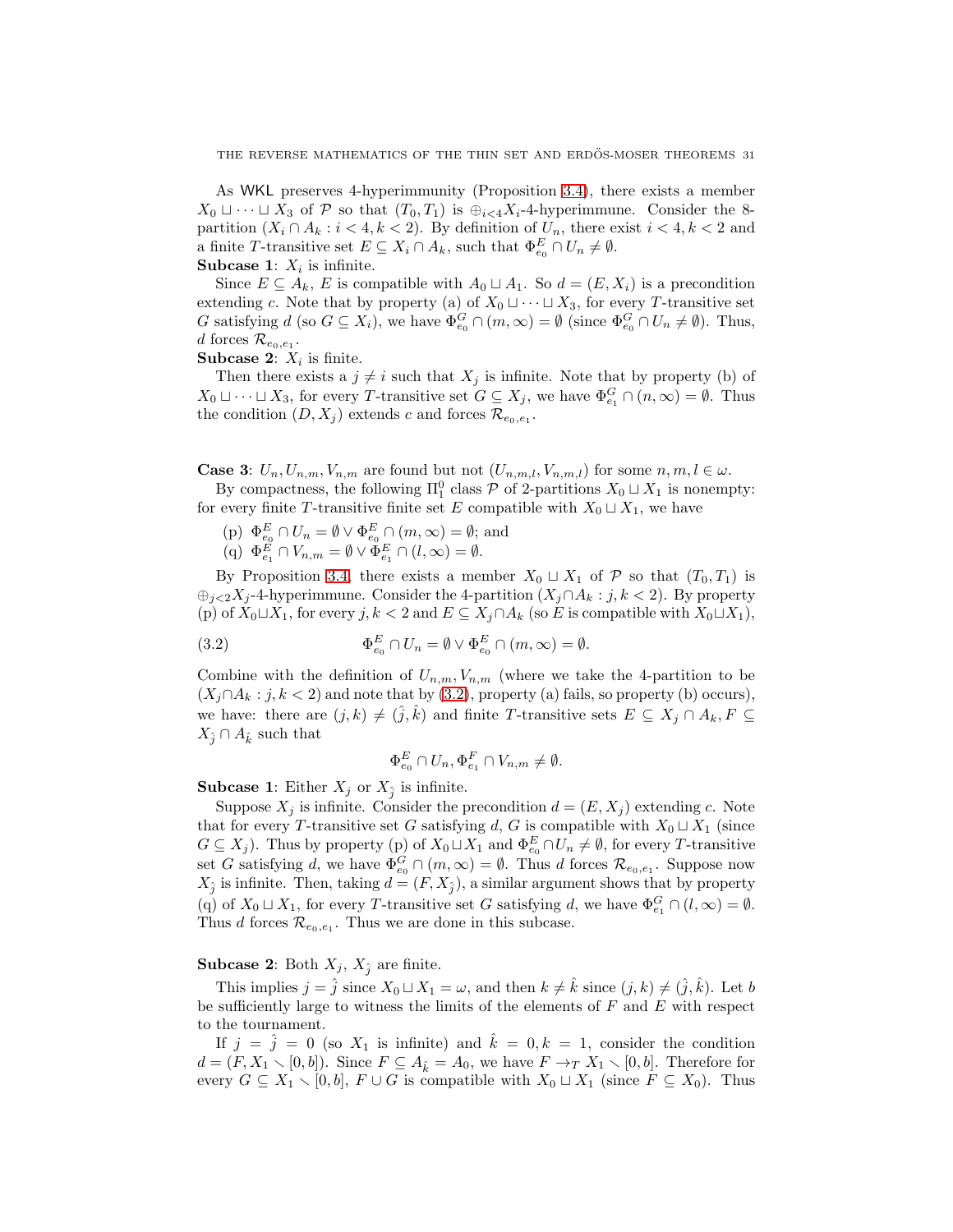for every T-transitive set G satisfying d, by property (q) of  $X_0 \sqcup X_1$  and since  $\Phi_{e_1}^F \cap V_{n,m} \neq \emptyset$ , we have  $\Phi_{e_1}^G \cap (l,\infty) = \emptyset$ . Thus d forces  $\mathcal{R}_{e_1}^1$ .

If  $j = \hat{j} = 1$  (so  $X_0$  is infinite) and  $\hat{k} = 0, k = 1$ , consider the condition  $d = (E, X_0 \setminus [0, b])$ . Since  $E \subseteq A_k = A_1$ , we have  $X_0 \setminus [0, b] \rightarrow_T E$ . Therefore for every set  $G \subseteq X_0 \setminus [0, b], E \cup G$  is compatible with  $X_0 \sqcup X_1$  (since  $E \subseteq X_1$ ). Thus for every T-transitive set G satisfying d, by property (p) of  $X_0 \sqcup X_1$  and  $\Phi_{e_0}^E \cap U_n \neq \emptyset$ , we have  $\Phi_{e_0}^G \cap (m, \infty) = \emptyset$ . Thus d forces  $\mathcal{R}_{e_0}^0$ .

If  $j = \hat{j} = 0$  (so  $X_1$  is infinite) and  $\hat{k} = 1, k = 0$ , then the condition  $(E, X_1 \setminus [0, b])$ forces  $\mathcal{R}_{e_0}^0$  by a similar argument using property (p) of  $X_0 \sqcup X_1$ .

If  $j = \hat{j} = 1$  (so  $X_0$  is infinite) and  $\hat{k} = 1, k = 0$ , then the condition  $(F, X_0 \setminus [0, b])$ forces  $\mathcal{R}^1_{e_1}$  by a similar argument using property (q) of  $X_0 \sqcup X_1$ .

**Case 4:**  $U_n, U_{n,m}, V_{n,m}, U_{n,m,l}, V_{n,m,l}$  is found for all  $n, m, l$ .

Since  $(T_0, T_1)$  is 4-hyperimmune, there exist  $n, m, l$  such that  $T_0$  and  $T_1$  diagonalize against  $(U_n, U_{n,m,l})$  and  $(V_{n,m}, V_{n,m,l})$ , respectively. By definition of  $U_{n,m,l}, V_{n,m,l}$  (where we take  $X_0 \sqcup X_1$  to be  $A_0 \sqcup A_1$ ), there exists a finite Ttransitive set F compatible with  $A_0 \sqcup A_1$  such that

- (p) either  $\Phi_{e_0}^F \cap U_n \neq \emptyset$  and  $\Phi_{e_0}^F \cap U_{n,m,l} \neq \emptyset$ ;
- (q) or  $\Phi_{e_1}^F \cap V_{n,m} \neq \emptyset$  and  $\Phi_{e_1}^F \cap V_{n,m,l} \neq \emptyset$ .

Let  $d = (F, X)$ . We claim that d forces  $\mathcal{R}_{e_0,e_1}$  by forcing  $\mathcal{R}_{e_0}^0$  on case (p) and  $\mathcal{R}_{e_1}^1$ on case (q). Let G be a set satisfying d. In the case (p),  $\Phi_{e_0}^G$  has a non-empty intersection with both  $U_n$  and  $U_{n,m,l}$ , in which case  $\Phi_{e_0}^G$  is not a solution to  $T_0$ (recall the definition of diagonalizes against); and in the case (q),  $\Phi_{e_1}^G$  has nonempty intersection with both  $V_{n,m}$  and  $V_{n,m,l}$ , in which case  $\Phi_{e_1}^G$  is not a solution to  $T_1$ . This completes the proof of the lemma.

Let  $\mathcal{F} = \{c_0, c_1, \dots\}$  be a sufficiently generic filter for this notion of forcing, where  $c_s = (F_s, X_s)$ , and let  $G = \bigcup_s F_s$ . By property (a) of a condition, G is T-transitive. By Lemma [3.8,](#page-28-2) G is infinite, and by Lemma [3.9,](#page-29-0) G satisfies  $\mathcal{R}_{e_0,e_1}$  for all  $e_0, e_1$ . By pairing argument, this means either G does not compute a solution to  $T_0$ , or G does not compute a solution to  $T_1$ . This completes the proof of Theorem [3.6.](#page-28-0)  $\Box$ 

#### **ACKNOWLEDGEMENTS**

The second author was partially supported by grant ANR "ACTC" #ANR-19- CE48-0012-01.

#### **REFERENCES**

- <span id="page-31-1"></span>[1] Andrey Bovykin and Andreas Weiermann. The strength of infinitary Ramseyan principles can be accessed by their densities. Annals of Pure and Applied Logic, page 4, 2005. To appear.
- <span id="page-31-0"></span>[2] Peter Cholak, Mariagnese Giusto, Jeffry Hirst, and Carl Jockusch Jr. Free sets and reverse mathematics, reverse mathematics 2001. Lecture Notes in Logic, 21:104–119, 2005.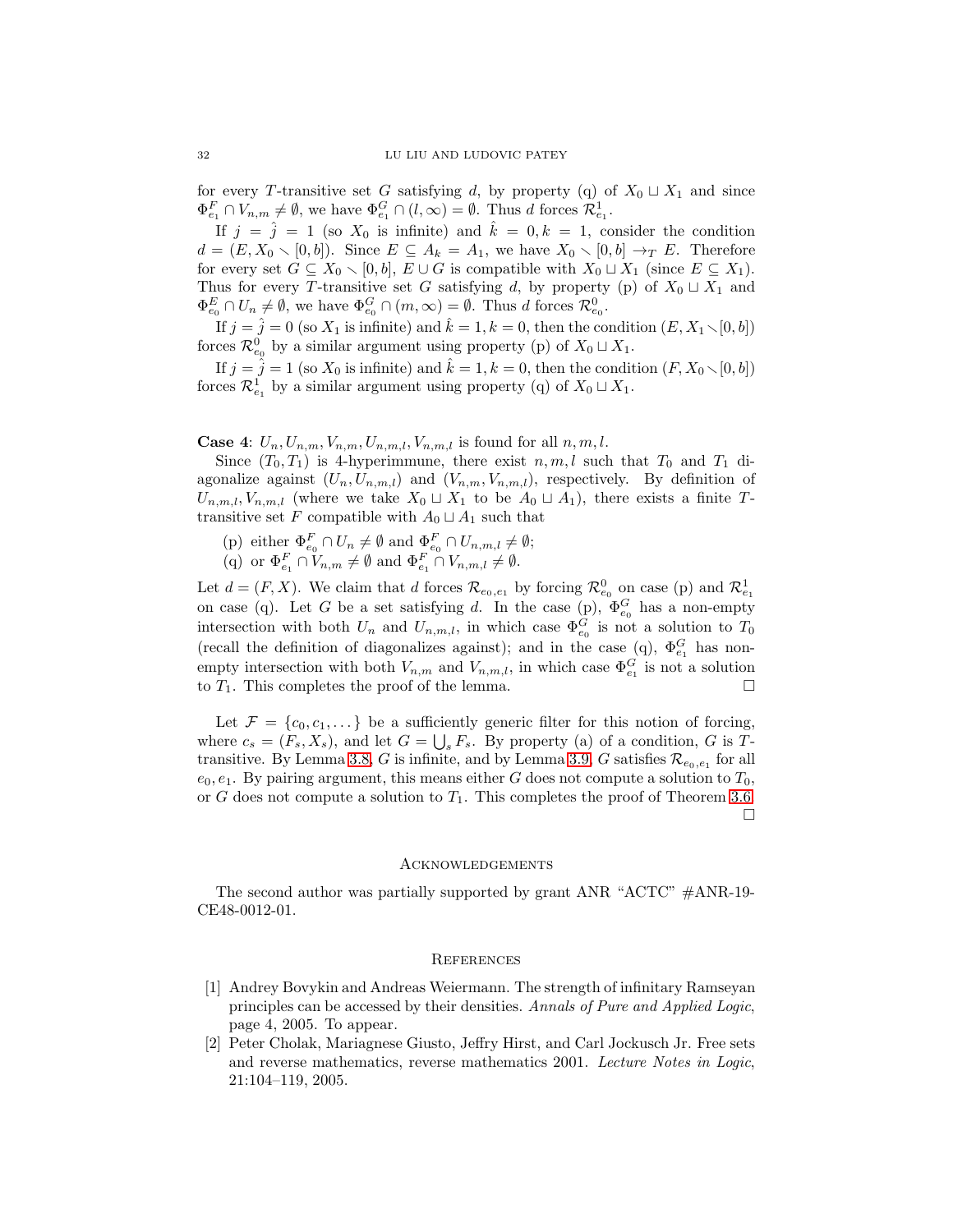THE REVERSE MATHEMATICS OF THE THIN SET AND ERDŐS-MOSER THEOREMS 33

- <span id="page-32-6"></span>[3] Harvey M. Friedman. Fom:53:free sets and reverse math and fom:54:recursion theory and dynamics. Available at <https://www.cs.nyu.edu/pipermail/fom/>.
- <span id="page-32-0"></span>[4] Harvey M. Friedman. Some systems of second order arithmetic and their use. In Proceedings of the International Congress of Mathematicians, Vancouver, volume 1, pages 235–242. Canadian Mathematical Society, Montreal, Quebec, 1974.
- <span id="page-32-12"></span>[5] Denis R. Hirschfeldt and Richard A. Shore. Combinatorial principles weaker than Ramsey's theorem for pairs. Journal of Symbolic Logic, 72(1):171–206, 2007.
- <span id="page-32-3"></span>[6] Carl G. Jockusch. Ramsey's theorem and recursion theory. Journal of Symbolic Logic, 37(2):268–280, 1972.
- <span id="page-32-18"></span>[7] Carl G. Jockusch and Robert I. Soare.  $\Pi_1^0$  classes and degrees of theories. Transactions of the American Mathematical Society, 173:33–56, 1972.
- <span id="page-32-11"></span>[8] Manuel Lerman, Reed Solomon, and Henry Towsner. Separating principles below Ramsey's theorem for pairs. Journal of Mathematical Logic, 13(02):1350007, 2013.
- <span id="page-32-5"></span>[9] Lu Liu.  $\mathop{\mathrm {RT}}\nolimits_2^2$  does not imply WKL<sub>0</sub>. Journal of Symbolic Logic, 77(2):609–620, 2012.
- <span id="page-32-14"></span>[10] Lu Liu. Cone avoiding closed sets. Transactions of the American Mathematical Society, 367(3):1609–1630, 2015.
- <span id="page-32-1"></span>[11] Antonio Montalbán. Open questions in reverse mathematics. Bulletin of Symbolic Logic, 17(03):431–454, 2011.
- <span id="page-32-17"></span>[12] Piergiorgio Odifreddi. Classical recursion theory: The theory of functions and sets of natural numbers. Elsevier, 1992.
- <span id="page-32-8"></span>[13] Ludovic Patey. Combinatorial weaknesses of Ramseyan principles. In preparation. Available at <http://ludovicpatey.com/media/research/combinatorial-weaknesses-draft.pdf>, 2015.
- <span id="page-32-10"></span>[14] Ludovic Patey. Degrees bounding principles and universal instances in reverse mathematics. Annals of Pure and Applied Logic, 166(11):1165-1185, 2015.
- <span id="page-32-13"></span>[15] Ludovic Patey. Open questions about ramsey-type statements in reverse mathematics. Bulletin of Symbolic Logic, 22(2):151–169, 2016.
- <span id="page-32-16"></span>[16] Ludovic Patey. Partial orders and immunity in reverse mathematics. In Conference on Computability in Europe, pages 353–363. Springer, 2016.
- <span id="page-32-15"></span>[17] Ludovic Patey. The reverse mathematics of Ramsey-type theorems. PhD thesis, Université Paris Diderot, 2016.
- <span id="page-32-9"></span>[18] Ludovic Patey. The weakness of being cohesive, thin or free in reverse mathematics. Israel J. Math., 216(2):905–955, 2016.
- <span id="page-32-4"></span>[19] David Seetapun and Theodore A. Slaman. On the strength of Ramsey's theorem. Notre Dame Journal of Formal Logic, 36(4):570–582, 1995.
- <span id="page-32-2"></span>[20] Stephen G. Simpson. Subsystems of Second Order Arithmetic. Cambridge University Press, 2009.
- <span id="page-32-7"></span>[21] Wei Wang. Some logically weak Ramseyan theorems. Advances in Mathematics, 261:1–25, 2014.